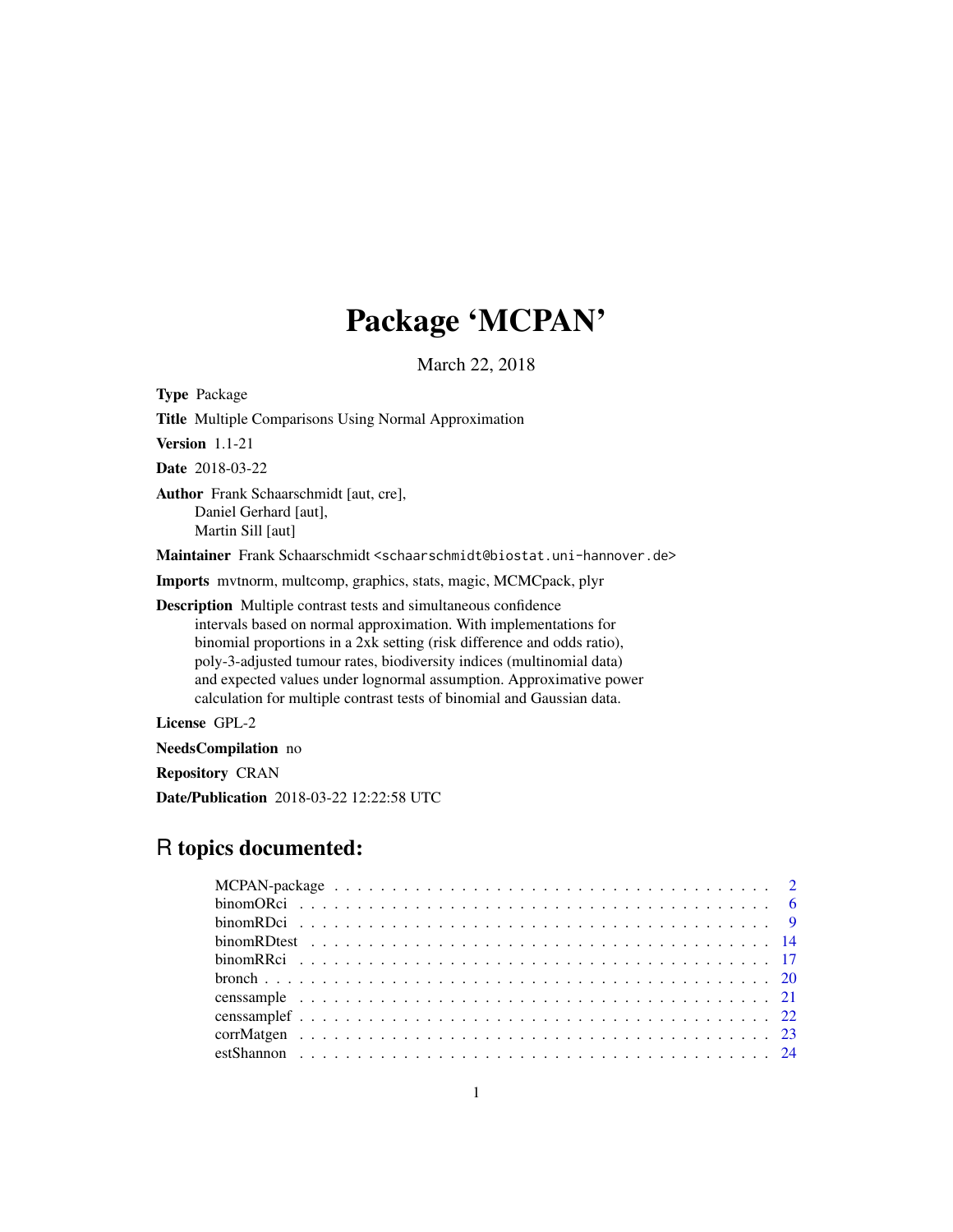<span id="page-1-0"></span>

| 24<br>estSimpson<br>26<br>26<br>28<br>$HCD$<br>29<br>liarozole $\ldots$ .<br>.<br>30<br>$lnrci$<br>33<br>methyl $\ldots$ $\ldots$<br>34<br>$mosaicdiv \dots$<br>35<br>multinomORci<br>37<br>38<br>39<br>41<br>poly3ci<br>44<br>45<br>47<br>48<br>$poly3test$<br>50<br>powerbinom $\ldots$<br>$\mathbf{r}$ . The state of the state $\mathbf{r}$<br>54<br>powermcpn $\ldots$<br>.<br>56<br>powermcpt<br>59<br>60<br>printfunctions<br>SCSrank<br>61<br>$\cdot$<br>62<br>65<br>67<br>68<br>69<br>70<br>71<br>72<br>73<br>73<br>74 | Index | 76 |
|---------------------------------------------------------------------------------------------------------------------------------------------------------------------------------------------------------------------------------------------------------------------------------------------------------------------------------------------------------------------------------------------------------------------------------------------------------------------------------------------------------------------------------|-------|----|
|                                                                                                                                                                                                                                                                                                                                                                                                                                                                                                                                 |       |    |
|                                                                                                                                                                                                                                                                                                                                                                                                                                                                                                                                 |       |    |
|                                                                                                                                                                                                                                                                                                                                                                                                                                                                                                                                 |       |    |
|                                                                                                                                                                                                                                                                                                                                                                                                                                                                                                                                 |       |    |
|                                                                                                                                                                                                                                                                                                                                                                                                                                                                                                                                 |       |    |
|                                                                                                                                                                                                                                                                                                                                                                                                                                                                                                                                 |       |    |
|                                                                                                                                                                                                                                                                                                                                                                                                                                                                                                                                 |       |    |
|                                                                                                                                                                                                                                                                                                                                                                                                                                                                                                                                 |       |    |
|                                                                                                                                                                                                                                                                                                                                                                                                                                                                                                                                 |       |    |
|                                                                                                                                                                                                                                                                                                                                                                                                                                                                                                                                 |       |    |
|                                                                                                                                                                                                                                                                                                                                                                                                                                                                                                                                 |       |    |
|                                                                                                                                                                                                                                                                                                                                                                                                                                                                                                                                 |       |    |
|                                                                                                                                                                                                                                                                                                                                                                                                                                                                                                                                 |       |    |
|                                                                                                                                                                                                                                                                                                                                                                                                                                                                                                                                 |       |    |
|                                                                                                                                                                                                                                                                                                                                                                                                                                                                                                                                 |       |    |
|                                                                                                                                                                                                                                                                                                                                                                                                                                                                                                                                 |       |    |
|                                                                                                                                                                                                                                                                                                                                                                                                                                                                                                                                 |       |    |
|                                                                                                                                                                                                                                                                                                                                                                                                                                                                                                                                 |       |    |
|                                                                                                                                                                                                                                                                                                                                                                                                                                                                                                                                 |       |    |
|                                                                                                                                                                                                                                                                                                                                                                                                                                                                                                                                 |       |    |
|                                                                                                                                                                                                                                                                                                                                                                                                                                                                                                                                 |       |    |
|                                                                                                                                                                                                                                                                                                                                                                                                                                                                                                                                 |       |    |
|                                                                                                                                                                                                                                                                                                                                                                                                                                                                                                                                 |       |    |
|                                                                                                                                                                                                                                                                                                                                                                                                                                                                                                                                 |       |    |
|                                                                                                                                                                                                                                                                                                                                                                                                                                                                                                                                 |       |    |
|                                                                                                                                                                                                                                                                                                                                                                                                                                                                                                                                 |       |    |
|                                                                                                                                                                                                                                                                                                                                                                                                                                                                                                                                 |       |    |
|                                                                                                                                                                                                                                                                                                                                                                                                                                                                                                                                 |       |    |
|                                                                                                                                                                                                                                                                                                                                                                                                                                                                                                                                 |       |    |
|                                                                                                                                                                                                                                                                                                                                                                                                                                                                                                                                 |       |    |
|                                                                                                                                                                                                                                                                                                                                                                                                                                                                                                                                 |       |    |
|                                                                                                                                                                                                                                                                                                                                                                                                                                                                                                                                 |       |    |
|                                                                                                                                                                                                                                                                                                                                                                                                                                                                                                                                 |       |    |

MCPAN-package *Multiple comparison procedures based on normal approximation and extensions.*

# Description

Multiple contrast tests and simultaneous confidence intervals using normal approximation, if individuals are randomly assigned to treatments in a oneway layout. For some cases improvements compared to crude normal approximation are implemented.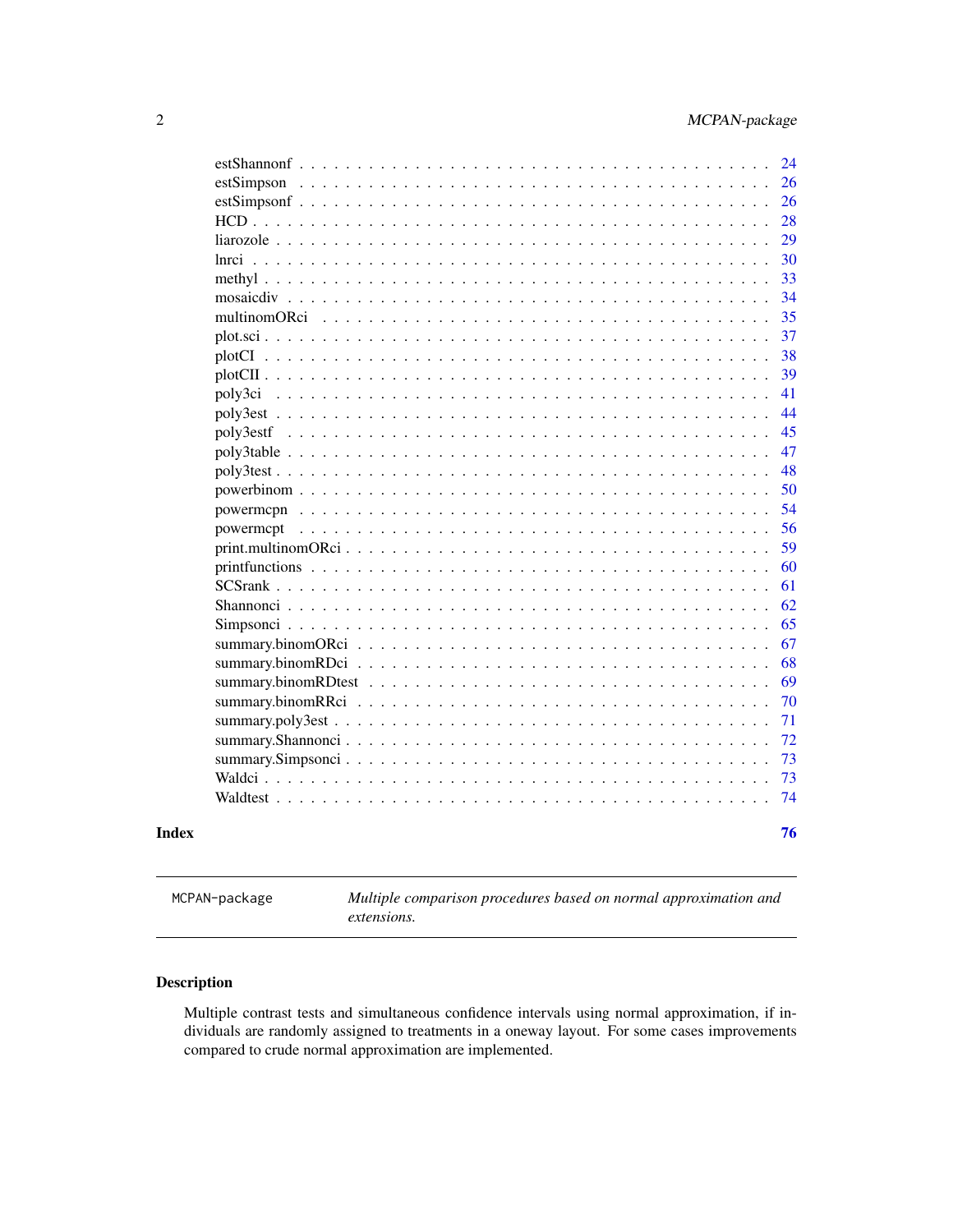MCPAN-package

Details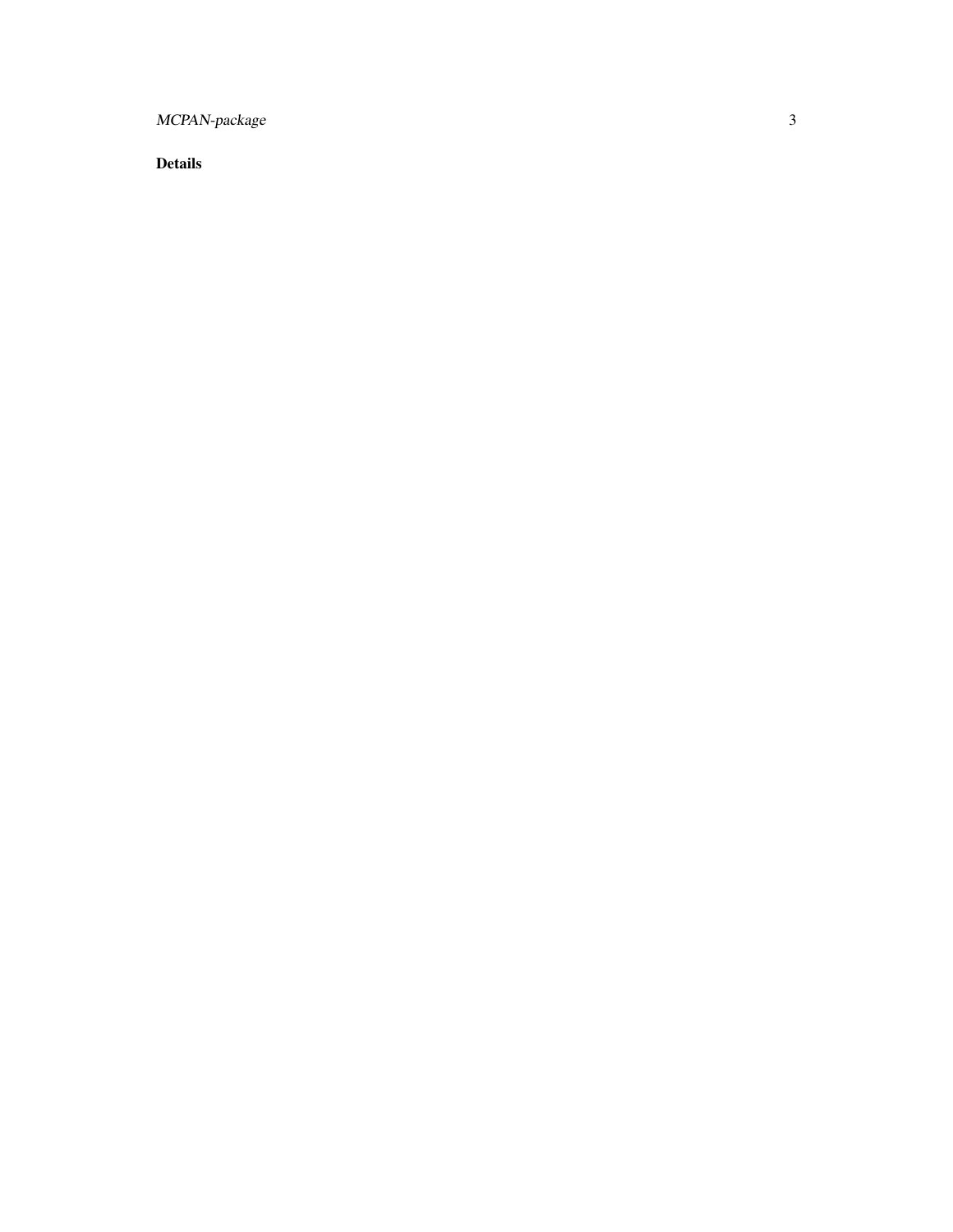| Package: | <b>MCPAN</b> |
|----------|--------------|
| Type:    | Package      |
| Version: | 1.1-21       |
| Date:    | 2018-03-22   |
| License: | GPL.         |

For dichotomous variables, approximate confidence intervals for the risk difference (Schaarschmidt et al. 2008) and odds ratio (Holford et al. 1989) are available. The implementation of multiple contrast methods for the risk ratio and the odds ratio may be seen as a generalization of methods in Holford et al. (1989), and the crude normal approximation as described in Gart and Nam (1988) as special cases of the framework described in Hothorn et al. (2008). If the variable of interest is the rate of tumours in long-term rodent carcinogenicity trials (without cause of death information), confidence intervals for poly-k-adjusted tumour rates (Bailer and Portier, 1988) are available, as described in Schaarschmidt et al. (2008). For abundance data of multiple species, asymptotic simultaneous confidence intervals for differences of Simpson and Shannon-indices are implemented, assuming multinomial count data (Rogers and Hsu, 2001, Fritsch and Hsu, 1999, Scherer et al., 2013). For expected values of lognormal samples, asymptotic Wald-type intervals and a sampling based improvement are available (Schaarschmidt, 2013).

# Author(s)

Frank Schaarschmidt, Daniel Gerhard, Martin Sill Maintainer: Frank Schaarschmidt <schaarschmidt@biostat.unihannover.de>

#### References

*Schaarschmidt, F., Sill, M., and Hothorn, L.A. (2008):* Approximate Simultaneous Confidence Intervals for Multiple Contrasts of Binomial Proportions. Biometrical Journal 50, 782-792.

*Schaarschmidt, F., Sill, M., and Hothorn, L.A. (2008):* Poly-k-trend tests for survival adjusted analysis of tumor rates formulated as approximate multiple contrast test. Journal of Biopharmaceutical Statistics 18, 934-948.

*Holford, T.R., Walter, S.D. and Dunnett, C.W. (1989):* Simultaneous interval estimates of the odds ratio in studies with two or more comparisons. Journal of Clinical Epidemiology 42, 427-434.

*Gart, J.J. and Nam, J. (1988)*: Approximate interval estimation of the ratio of binomial parameters: A review and corrections for skewness. Biometrics 44, 323-338.

*Schaarschmidt, F. (2013).* Simultaneous confidence intervals for multiple comparisons among expected values of log-normal variables. Computational Statistics and Data Analysis 58, 265-275.

*Hothorn, T., Bretz. F, and Westfall, P. (2008):* Simultaneous inference in general parametric models. Biometrical Journal 50(3), 346-363.

*Bailer, J.A. and Portier, C.J. (1988):* Effects of treatment-induced mortality and tumor-induced mortality on tests for carcinogenicity in small samples. Biometrics 44, 417-431.

*Bretz, F., Hothorn, L. (2002):* Detecting dose-response using contrasts: asymptotic power and sample size determination for binomial data. Statistics in Medicine 21: 3325-3335.

*Rogers, J.A. and Hsu, J.C. (2001):* Multiple Comparisons of Biodiversity. Biometrical Journal 43, 617-625.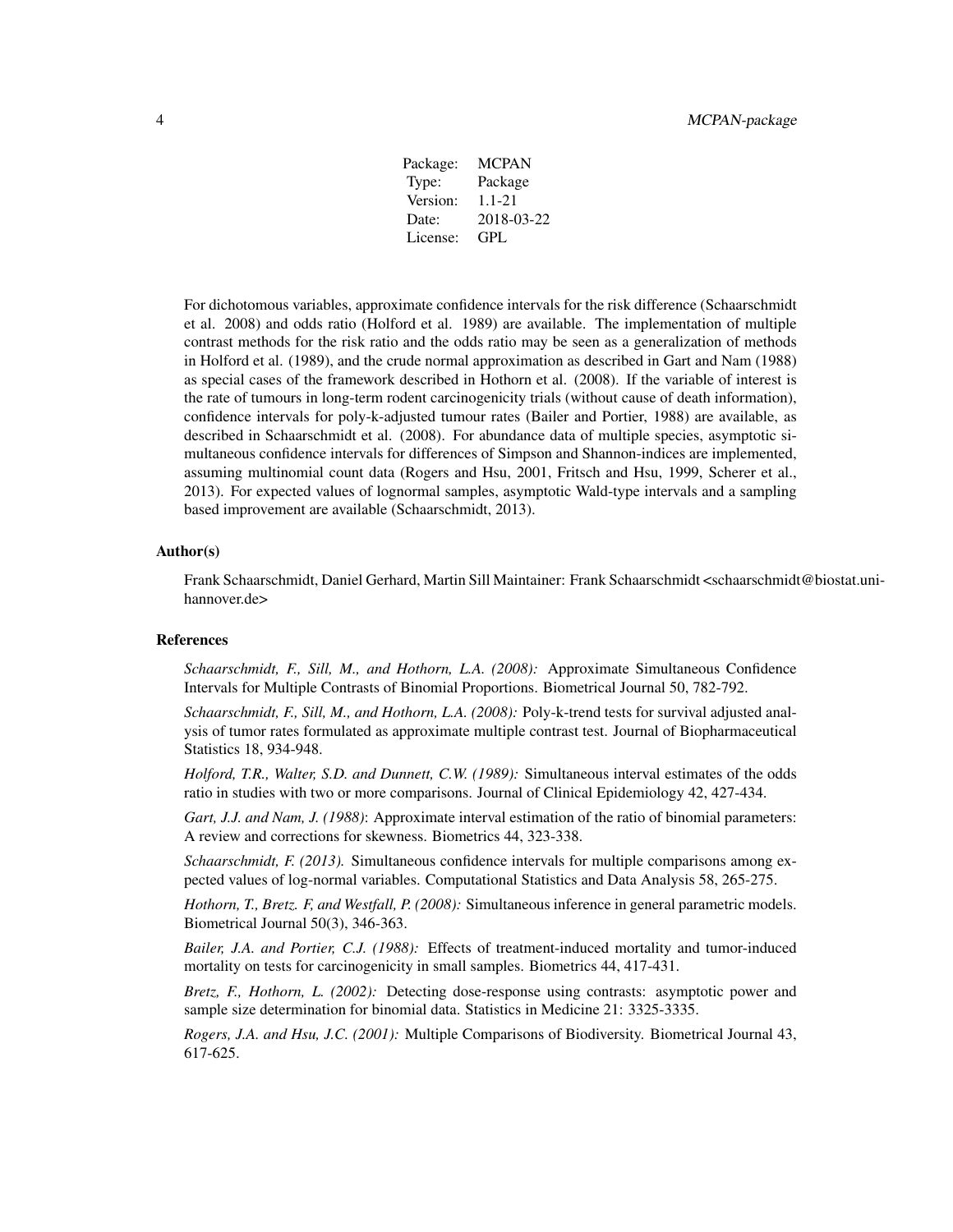*Fritsch, K.S., and Hsu, J.C. (1999):* Multiple Comparison of Entropies with Application to Dinosaur Biodiversity. Biometrics 55, 1300-1305.

*Scherer, R., Schaarschmidt, F., Prescher, S., and Priesnitz, K.U. (2013):* Simultaneous confidence intervals for comparing biodiversity indices estimated from overdispersed count data. Biometrical Journal 55, 246-263.

```
# # # 1)
# Simultaneous confidence intervals
# for 2xk tables of binomial data:
# binomRDtest, binomRDci
# Difference of proportions
binomRDci(x=c(2,6,4,13), n=c(34,33,36,34),
 names=c("Placebo", "50", "75", "150"),
 type="Dunnett", method="ADD1")
# Odds ratios:
binomORci(x=c(2,6,4,13), n=c(34,33,36,34),
 names=c("Placebo", "50", "75", "150"),
 type="Dunnett")
# # #
# Simultaneous confidence intervals for comparing a treatment
# (trt) to 3 controls (Var1-Var3) in terms of differences of
# Simpson indices for a community comprising 33 species.
PSM < -as.data.frame(structure(c(0, 0, 2, 0, 0, 2, 0, 0, 0, 1, 0, 0, 0, 0, 1, 0, 0,
2, 1, 1, 1, 0, 1, 2, 50, 25, 29, 42, 1, 1, 0, 3, 14, 6, 6, 24,
64, 56, 121, 98, 1, 1, 1, 4, 410, 357, 586, 588, 16, 29, 21,
38, 1, 1, 1, 1, 7, 12, 7, 11, 0, 1, 0, 0, 0, 1, 0, 0, 1, 1, 4,
1, 4, 3, 11, 4, 0, 0, 1, 0, 0, 1, 5, 0, 0, 0, 1, 1, 0, 0, 1,
0, 30, 31, 10, 42, 0, 0, 1, 0, 7, 8, 10, 13, 111, 125, 112, 73,
2, 1, 0, 0, 67, 64, 81, 102, 0, 0, 1, 0, 0, 0, 0, 1, 21, 20,
14, 24, 0, 1, 0, 0), .Dim = c(4L, 33L), .Dimnames = list(c("Trt",
"Var1", "Var2", "Var3"), c("Sp1", "Sp2", "Sp3", "Sp4", "Sp5", "Sp6",
"Sp7", "Sp8", "Sp9", "Sp10", "Sp11", "Sp12", "Sp13", "Sp14",
"Sp15", "Sp16", "Sp17", "Sp18", "Sp19", "Sp20", "Sp21", "Sp22",
"Sp23", "Sp24", "Sp25", "Sp26", "Sp27", "Sp28", "Sp29", "Sp30",
"Sp31", "Sp32", "Sp33"))))
fvar<-factor(row.names(PSM), levels=row.names(PSM))
Simpsonci(X=PSM, f=fvar)
```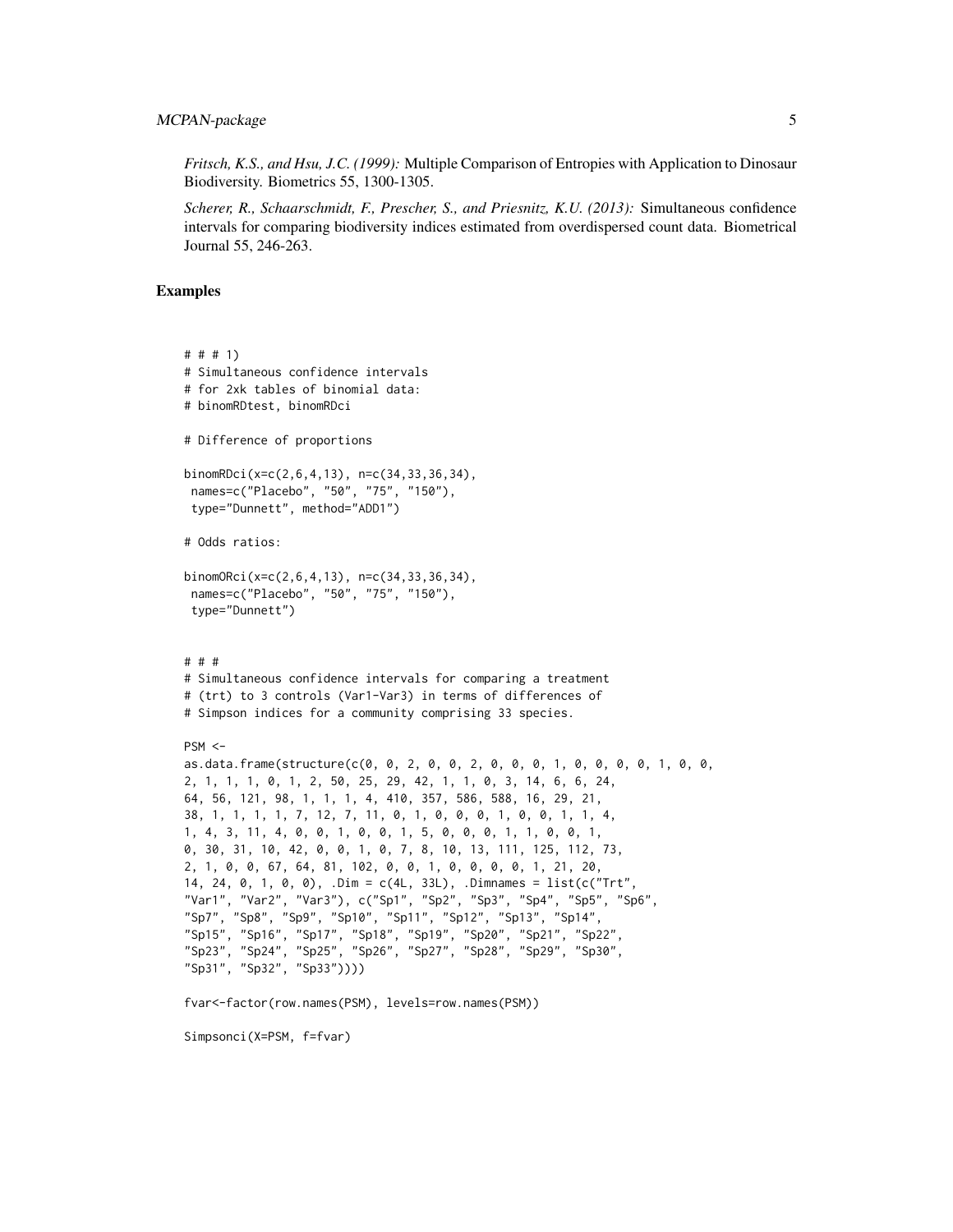<span id="page-5-0"></span># The complete data is available in package simboot.

```
# # #
# Simultaneous confidence intervals for ratios of expected values
# under lognormal assumption
x <- rlnorm(n=40, meanlog=rep(c(0,0.1,1,1), each=10), sdlog=rep(c(0.2,0.2,0.5,0.5), each=10))
f <- as.factor(rep(LETTERS[1:4], each=10))
lnrci(x=x, f=f, type="Tukey", method="GPQ", B=10000)
```
# binomORci *Simultaneous confidence intervals for odds ratios*

#### Description

Approximate simultaneous confidence intervals for (weighted geometric means of) odds ratios are constructed. Estimates are derived from fitting a glm on the logit-link, approximate intervals are constructed on the logit-link, and transformed to original scale.

#### Usage

```
binomORci(x, ...)
## Default S3 method:
binomORci(x, n, names = NULL,
type = "Dunnett", method="GLM", cmat = NULL,
alternative = "two.sided", conf.level = 0.95,
dist="MVN", \ldots)## S3 method for class 'formula'
binomORci(formula, data,
type = "Dunnett", method="GLM", cmat = NULL,
alternative = "two.sided", conf.level = 0.95,
dist="MVN", ...)## S3 method for class 'table'
binomORci(x,
type = "Dunnett",method="GLM", cmat = NULL,
alternative = "two.sided", conf.level = 0.95,
dist="MVN", \ldots)## S3 method for class 'matrix'
binomORci(x,
type = "Dunnett", method="GLM", cmat = NULL,
alternative = "two.sided", conf.level = 0.95,
dist="MVN", ...)
```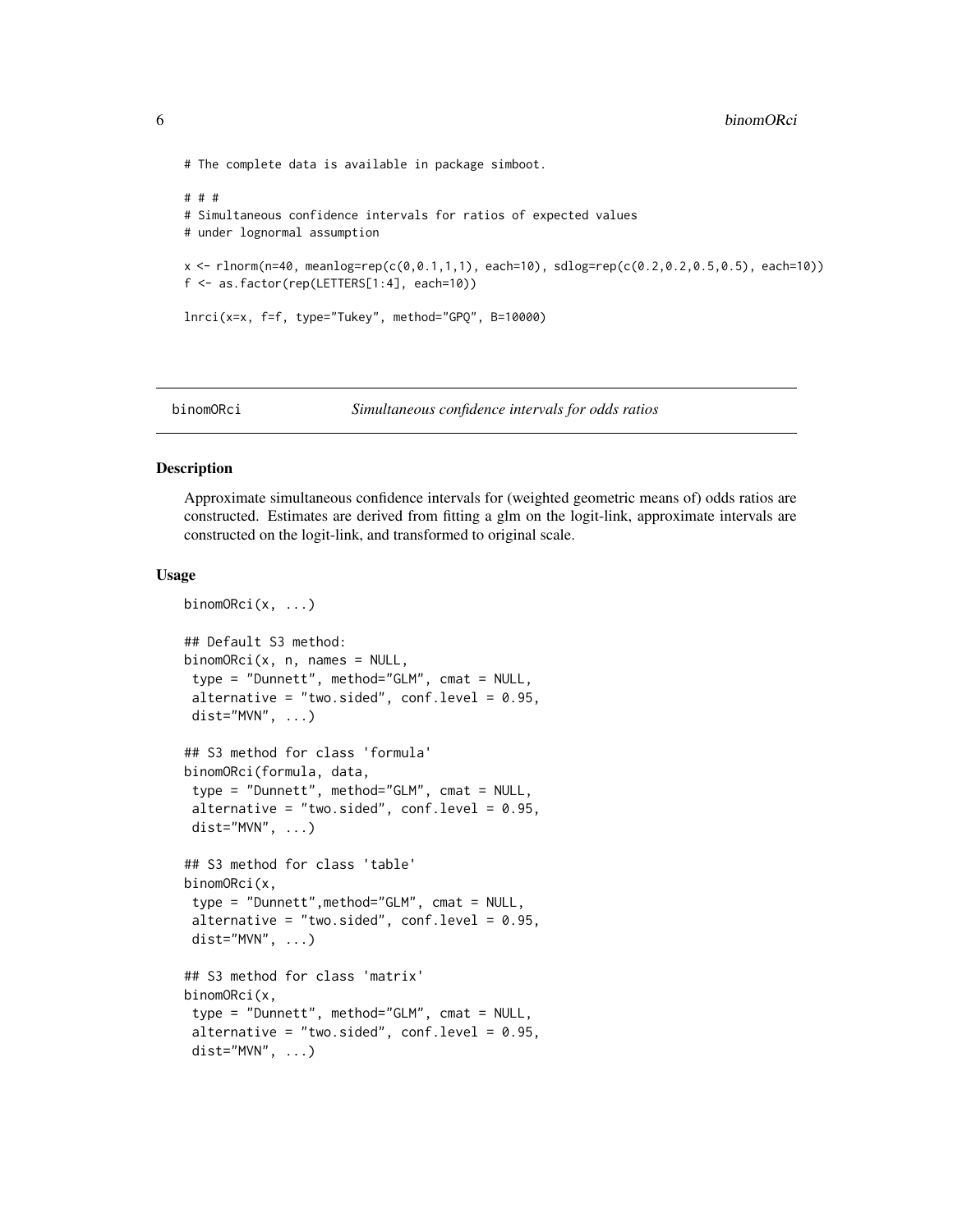#### binomORci 7

#### Arguments

| X           | a numeric vector, giving the number of successes in I independent samples, or<br>an object of class "table", representing the 2xk-table, or an object of class<br>"matrix", representing the 2xk-table                                                                                                                                                                                                                                                             |
|-------------|--------------------------------------------------------------------------------------------------------------------------------------------------------------------------------------------------------------------------------------------------------------------------------------------------------------------------------------------------------------------------------------------------------------------------------------------------------------------|
| n           | numeric vector, giving the number of trials (i.e. the sample size) in each of the I<br>groups (only required if x is a numeric vector, ignored otherwise)                                                                                                                                                                                                                                                                                                          |
| names       | an optional character string, giving the names of the groups/sample in x, n; if<br>not specified the possible names of x are taken as group names (ignored if x is a<br>table or matrix)                                                                                                                                                                                                                                                                           |
| formula     | a two-sided formula of the style 'response ~ treatment', where 'response' should<br>be a categorical variable with two levels, while treatment should be a factor<br>specifying the treatment levels                                                                                                                                                                                                                                                               |
| data        | a data.frame, containing the variables specified in formula                                                                                                                                                                                                                                                                                                                                                                                                        |
| type        | a character string, giving the name of a contrast method, as defined in contrMat (multcomp);<br>ignored if cmat is sepcified                                                                                                                                                                                                                                                                                                                                       |
| method      | a single character string, specifying the method for confidence interval compu-<br>tation; Options are "GLM" and "Woolf". "GLM" takes the maximum likelihood<br>estimates and the their standard errors; this yields a conservative confidence in-<br>tervals with uninformative limits if $x=0$ and $x=n$ occurres. "Woolf" adds 0.5 to<br>the cell counts, resulting in less conservative bounds. These can be liberal when<br>extreme proportions are compared. |
| $c$ mat     | a optional contrast matrix                                                                                                                                                                                                                                                                                                                                                                                                                                         |
| alternative | a single character string, one of "two.sided", "less", "greater"                                                                                                                                                                                                                                                                                                                                                                                                   |
| conf.level  | a single numeric value, simultaneous confidence level                                                                                                                                                                                                                                                                                                                                                                                                              |
| dist        | a character string, "MVN" invokes multiplicity adjustment via the multivariate<br>normal distribution, "N" invokes use of quantiles of the univariate normal distri-<br>bution                                                                                                                                                                                                                                                                                     |
| .           | arguments to be passed to binomest, currently only success labelling the event<br>which should be considered as success                                                                                                                                                                                                                                                                                                                                            |

# Details

This function calls [glm](#page-0-0) and fits a one-way-model with family binomial on the logit-link. Then, the point estimates and variances estimates from the fit are taken to construct simultaneous confidence intervals for differences (of weighted arithmetic means) of log-odds. Applying the exponential function to these intervals on the logit scale yields intervals for ratios (of weighted geometric) of odds. For simple groupwise comparisons, one yields intervals for oddsratios. For the case of Dunnett-type contrasts, the calculated simultaneous confidence intervals are those described in Holford et al. (1989).

Specifying method="GLM" takes maximum likelihood estimates for the log-odds and their standard errors evaluated at the estimate.

Specifying method="Woolf" takes adds 0.5 to each cell count and computes point estimates and standard errors for these continuity corrected values. For the two-sample comparison this method is refered to as "adjusted Woolf" (Lawson, 2005). In this implementation, the lower bounds yielded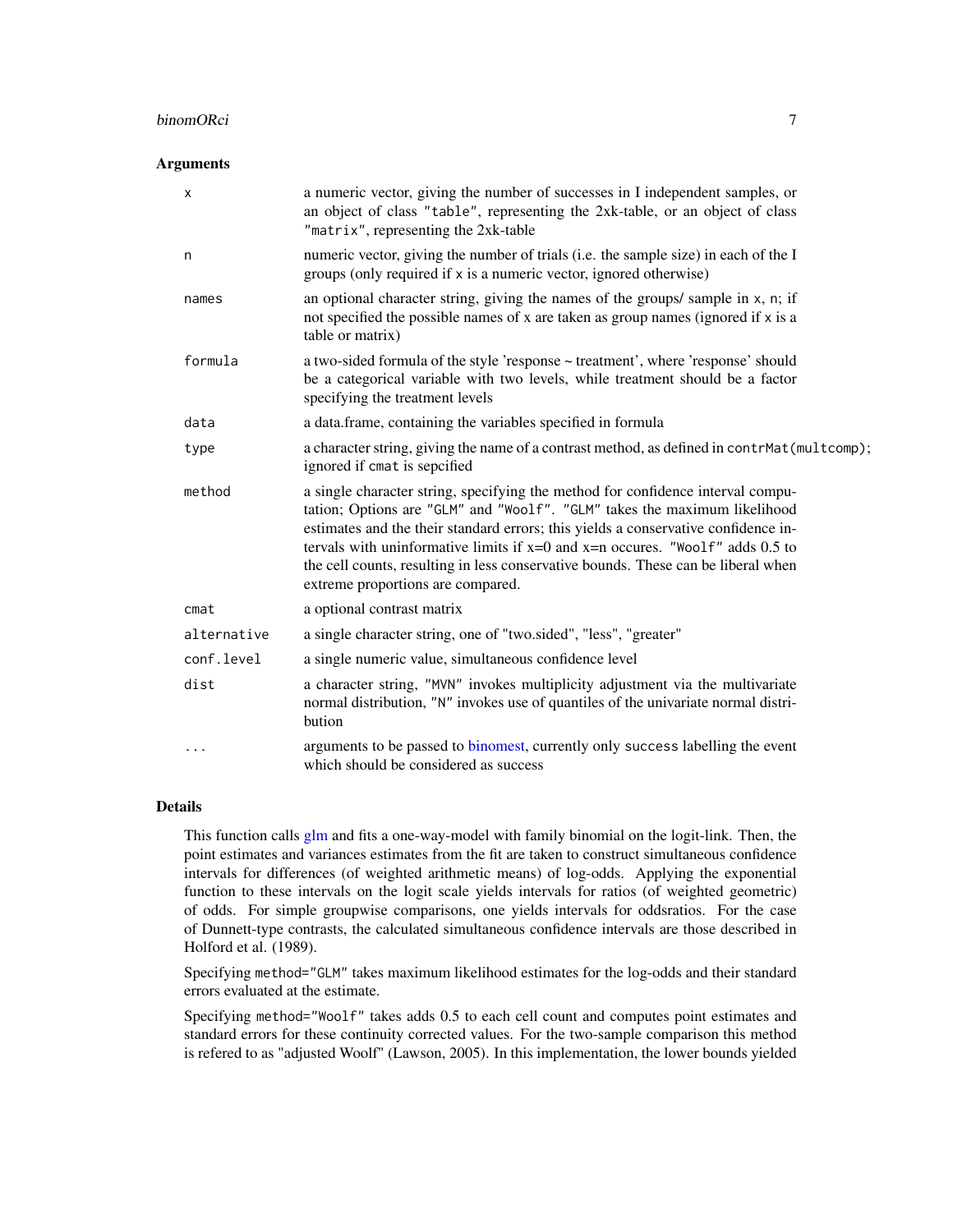by this method are additionally expanded to 0, if all values in the denominator are x=n or all values in the numerator are  $x=0$ , and the upper bounds are expanded to Inf, if all values in the denominator are x=0 or all values in the numerator are x=n.

Note, that for the case of general contrasts, the methods are not described explicitly so far.

# Value

A object of class "binomORci", a list containing:

| conf.int                  | a matrix with 2 columns: lower and upper confidence bounds, and M rows |
|---------------------------|------------------------------------------------------------------------|
| alternative               | character string, as input                                             |
| conf.level                | single numeric value, as input                                         |
| estimate                  | a matrix with 1 column: containing the estimates of the contrasts      |
| $\boldsymbol{\mathsf{x}}$ | the observed number of successes                                       |
| n                         | the number of trials                                                   |
| p                         | the estimated proportions                                              |
| success                   | a character string labelling the event considered as success           |
| names                     | the group names                                                        |
| method                    | a character string, specifying the method of interval construction     |
| cmat                      | the contrast matrix used                                               |

#### Author(s)

Frank Schaarschmidt, Daniel Gerhard

# References

Holford, TR, Walter, SD and Dunnett, CW (1989). Simultaneous interval estimates of the odds ratio in studies with two or more comparisons. Journal of Clinical Epidemiology 42, 427-434.

# See Also

Intervals for the risk difference [binomRDci,](#page-8-1) summary for odds ratio confidence intervals [sum](#page-66-1)[mary.binomORci](#page-66-1) plot for confidence intervals [plot.sci](#page-36-1)

```
data(liarozole)
table(liarozole)
# Comparison to the control group "Placebo",
# which is the fourth group in alpha-numeric
# order:
ORlia<-binomORci(Improved ~ Treatment,
data=liarozole, success="y", type="Dunnett", base=4)
```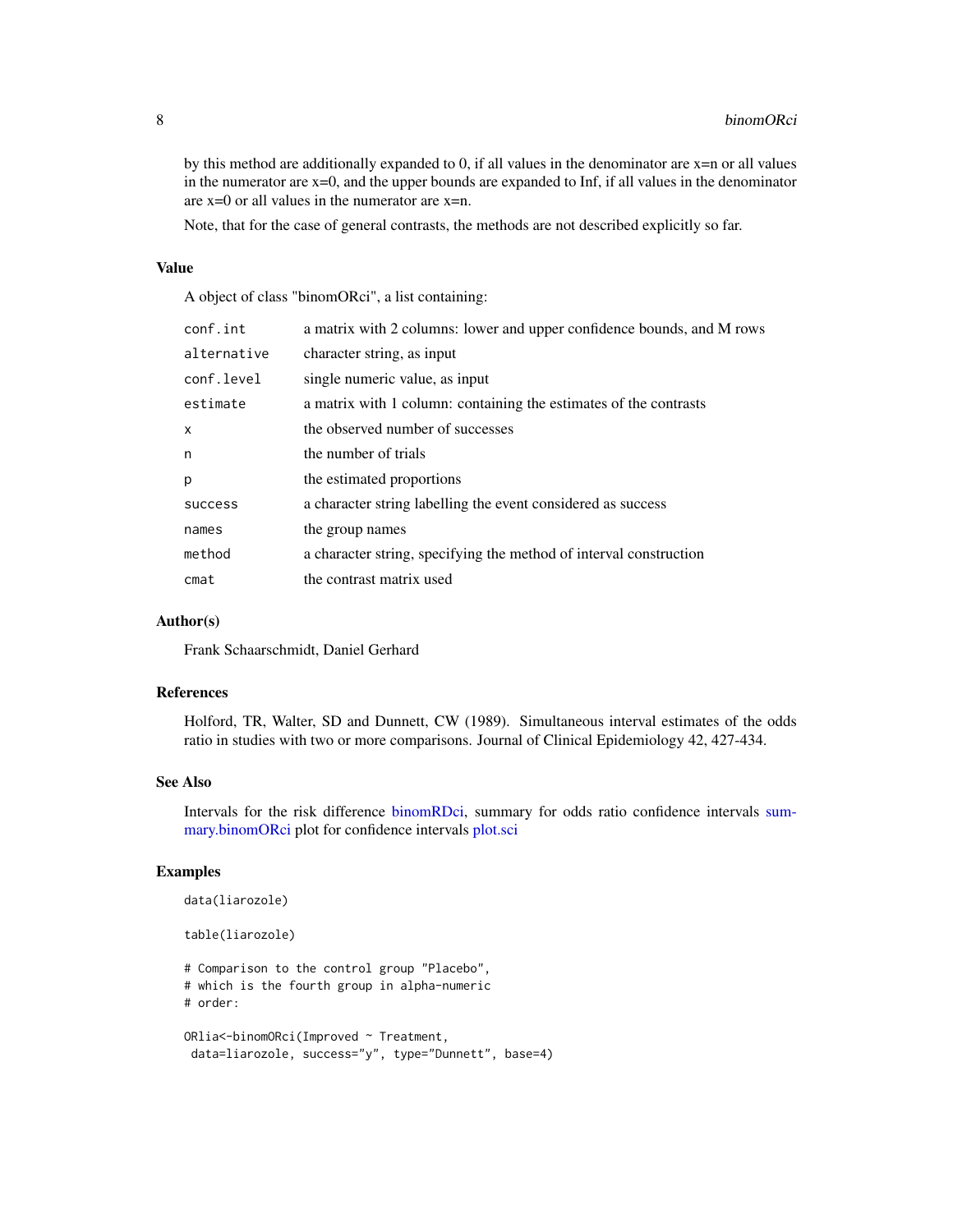#### <span id="page-8-0"></span>binomRDci 9

```
ORlia
summary(ORlia)
plot(ORlia)
# if data are available as table:
tab<-table(liarozole)
tab
ORlia2<-binomORci(tab, success="y", type="Dunnett", base=4)
ORlia2
plot(ORlia2, lines=1, lineslty=3)
############################
# Performance for extreme cases
# method="GLM" (the default)
test1<-binomORci(x=c(0,1,5,20), n=c(20,20,20,20), names=c("A","B","C","D"))
test1
plot(test1)
# adjusted Woolf interval
test2<-binomORci(x=c(0,1,5,20), n=c(20,20,20,20), names=c("A","B","C","D"), method="Woolf")
test2
plot(test2)
```
<span id="page-8-1"></span>binomRDci *Simultaneous confidence intervals for contrasts of independent binomial proportions (in a oneway layout)*

# Description

Simultaneous asymptotic CI for contrasts of binomial proportions, assuming that standard normal approximation holds. The contrasts can be interpreted as differences of (weighted averages) of proportions (risk ratios).

# Usage

```
binomRDci(x,...)
## Default S3 method:
binomRDci(x, n, names=NULL,
type="Dunnett", cmat=NULL, method="Wald",
```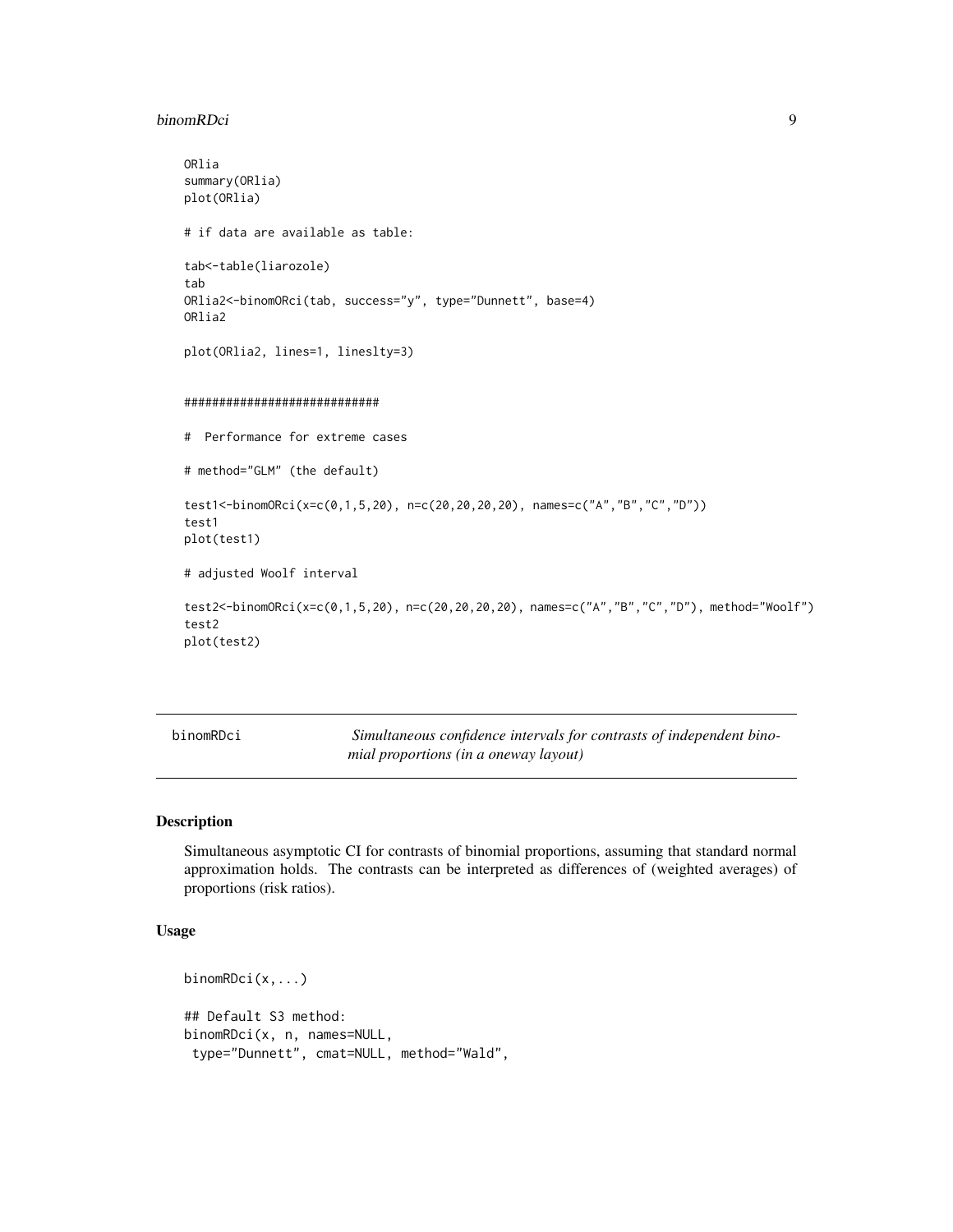```
alternative="two.sided", conf.level=0.95,
dist="MVN", \ldots)## S3 method for class 'formula'
binomRDci(formula, data,
type="Dunnett", cmat=NULL, method="Wald",
alternative="two.sided", conf.level=0.95,
dist="MVN",...)
## S3 method for class 'table'
binomRDci(x, type="Dunnett",
cmat=NULL, method="Wald", alternative="two.sided",
conf.level=0.95, dist="MVN",...)
## S3 method for class 'matrix'
binomRDci(x, type="Dunnett",
cmat=NULL, method="Wald", alternative="two.sided",
conf.level=0.95, dist="MVN",...)
```
# Arguments

| X           | a numeric vector, giving the number of successes in I independent samples, or<br>an object of class "table", representing the 2xk-table, or an object of class<br>"matrix", representing the 2xk-table |
|-------------|--------------------------------------------------------------------------------------------------------------------------------------------------------------------------------------------------------|
| n           | a numeric vector, giving the number of trials (i.e. the sample size) in each of the<br>I groups (only required if x is a numeric vector, ignored otherwise)                                            |
| names       | an optional character string, giving the names of the groups/sample in x, n; if<br>not specified the possible names of x are taken as group names (ignored if x is a<br>table or matrix)               |
| formula     | a two-sided formula of the style 'response ~ treatment', where 'response' should<br>be a categorical variable with two levels, while treatment should be a factor<br>specifying the treatment levels   |
| data        | a data.frame, containing the variables specified in formula                                                                                                                                            |
| type        | a character string, giving the name of a contrast method, as defined in contrMat(multcomp);<br>ignored if cmat is specified                                                                            |
| cmat        | a optional contrast matrix                                                                                                                                                                             |
| method      | a single character string, specifying the method for confidence interval construc-<br>tion; options are: "Wald", "ADD1", or "ADD2"                                                                     |
| alternative | a single character string, one of "two.sided", "less", "greater"                                                                                                                                       |
| conf.level  | a single numeric value, simultaneous confidence level                                                                                                                                                  |
| dist        | a character string, "MVN" invokes multiplicity adjustment via the multivariate<br>normal distribution, "N" invokes use of quantiles of the univariate normal distri-<br>bution                         |
| .           | arguments to be passed to binomest, currently only success labelling the event<br>which should be considered as success                                                                                |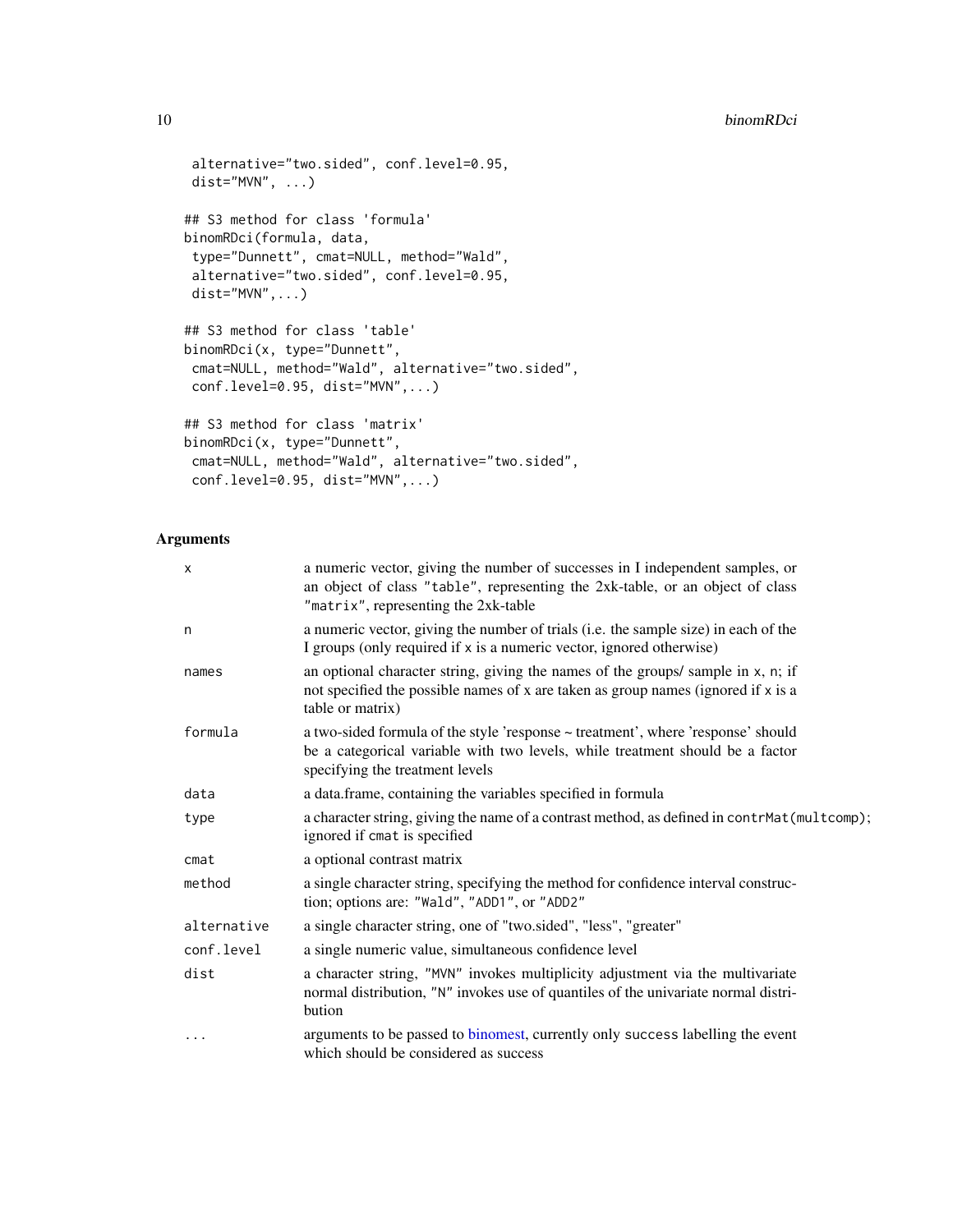#### binomRDci 11

# Details

See the examples for different usages.

# Value

A object of class "binomRDci", a list containing:

| conf.int    | a matrix with 2 columns: lower and upper confidence bounds, and M rows |
|-------------|------------------------------------------------------------------------|
| alternative | character string, as input                                             |
| conf.level  | single numeric value, as input                                         |
| quantile    | the quantile used to construct the confidence intervals                |
| estimate    | a matrix with 1 column: containing the estimates of the contrasts      |
| X           | the observed number of successes in the treatment groups               |
| n           | the number of trials in the treatment groups                           |
| p           | the estimated proportions in the treatment groups                      |
| success     | a character string labelling the event considered as success           |
| names       | the group names                                                        |
| method      | a character string, specifying the method of interval construction     |
| cmat        | the contrast matrix used                                               |

# **Note**

Note, that all implemented methods are approximate only. The coverage probability of the intervals might seriously deviate from the nominal level for small sample sizes and extreme success probabilities. See the simulation results in Sill (2007) for details.

# References

Schaarschmidt, F., Sill, M. and Hothorn, L.A. (2008): Approximate simultaneous confidence intervals for multiple contrasts of binomial proportions. Biometrical Journal 50, 782-792.

Background references:

The ideas underlying the "ADD1" and "ADD2" adjustment are described in:

Agresti, A. and Caffo, B.(2000): Simple and effective confidence intervals for proportions and differences of proportions result from adding two successes and two failures. American Statistician 54, p. 280-288.

And have been generalized for a single contrast of several proportions in:

Price, R.M. and Bonett, D.G. (2004): An improved confidence interval for a linear function of binomial proportions. Computational Statistics and Data Analysis 45, 449-456.

More detailed simulation results are available in:

Sill, M. (2007): Approximate simultaneous confidence intervals for multiple comparisons of binomial proportions. Master thesis, Institute of Biostatistics, Leibniz University Hannover.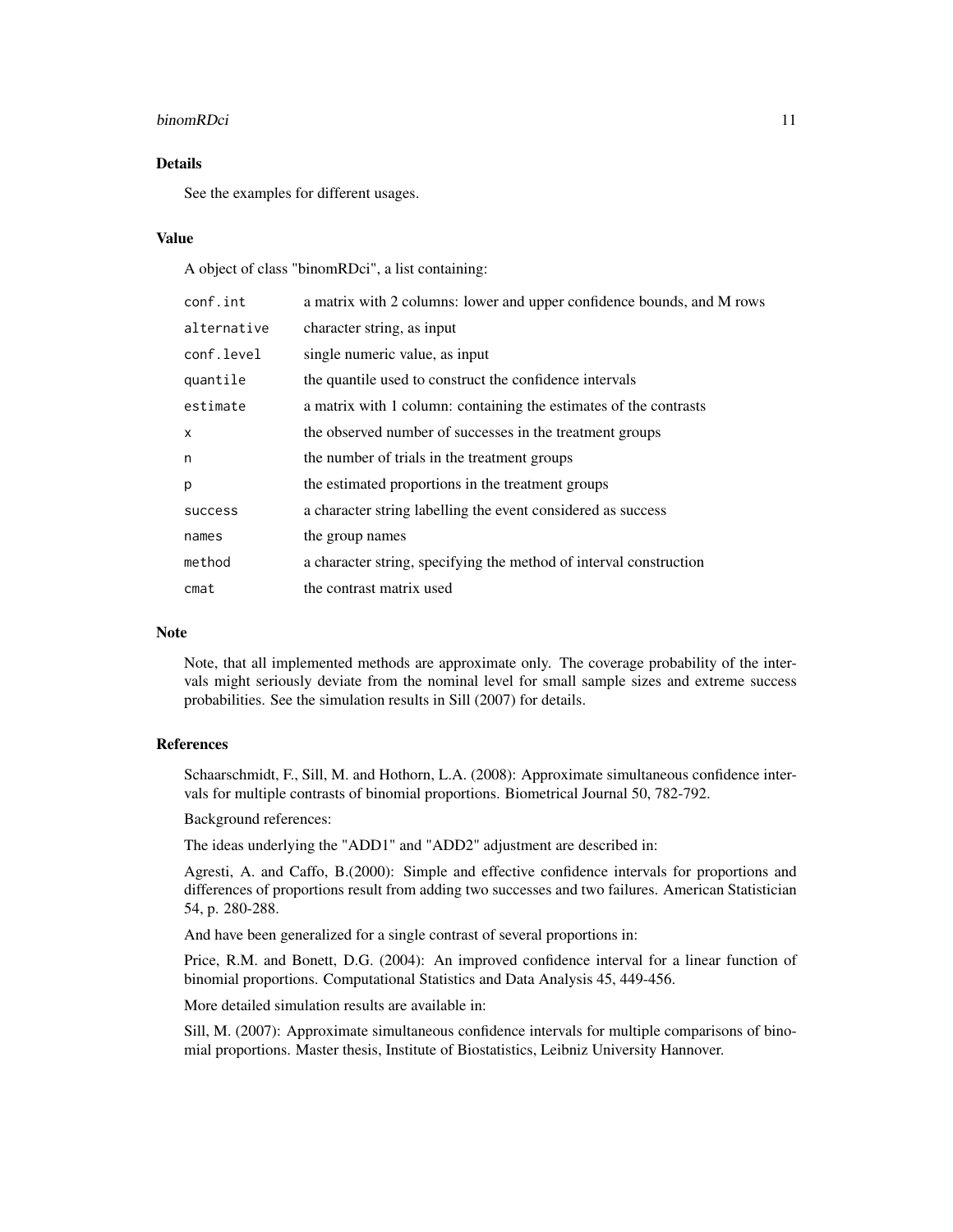#### See Also

[summary.binomRDci,](#page-67-1) [plot.sci](#page-36-1)

```
###############################################################
### Example 1 Tables 1,7,8 in Schaarschmidt et al. (2008): ###
###############################################################
# Number of patients under observation:
n <- c(29, 24, 25, 24, 46)
# Number of patients with complete response:
cr <- c(7, 11, 10, 12, 21)
# (Optional) names for the treatments
dn <- c("0.3_1.0", "3", "10", "30", "90")
# Assume we aim to infer an increasing trend with increasing dosage,
# Using the changepoint contrasts (Table 7, Schaarschmidt et al., 2008)
# The results in Table 8 can be reproduced by calling:
binomRDci(n=n, x=cr, names=dn, alternative="greater",
method="ADD2", type="Changepoint")
binomRDci(n=n, x=cr, names=dn, alternative="greater",
 method="ADD1", type="Changepoint")
binomRDci(n=n, x=cr, names=dn, alternative="greater",
 method="Wald", type="Changepoint")
##############################################################
### Example 2, Tables 2,9,10 in Schaarschmidt et al. 2008 ###
##############################################################
# Data (Table 2)
# animals under risk
n<-c(30,30,30,30)
# animals showing cancer
cancer<-c(20,14,27,19)
# short names for the treatments
trtn<-c("HFaFi","LFaFi","HFaNFi","LFaNFi")
```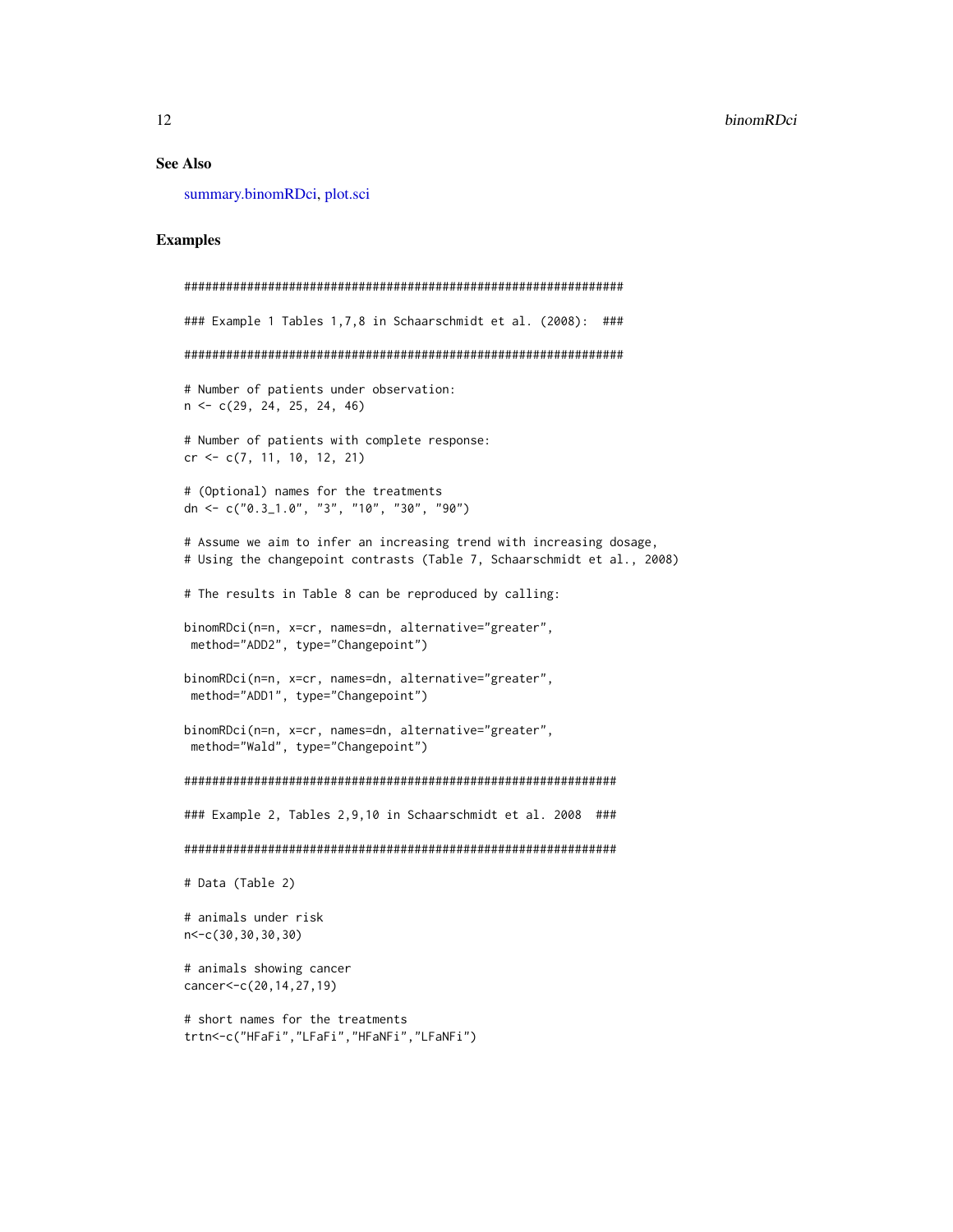#### binomRDci 13

```
# User-defined contrast matrix (Table 9),
# columns of the contrast matrix
cmat<-rbind(
"Fiber - No Fiber"=c( 0.5, 0.5,-0.5,-0.5),
"Low Fat - High Fat"=c(-0.5, 0.5,-0.5, 0.5),
"Interaction Fat:Fiber"=c( 1, -1, -1, 1))
cmat
# The results in Table 10 can be reproduced by calling:
# simultaneous CI using the add-2 adjustment
sci<-binomRDci(x=cancer, n=n, names=trtn, method="ADD2",
cmat=cmat, dist="MVN")
sci
# marginal CI using the basic Wald formula
ci<-binomRDci(x=cancer, n=n, names=trtn, method="Wald",
 cmat=cmat, dist="N")
ci
# check, whether the intended contrasts have been defined:
summary(sci)
# plot the result:
plot(sci, lines=0, lineslty=3)
##########################################
# In simple cases, counts of successes
# and number of trials can be just typed:
ntrials <- c(40,20,20,20)
xsuccesses \leq c(1,2,2,4)names(xsuccesses) <- LETTERS[1:4]
ex1D<-binomRDci(x=xsuccesses, n=ntrials, method="ADD1",
type="Dunnett")
ex1D
ex1W<-binomRDci(x=xsuccesses, n=ntrials, method="ADD1",
 type="Williams", alternative="greater")
ex1W
```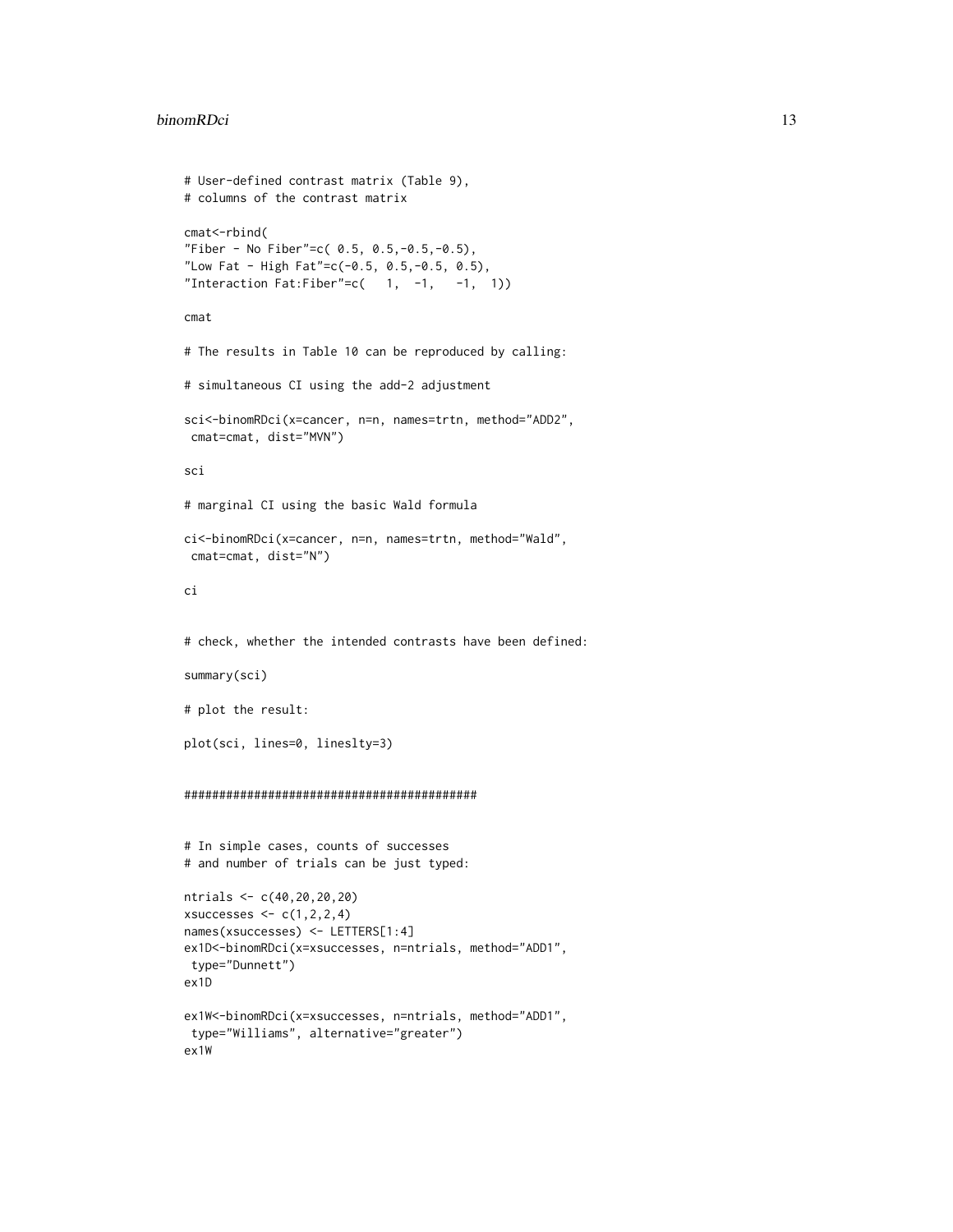```
# results can be plotted:
plot(ex1D, main="Comparisons to control group A", lines=0, linescol="red", lineslwd=2)
# summary gives a more detailed print out:
summary(ex1W)
# if data are represented as dichotomous variable
# in a data.frame one can make use of table:
#################################
data(liarozole)
head(liarozole)
binomRDci(Improved ~ Treatment, data=liarozole,
type="Tukey")
# here, it might be important to define which level of the
# variable 'Improved' is to be considered as success
binomRDci(Improved ~ Treatment, data=liarozole,
type="Dunnett", success="y", base=4)
# If data are available as a named kx2-contigency table:
tab<-table(liarozole)
tab
# Comparison to the control group "Placebo",
# which is the fourth group in alpha-numeric order:
CIs<-binomRDci(tab, type="Dunnett", success="y", base=4)
plot(CIs, lines=0)
```
binomRDtest *Simultaneous test for contrasts of independent binomial proportions (in a oneway layout)*

#### Description

P-value of maximum test and adjusted p-values for M contrasts of I groups in a one-way layout. Tests are performed for contrasts of proportions, which can be interpreted as differences of (weighted averages of) proportions.

<span id="page-13-0"></span>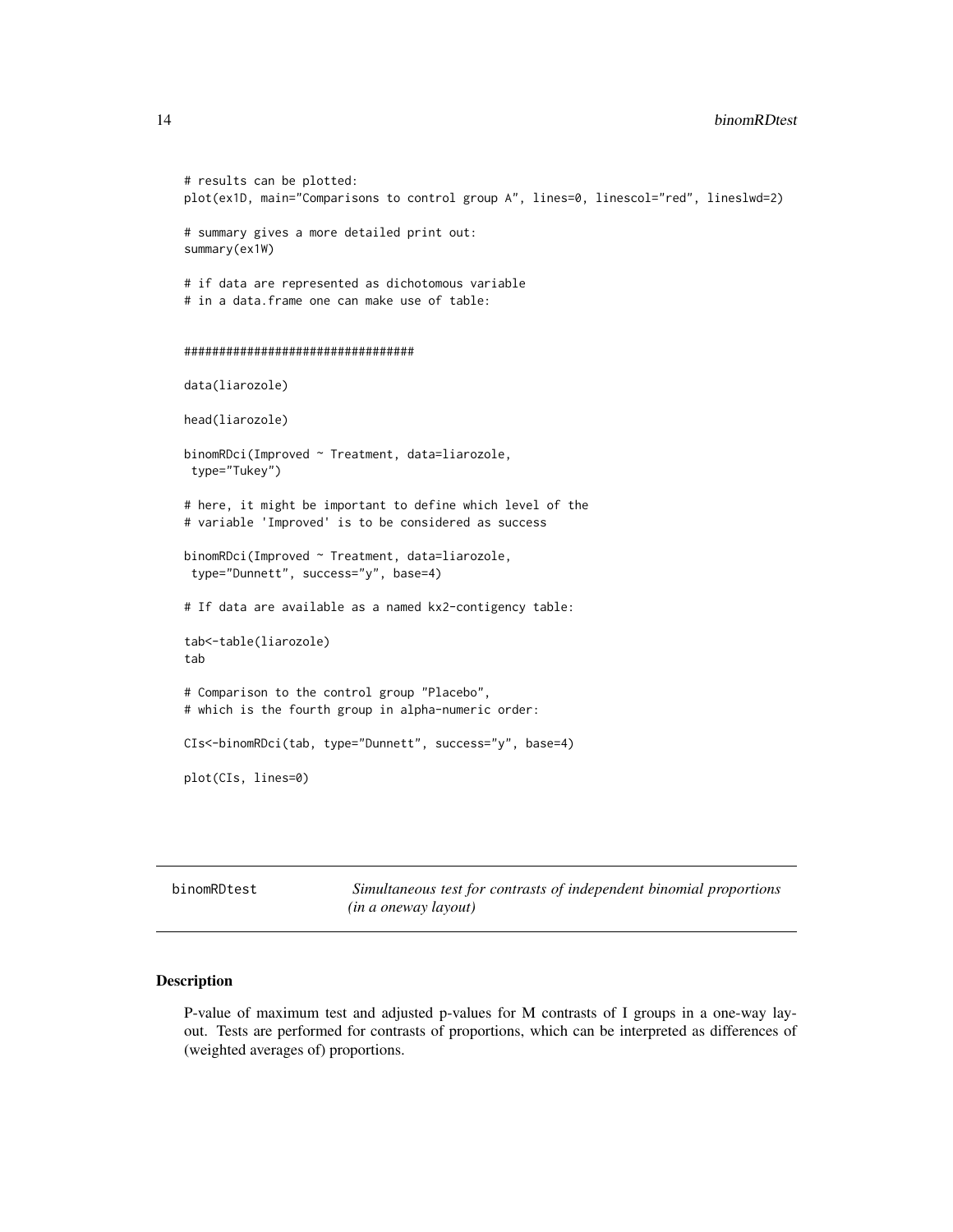# binomRDtest 15

# Usage

```
binomRDtest(x, ...)
## Default S3 method:
binomRDtest(x, n, names=NULL,
type="Dunnett", cmat=NULL, method="Wald",
alternative="two.sided", dist="MVN", ...)
## S3 method for class 'formula'
binomRDtest(formula, data,
type="Dunnett", cmat=NULL, method="Wald",
alternative="two.sided", dist="MVN", ...)
## S3 method for class 'table'
binomRDtest(x, type="Dunnett",
cmat=NULL, method="Wald", alternative="two.sided",
dist="MVN", \ldots)## S3 method for class 'matrix'
binomRDtest(x, type="Dunnett",
cmat=NULL, method="Wald", alternative="two.sided",
dist="MVN", ...)
```
# Arguments

| X           | a numeric vector, giving the number of successes in I independent samples, or<br>an object of class "table", representing the 2xk-table, or an object of class<br>"matrix", representing the 2xk-table                                                                  |
|-------------|-------------------------------------------------------------------------------------------------------------------------------------------------------------------------------------------------------------------------------------------------------------------------|
| n           | a numerioc vector, giving the number of trials (i.e. the sample size) in each of<br>the I groups                                                                                                                                                                        |
| names       | an optional character vector, giving the names of the groups in x, n; if not spec-<br>ified, possibly availbale names of x are taken as group names                                                                                                                     |
| formula     | a two-sided formula of the style 'response ~ treatment', where 'response' should<br>be a categorical variable with two levels, while treatment should be a factor<br>specifying the treatment levels                                                                    |
| data        | a data.frame, containing the variables specified in formula                                                                                                                                                                                                             |
| type        | a character string specifying the contrast type                                                                                                                                                                                                                         |
| $c$ mat     | an optional user defined contrast matrix of dimension MxI                                                                                                                                                                                                               |
| method      | a single charcter string, specifying the method for adjustment, with options:<br>"Wald" (Maximum likelihood estimators), "ADD1" (add1-adjustment on the<br>raw proportion estimates) "ADD2" (add2-adjustment on proportion estimates<br>following Agresti Caffo (2000)) |
| alternative | a character string specifying the direction of the alternative hypothesis                                                                                                                                                                                               |
| dist        | a character string, where "MVN" invokes the computation of p-values using the<br>multivariate normal distribution, and "N" invokes use p-value computation using<br>the univariate normal distribution                                                                  |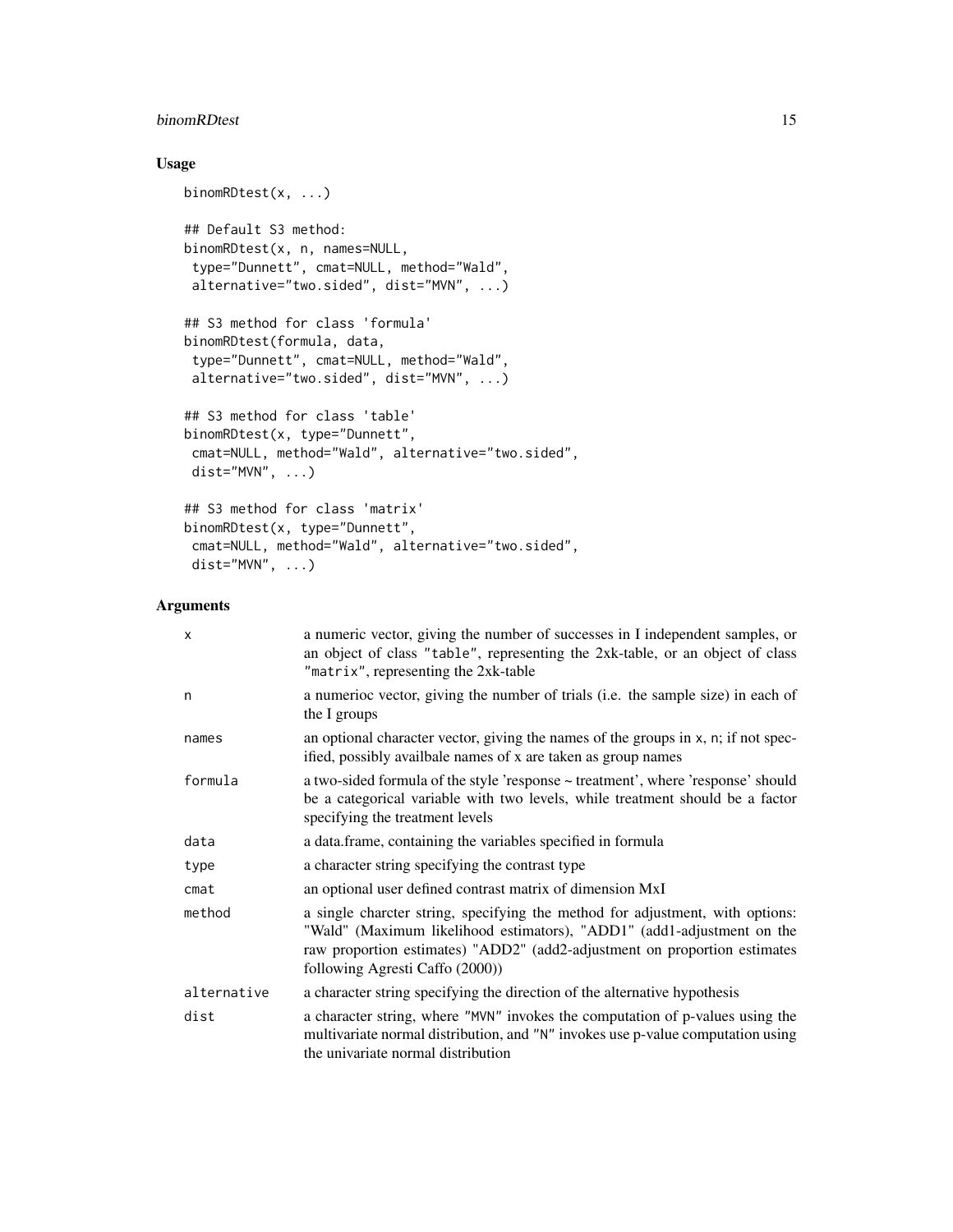... arguments to be passed to [binomest,](#page-0-0) currently only success labelling the event which should be considered as success

#### Details

For usage, see the examples.

# Value

An object of class "binomRDtest", a list containing:

| teststat    | a numeric vector of teststatistics of length M                                                                               |
|-------------|------------------------------------------------------------------------------------------------------------------------------|
| pval        | a single numeric p-value, the p-value of the maximum test (minimum p-value)                                                  |
| p.val.adj   | a vector of length M, the adjusted p-values of the single contrasts                                                          |
| dist        | character string indicating whether the multivariate normal or normal distribu-<br>tion was used for computation of p-values |
| alternative | a single character vector, as the input                                                                                      |
| X           | the observed number of successes in the treatment groups                                                                     |
| n           | the number of trials in the treatment groups                                                                                 |
| p           | the estimated proportions in the treatment groups                                                                            |
| success     | a character string labelling the event considered as success                                                                 |
| method      | as input, a character string                                                                                                 |
| cmat        | used contrast matrix                                                                                                         |

#### Note

Note, that all implemented methods are approximate only. The size of the test might seriously deviate from the nominal level for small sample sizes and extreme success probabilities. See the simulation results in Sill (2007) for details.

# References

Statistical procedures and characterization of coverage probabilities are described in: Sill, M. (2007): Approximate simultaneous confidence intervals for multiple comparisons of binomial proportions. Master thesis, Institute of Biostatistics, Leibniz University Hannover.

#### See Also

#### [summary.binomRDtest](#page-68-1)

```
ntrials <- c(40,20,20,20)
xsuccesses \leq c(1,2,2,4)names(xsuccesses) <- LETTERS[1:4]
binomRDtest(x=xsuccesses, n=ntrials, method="ADD1",
 type="Dunnett")
```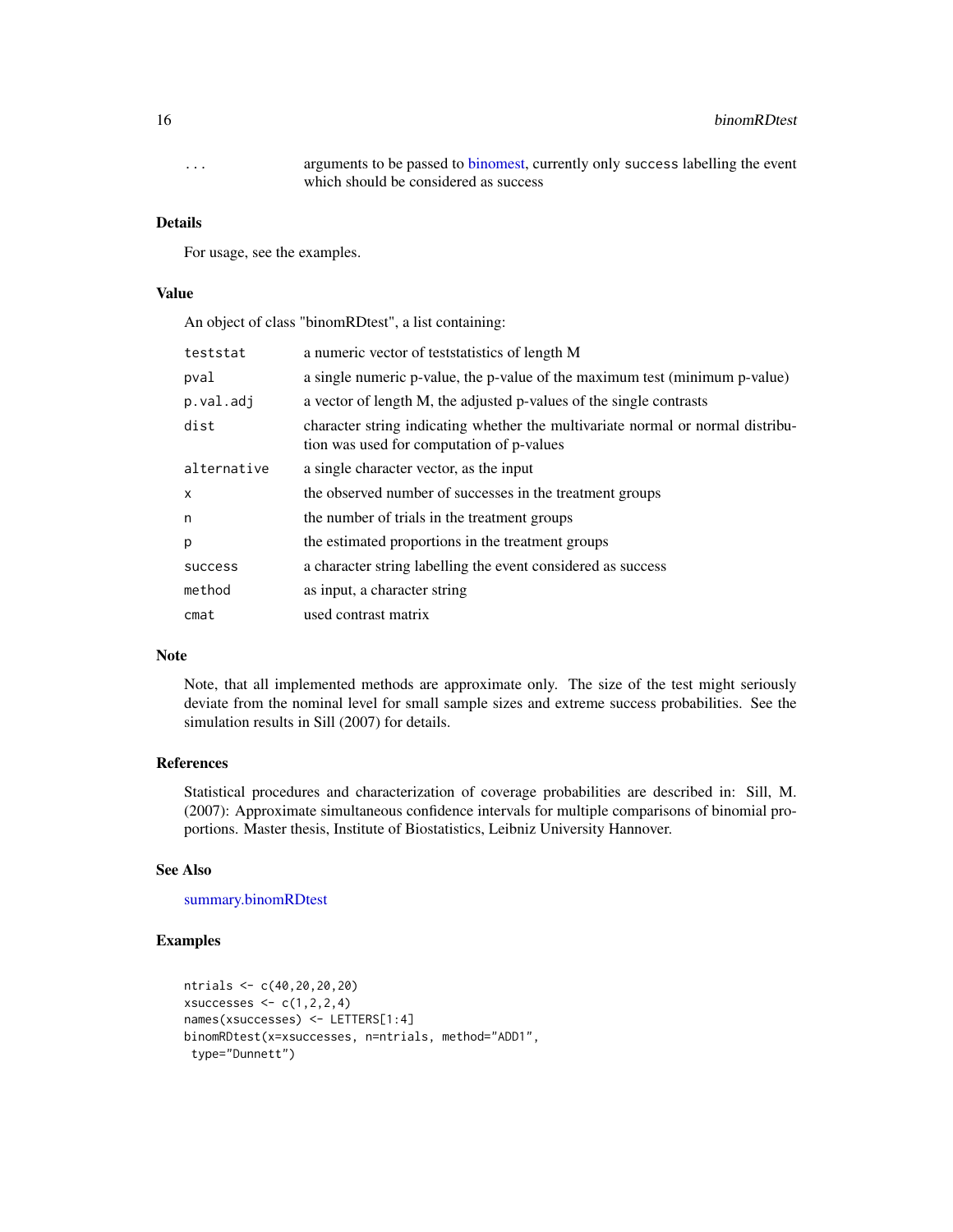#### <span id="page-16-0"></span>binomRRci 17

```
binomRDtest(x=xsuccesses, n=ntrials, method="ADD1",
 type="Williams", alternative="greater")
binomRDtest(x=xsuccesses, n=ntrials, method="ADD2",
type="Williams", alternative="greater")
```
binomRRci *Simultaneous confidence intervals for ratios of independent binomial proportions*

# Description

Simultaneous asymptotic CI for contrasts of binomial proportions, assuming that standard normal approximation holds on the log scale. Confidence intervals for ratios of (weighted geometric means) of proportions are calculated based on differences of log-proportions, and normal approximation on the log-scale.

# Usage

```
binomRRci(x,...)
## Default S3 method:
binomRRci(x, n, names=NULL,
type="Dunnett", cmat=NULL,
alternative="two.sided", conf.level=0.95,
dist="MVN", ...)
## S3 method for class 'formula'
binomRRci(formula, data,
type="Dunnett", cmat=NULL,
alternative="two.sided", conf.level=0.95,
dist="MVN", \ldots)## S3 method for class 'table'
binomRRci(x, type="Dunnett",
cmat=NULL, alternative="two.sided",
conf.level=0.95, dist="MVN",...)
## S3 method for class 'matrix'
binomRRci(x, type="Dunnett",
cmat=NULL, alternative="two.sided",
conf.level=0.95, dist="MVN",...)
```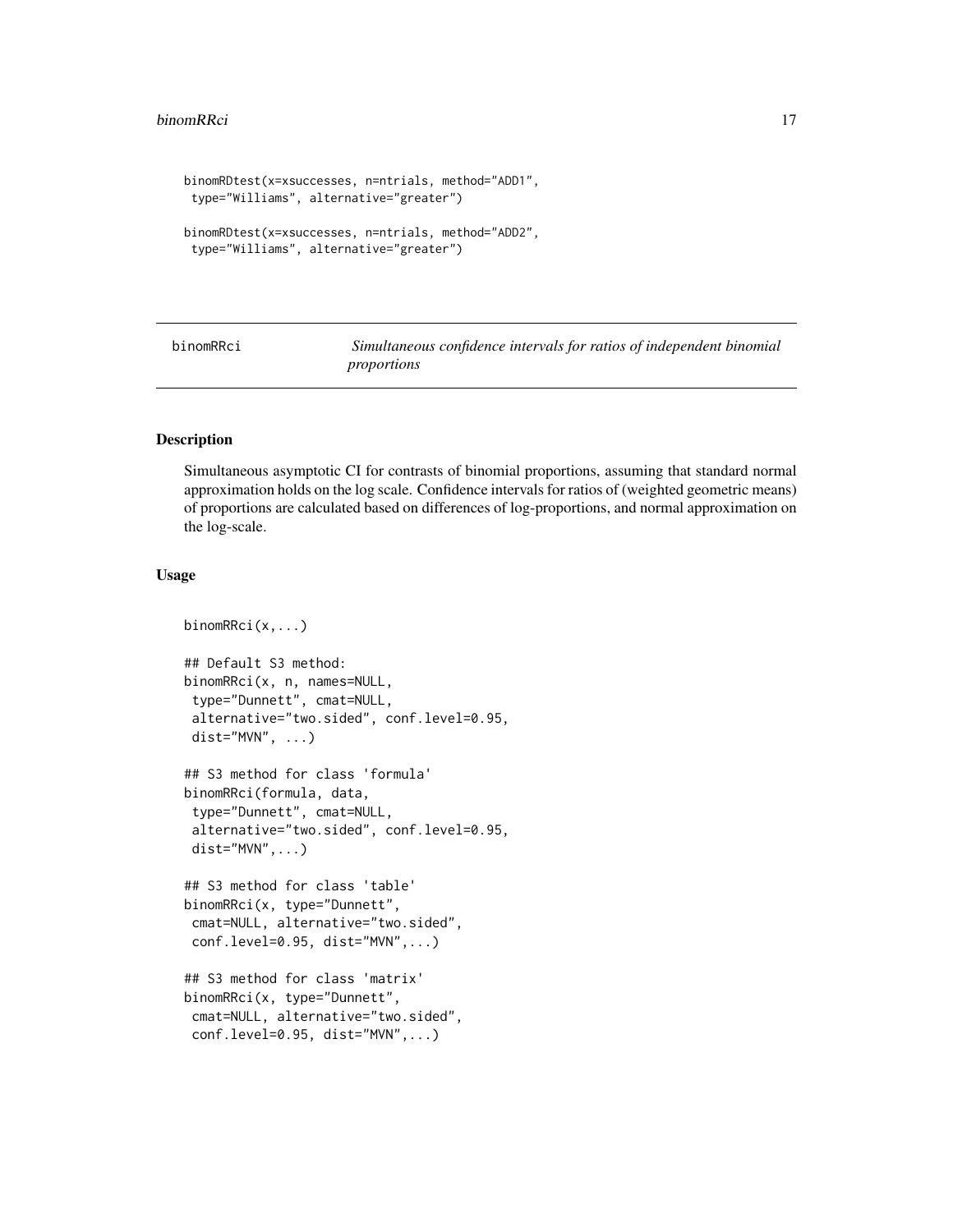# Arguments

| $\boldsymbol{\mathsf{x}}$ | a numeric vector, giving the number of successes in I independent samples, or<br>an object of class "table", representing the 2xk-table, or an object of class<br>"matrix", representing the 2xk-table |
|---------------------------|--------------------------------------------------------------------------------------------------------------------------------------------------------------------------------------------------------|
| n                         | a numeric vector, giving the number of trials (i.e. the sample size) in each of the<br>I groups (only required if x is a numeric vector, ignored otherwise)                                            |
| names                     | an optional character string, giving the names of the groups/sample in x, n; if<br>not specified the possible names of x are taken as group names (ignored if x is a<br>table or matrix)               |
| formula                   | a two-sided formula of the style 'response ~ treatment', where 'response' should<br>be a categorical variable with two levels, while treatment should be a factor<br>specifying the treatment levels   |
| data                      | a data.frame, containing the variables specified in formula                                                                                                                                            |
| type                      | a character string, giving the name of a contrast method, as defined in contrMat(multcomp);<br>ignored if cmat is specified                                                                            |
| cmat                      | a optional contrast matrix                                                                                                                                                                             |
| alternative               | a single character string, one of "two.sided", "less", "greater"                                                                                                                                       |
| conf.level                | a single numeric value, simultaneous confidence level                                                                                                                                                  |
| dist                      | a character string, "MVN" invokes multiplicity adjustment via the multivariate<br>normal distribution, "N" invokes use of quantiles of the univariate normal distri-<br>bution                         |
| $\cdots$                  | arguments to be passed to binomest, currently only success labelling the event<br>which should be considered as success                                                                                |

# Details

The interval for the ratio of two independent proportions, described in section "Crude Methods using first-order variance estimation" in Gart and Nam (1988) are extended to multiple contrasts. Confidence intervals are constructed based on contrasts for differences of  $lp = log(x+0.5)/(n+0.5)$ , using quantiles of the multivariate normal or normal approximation. Applying the exponential functions to the bounds results in intervals for the risk ratio. In case that 0 occur in both, the numerator and denominator of the ratio, the interval is expanded to [0,Inf], in case that only 0s numerator go to the numerator, the lower bound is expanded to 0, in case that only 0s go to the denominator, the upper bound is expanded to Inf.

See the examples for different usages.

# Value

A object of class "binomRDci", a list containing:

| conf.int    | a matrix with 2 columns: lower and upper confidence bounds, and M rows |
|-------------|------------------------------------------------------------------------|
| alternative | character string, as input                                             |
| conf.level  | single numeric value, as input                                         |
| quantile    | the quantile used to construct the confidence intervals                |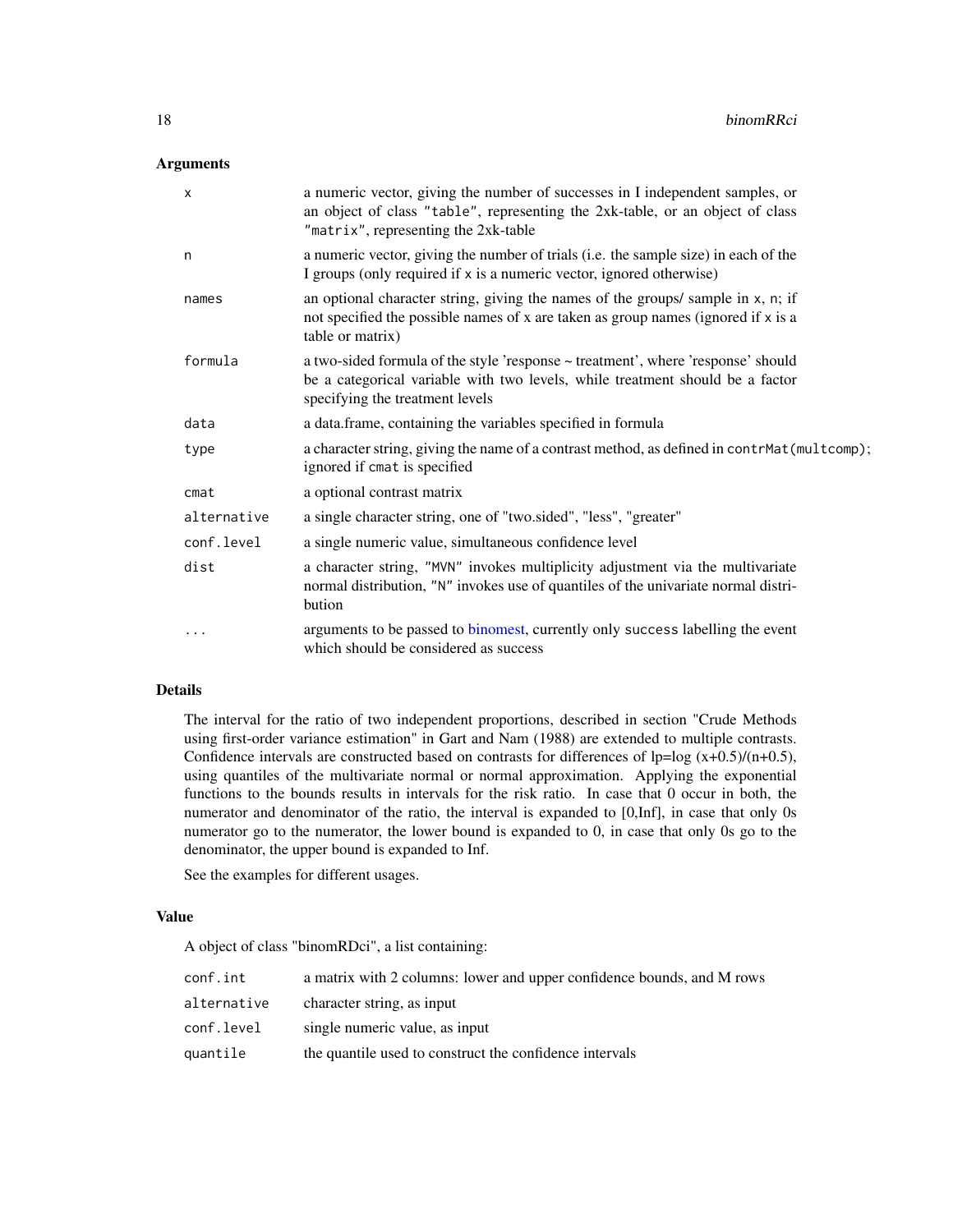#### binomRRci 19

| estimate | a matrix with 1 column: containing the estimates of the contrasts  |
|----------|--------------------------------------------------------------------|
| $\times$ | the observed number of successes in the treatment groups           |
| n        | the number of trials in the treatment groups                       |
| p        | the estimated proportions in the treatment groups                  |
| success  | a character string labelling the event considered as success       |
| names    | the group names                                                    |
| method   | a character string, specifying the method of interval construction |
| $c$ mat  | the contrast matrix used                                           |

#### Note

Note, that all implemented methods are approximate only. The coverage probability of the intervals might seriously deviate from the nominal level for small sample sizes and extreme success probabilities.

#### References

Gart, JJ and Nam,J-m (1988): Approximate interval estimation of the ratio of binomial parameters: a review and corrections for skewness. Biometrics 44, 323-338.

# See Also

[summary.binomRDci](#page-67-1) for the risk difference, [summary.binomORci](#page-66-1) for the odds ratio, [plot.sci](#page-36-1) for plotting

```
# In simple cases, counts of successes
# and number of trials can be just typed:
ntrials <- c(40,20,20,20)
xsuccesses \leq c(1,2,2,4)names(xsuccesses) <- LETTERS[1:4]
ex1D<-binomRRci(x=xsuccesses, n=ntrials,
type="Dunnett")
ex1D
ex1W<-binomRRci(x=xsuccesses, n=ntrials,
type="Williams", alternative="greater")
ex1W
# results can be plotted:
plot(ex1D, main="Comparisons to control group A")
# summary gives a more detailed print out:
summary(ex1W)
```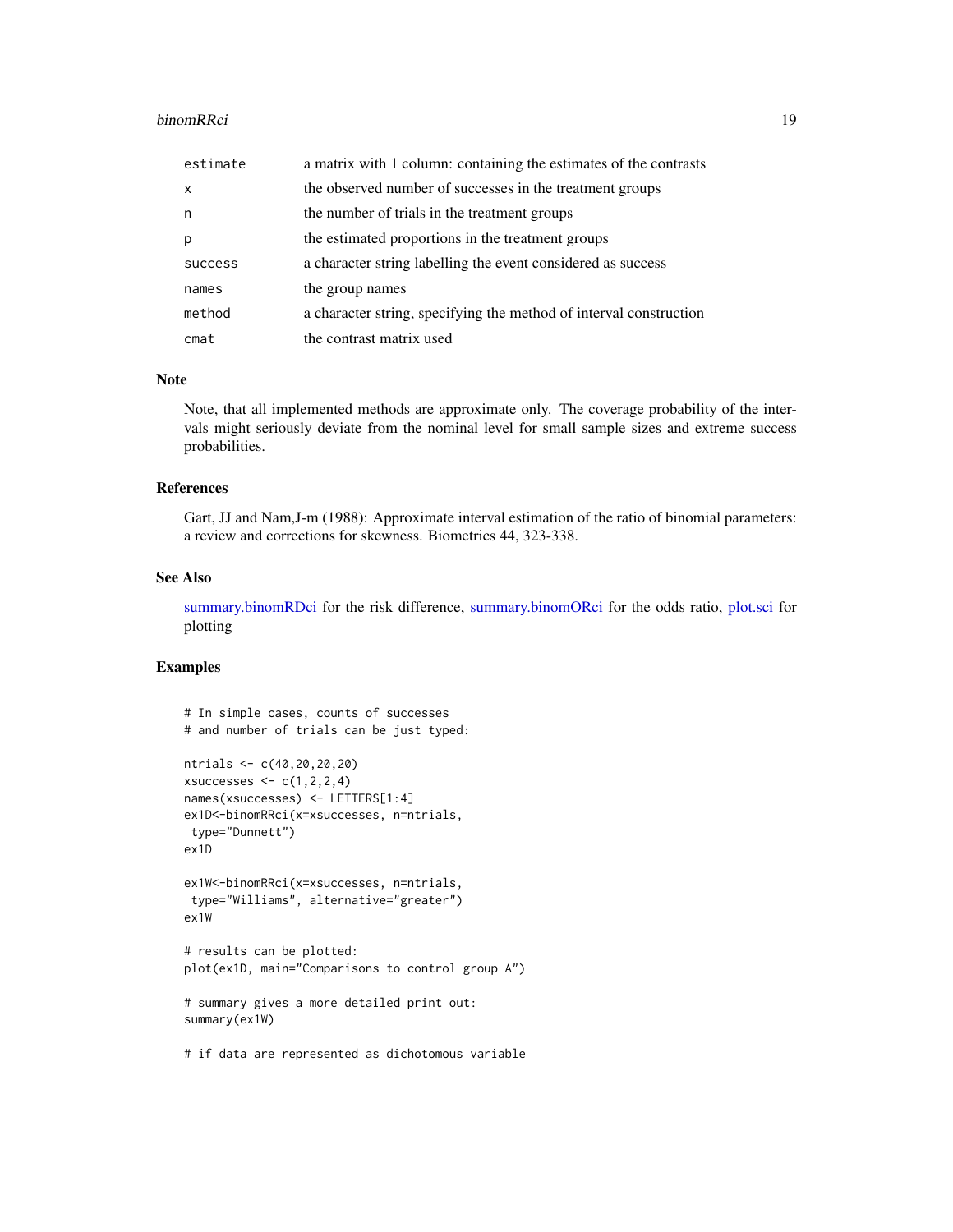```
# in a data.frame one can make use of table:
data(liarozole)
head(liarozole)
# here, it might be important to define which level of the
# variable 'Improved' is to be considered as success
binomRRci(Improved ~ Treatment, data=liarozole,
type="Dunnett", success="y", base=4, alternative="greater")
# If data are available as a named kx2-contigency table:
tab<-table(liarozole)
tab
binomRRci(tab, type="Dunnett", success="y", base=4, alternative="greater")
# Performance for extreme cases:
binomRRci(x=c(0,0,20,5),n=c(20,20,20,20),names=c("A","B","C","D"),
 type="Dunnett", alternative="greater")
```
bronch *Rodent bronchial carcinoma data*

# Description

In a long term rodent carcinogenicity study on female B6C3F1 mice, the effect of vinylcyclohexene diepoxide on the incidence of murine alveolar/bronchiolar tumors was assessed. The mice were exposed to 0 mg/ml, (group 0), 25 mg/ml (group 1), 50 mg/ml (group 2), and 100 (group 3) mg/ml, with 50 animals per group.

#### Usage

data(bronch)

# Format

A data frame with 200 observations on the following 3 variables.

group a factor with levels 0, 1, 2, 3, labelling the control and the three dose groups

Y a logical vector, indicating whether a tumour was present at time of death (if TRUE), or not (if FALSE)

time a numeric vector, the time of death, counted in days? from begin of the study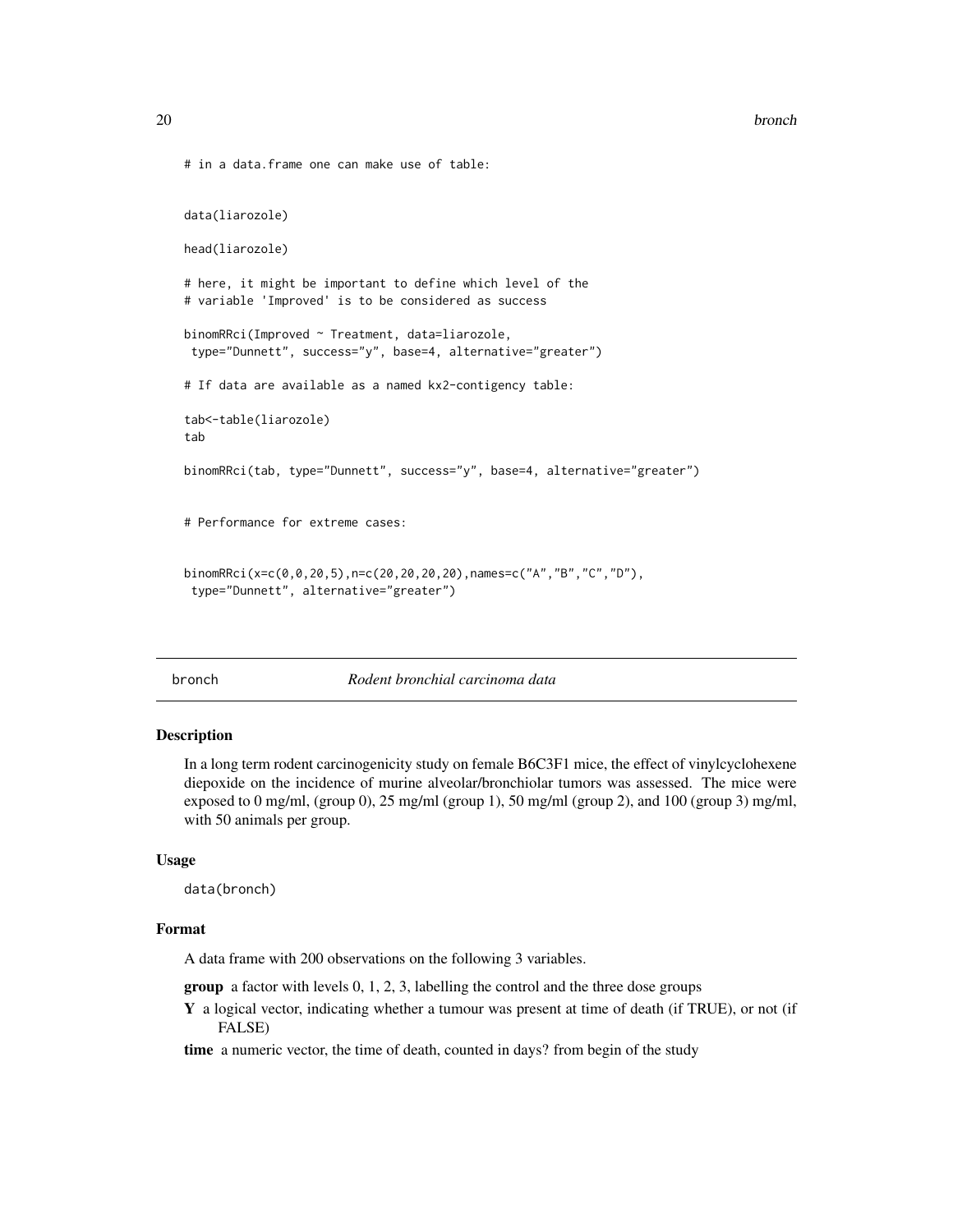# <span id="page-20-0"></span>censsample 21

# Details

Not yet checked for consistency with the source!

#### Source

Piegorsch WW and Bailer AJ (1997): Statistics for environmental biology and toxicology. Chapman and Hall, London. Table 6.5, page 238.

# References

Portier cJ and Bailer AJ (1989): Testing for increased carcinogenicity using survival-adjusted quantal response tests. Fundamental and Applied Toxicology 12, 731.

#### Examples

```
data(bronch)
# raw tumour counts:
table(bronch[c("group","Y")])
# groupwise times of death:
boxplot(time ~ group, data=bronch, horizontal=TRUE)
# Using poly3estf, we can produce the
# summary statistics as presented in
# Table 6.6, page 239, of Piegorsch and Bailer (1997):
poly3estf(status=bronch$Y, time=bronch$time, f=bronch$group)
```
censsample *Random data for Poly-k*

# Description

Random numbers from two independent Weibull distributions for Mortality and tumour induction.

# Usage

```
censsample(n, scale.m, shape.m,
 scale.t, shape.t = 3, tmax)
```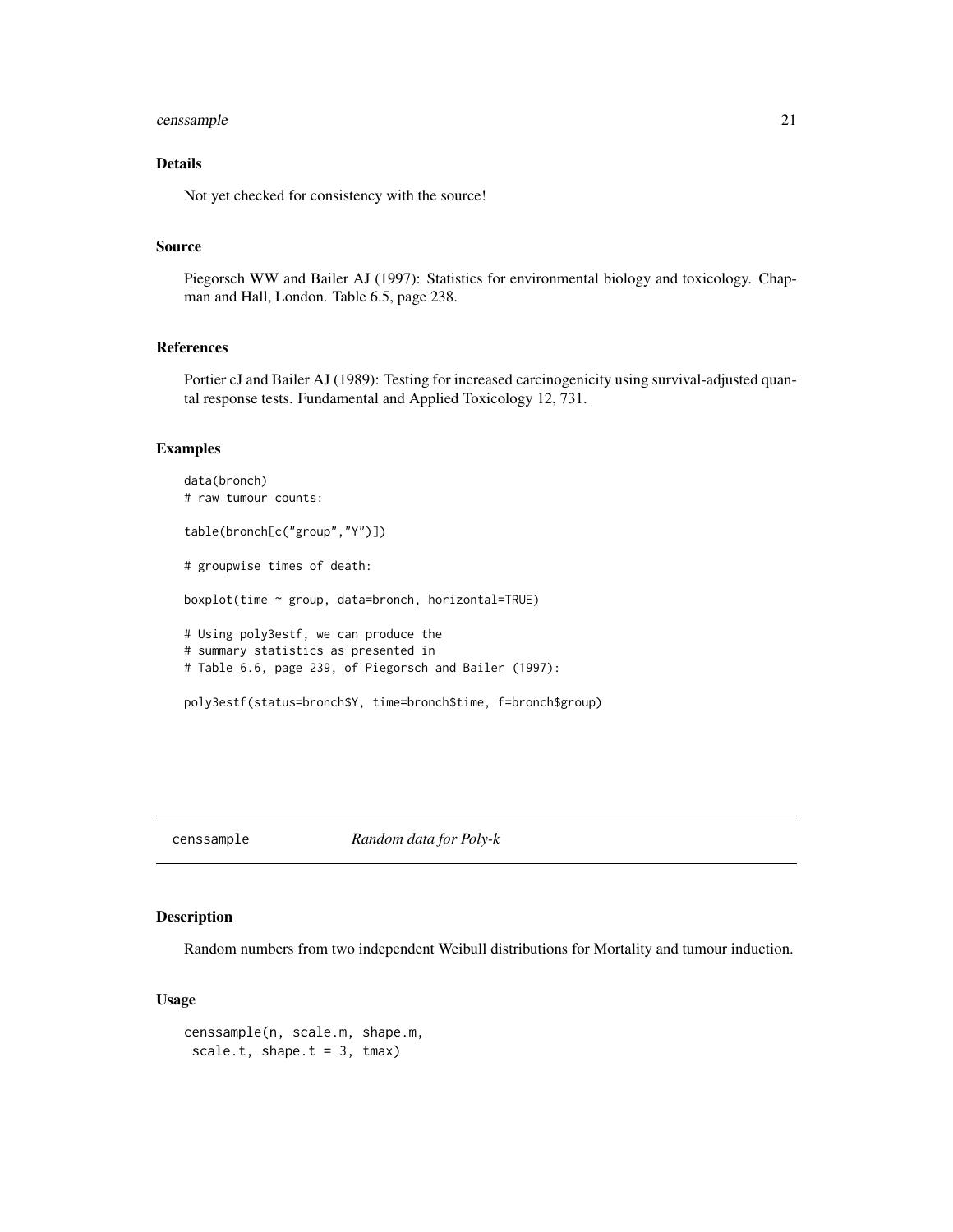# <span id="page-21-0"></span>Arguments

| n       | a single numeric value, the number of individuals                                           |
|---------|---------------------------------------------------------------------------------------------|
| scale.m | a single numeric value, scale parameter of the Weibull distribution for mortality           |
| shape.m | a single numeric value, shape parameter of the Weibull distribution for mortality           |
| scale.t | a single numeric value, scale parameter of the Weibull distribution for tumour<br>induction |
| shape.t | a single numeric value, shape parameter of the Weibull distribution for tumour<br>induction |
| tmax    | a single numeric value, maximum time in the trial                                           |

# Value

| A data frame with columns |                                                                                                                      |  |
|---------------------------|----------------------------------------------------------------------------------------------------------------------|--|
| time                      | a numeric vector of length n, the time of death of an individual                                                     |  |
| status                    | a logical vector of length n, the tumour status at time of death (TRUE: tumour<br>present, FALSE: no tumour present) |  |
| T.t                       | time of tumour induction (unobservable)                                                                              |  |
| T.m                       | time of death                                                                                                        |  |
| tmax                      | maximum time of death                                                                                                |  |
|                           |                                                                                                                      |  |

| Random data for Poly-k<br>censsamplef |
|---------------------------------------|
|---------------------------------------|

# Description

Random data for Poly-k for a one-way layout, with I groups.

# Usage

```
censsamplef(n, scale.m, shape.m, scale.t, shape.t = 3, tmax)
```
# Arguments

| n       | a numeric vector, the numbers of individuals of length I                                 |
|---------|------------------------------------------------------------------------------------------|
| scale.m | a numeric vector, scale parameters of the Weibull distribution for mortality             |
| shape.m | a numeric vector, shape parameters of the Weibull distribution for mortality             |
| scale.t | a numeric vector, scale parameters of the Weibull distribution for tumour induc-<br>tion |
| shape.t | a numeric vector, shape parameters of the Weibull distribution for tumour in-<br>duction |
| tmax    | a single numeric value, maximum time in the trial                                        |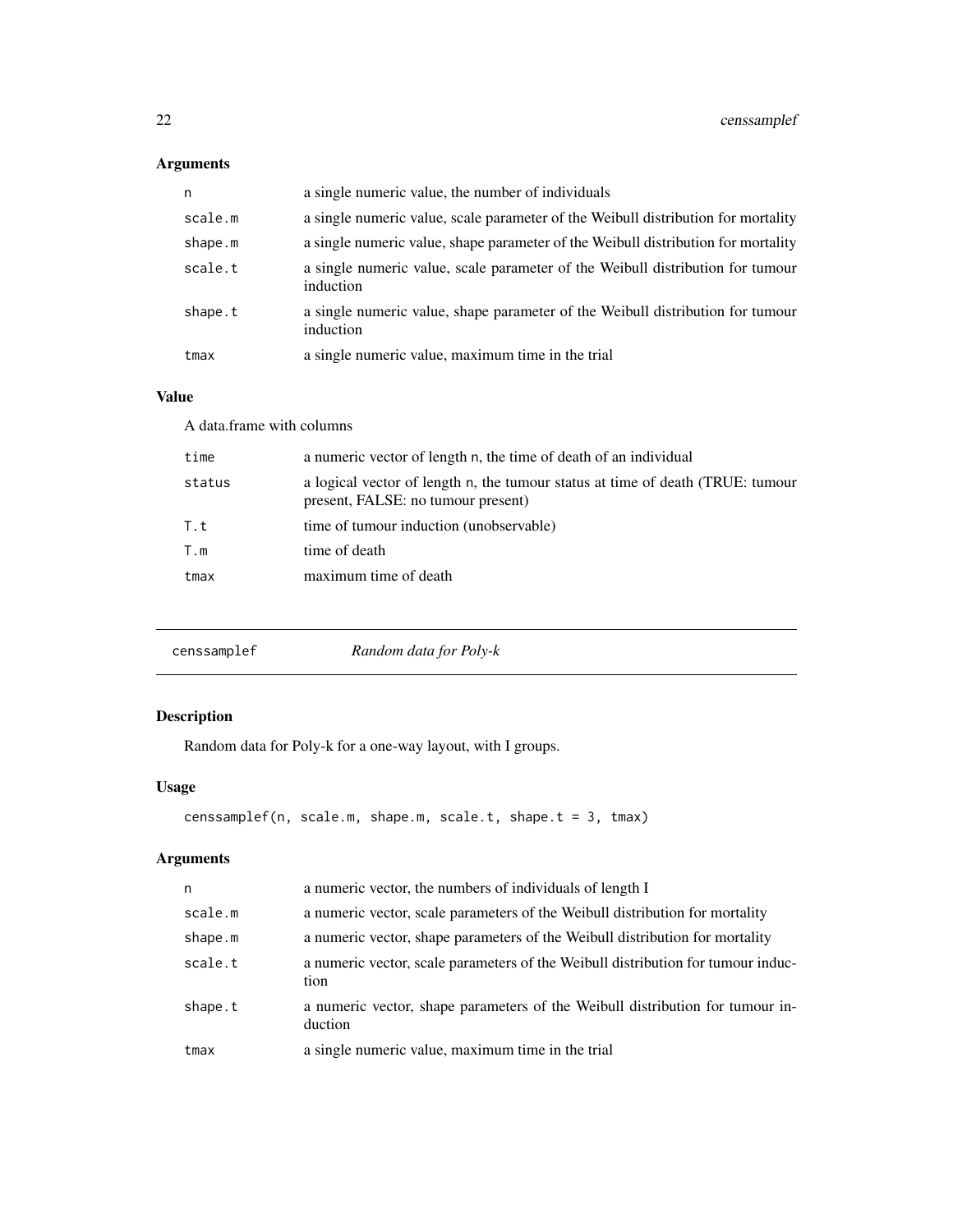# <span id="page-22-0"></span>corrMatgen 23

# Value

A data.frame with columns

| time   | a numeric vector of length n, the time of death of an individual                                                     |
|--------|----------------------------------------------------------------------------------------------------------------------|
| status | a logical vector of length n, the tumour status at time of death (TRUE: tumour<br>present, FALSE: no tumour present) |
| T.t    | time of tumour induction (unobservable)                                                                              |
| T.m    | time of death                                                                                                        |
| tmax   | maximum time of death                                                                                                |
| £.     | a factor of containing an appropriate grouping variable                                                              |
|        |                                                                                                                      |

corrMatgen *A function to calculate the correlation matrix*

# Description

Correlation matrix for teststatistics and confidence intervals assuming multivariate standard normal distribution

# Usage

corrMatgen(CM, varp)

# Arguments

| СM   | a matrix of contrast coefficients, dimension MxI, where M=number of contrasts,<br>and I=number of groups in a oneway layout |
|------|-----------------------------------------------------------------------------------------------------------------------------|
| varp | a numeric vector of groupwise variance estimates (length $= I$ )                                                            |

# Value

A matrix of dimension MxM.

# References

For correlation of contrasts of binomial proportion, see: Bretz F, Hothorn L.: Detecting doseresponse using contrasts: asymptotic power and sample size determination for binomial data. Statistics in Medicine 2002; 21: 3325-3335.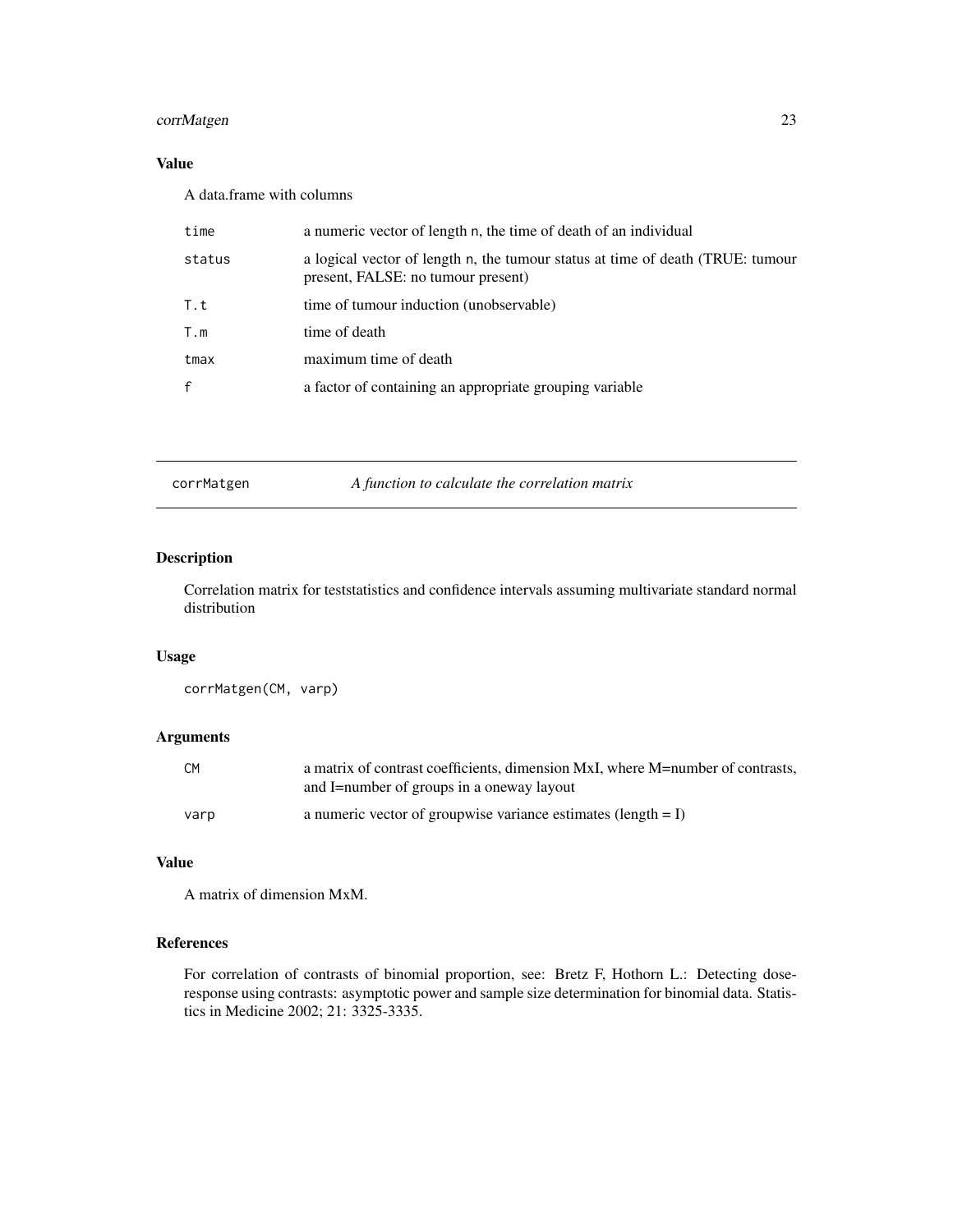<span id="page-23-0"></span>

#### Description

Calculates estimates of the Shannon-Wiener from count data.

# Usage

estShannon(x, Nspec = NULL)

# Arguments

|       | a integer (numeric) vector of species counts                            |
|-------|-------------------------------------------------------------------------|
| Nspec | a single integer value, fixing the number of species to a certain value |

# Value

A list, containing the elements:

| estimate | a single numeric value, the estimate with bias correction according to Fritsch<br>and Hsu $(1999)$ |
|----------|----------------------------------------------------------------------------------------------------|
| estraw   | a single numeric value, the raw estimate                                                           |
| varest   | a single numeric value, the variance estimate according to Fritsch and Hsu<br>(1999)               |

# References

Fritsch, KS, and Hsu, JC (1999): Multiple Comparison of Entropies with Application to Dinosaur Biodiversity. Biometrics 55, 1300-1305.

# See Also

[estSimpsonf](#page-25-1) for estimating Shannon indices pooled over several samples, grouped by a factor

<span id="page-23-1"></span>

| estShannonf | Estimate the Shannon-Wiener index |  |
|-------------|-----------------------------------|--|
|             |                                   |  |

# Description

Calculate estimates of the Shannon-Wiener index after pooling over several samples, grouped by a factor variable.

#### Usage

estShannonf(X, f)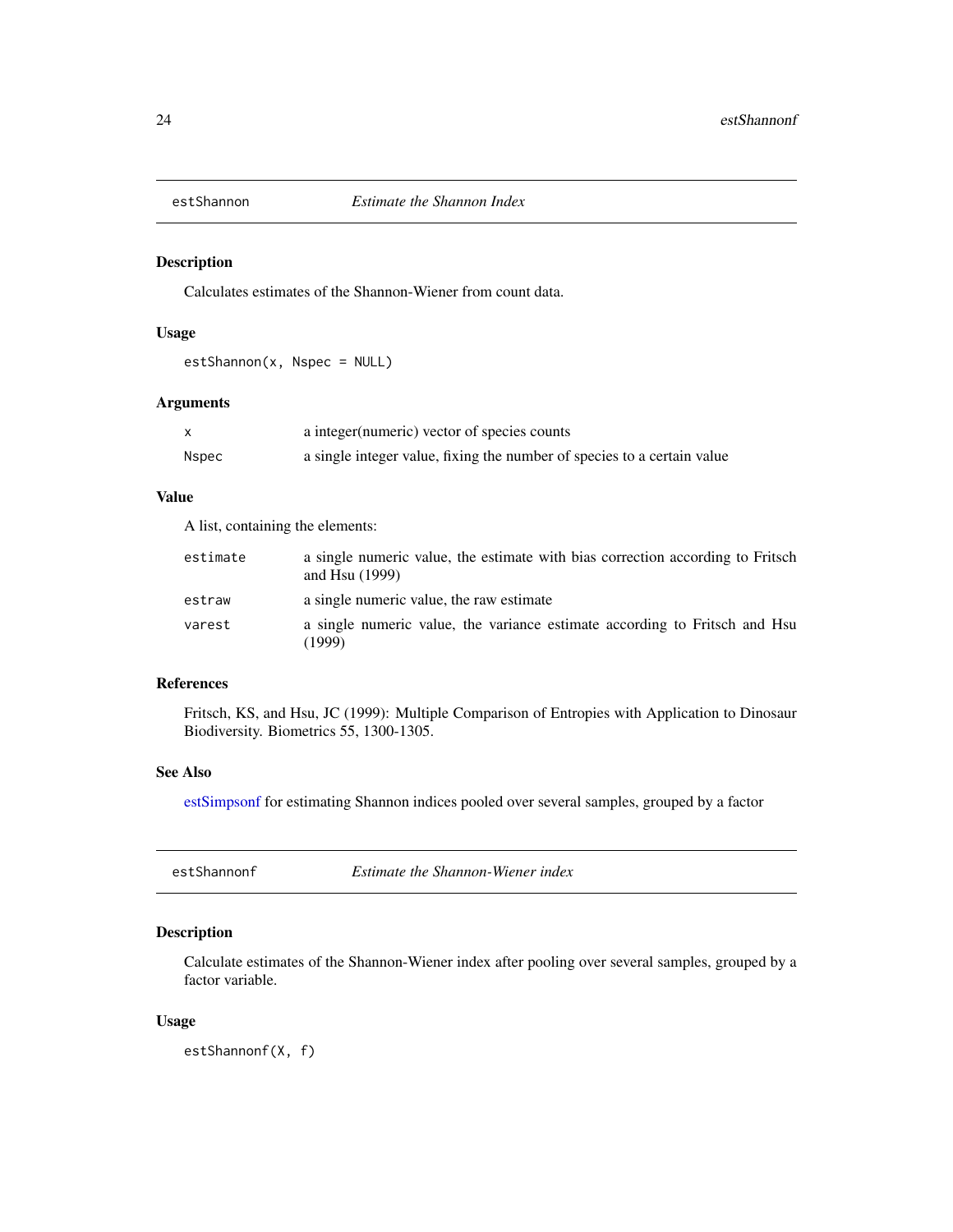# estShannonf 25

# Arguments

| a data frame of dimension n times p with integer entries, where n is the number<br>of samples and p is the number of species |
|------------------------------------------------------------------------------------------------------------------------------|
| a factor variable of length n, grouping the observations in X                                                                |

# Details

The function splits X according to the levels of the grouping variable f, builds the sum over each column and calculates the Shannon index ove the resulting counts.

# Value

A list, containing the elements:

| estimae | a named numeric vector, the groupwise Shannon indices with bias correction<br>according to Fritsch and Hsu (1999) |
|---------|-------------------------------------------------------------------------------------------------------------------|
| estraw  | a named numeric vector, the groupwise Shannon indices, without bias correction                                    |
| varest  | a named numeric vector, the groupwise variance estimates of the Shannon in-<br>dices                              |
| table   | a matrix, giving the summarized counts of the groups in the rows                                                  |

# References

Fritsch, KS, and Hsu, JC (1999): Multiple Comparison of Entropies with Application to Dinosaur Biodiversity. Biometrics 55, 1300-1305.

# Examples

data(HCD) HCD # Groupwise point estimates: est<-estShannonf(X=HCD[,-1], f=HCD[,1]) est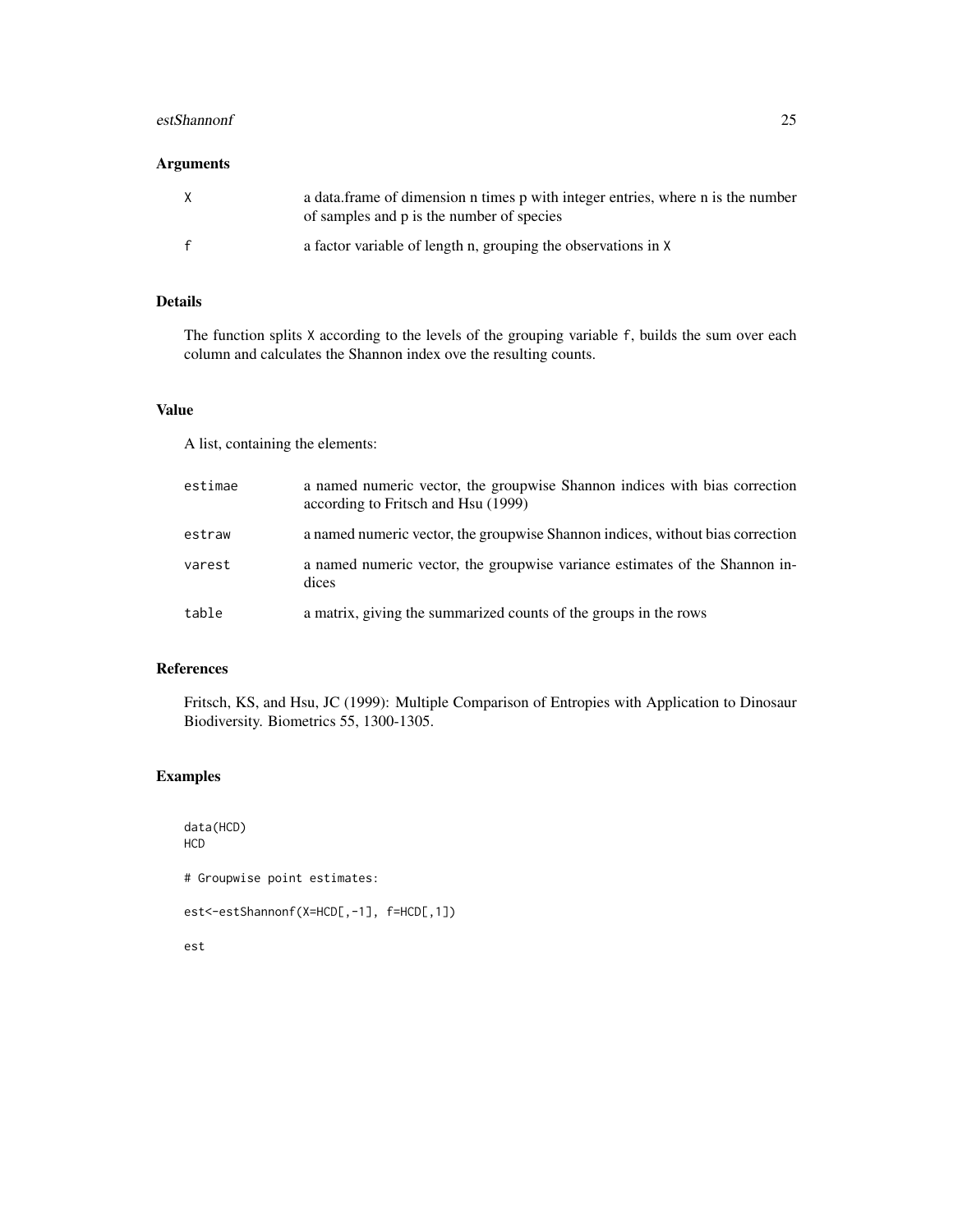<span id="page-25-0"></span>

# Description

Calculates the estimate of the Simpson index from a vector of counts.

# Usage

estSimpson(x)

# Arguments

x a integer (numeric) vector, giving the counts of p species in a community

<span id="page-25-1"></span>

| estSimpsonf | Estimate the Simpson index from several samples |
|-------------|-------------------------------------------------|
|-------------|-------------------------------------------------|

# Description

Calculate estimates of the Simpson index after pooling over several samples, grouped by a factor variable.

# Usage

estSimpsonf(X, f)

# Arguments

| X | a data frame of dimension n times p with integer entries, where n is the number |
|---|---------------------------------------------------------------------------------|
|   | of samples and p is the number of species                                       |
|   | a factor variable of length n, grouping the observations in X                   |

# Details

The function splits X according to the levels of the grouping variable f, builds the sum over each column and calculates the Shannon index ove the resulting counts.

# Value

A list containing the items:

| estimate | the groupwise point estimates of the Simpson index                                |
|----------|-----------------------------------------------------------------------------------|
| varest   | the groupwise variance estimates of the Simpson index                             |
| table    | a matrix of counts, containing the summed observations for each level of f in its |
|          | rows                                                                              |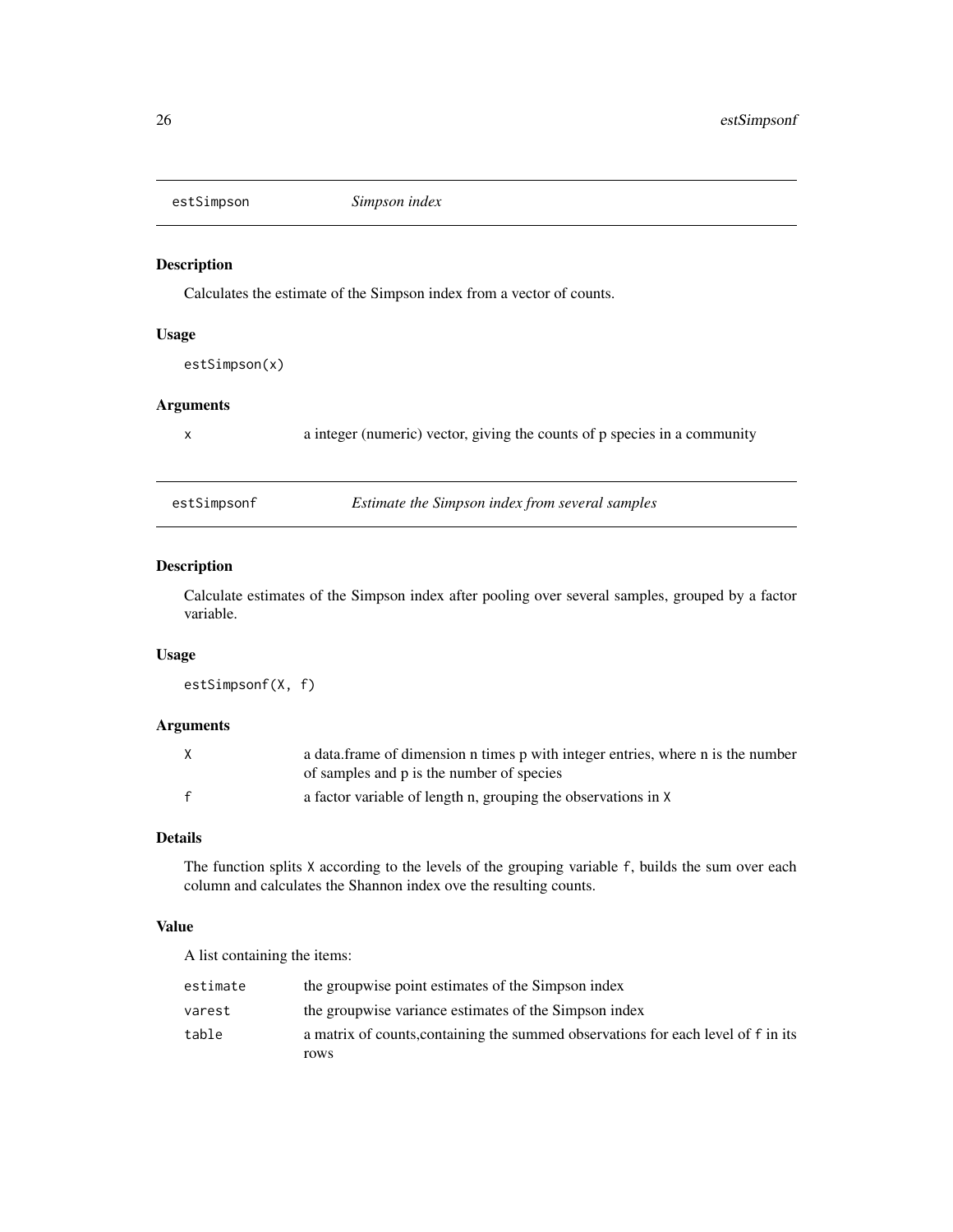# estSimpsonf 27

# References

Rogers, JA and Hsu, JC (2001): Multiple Comparisons of Biodiversity. Biometrical Journal 43, 617-625.

# See Also

[estShannonf](#page-23-1)

```
# Here, the estimates for the Hell Creek Dinosaur
# example are compared to the estimates in
# Tables 2 and 3 of Rogers and Hsu (2001).
data(HCD)
HCD
# Groupwise point estimates:
est<-estSimpsonf(X=HCD[,-1], f=HCD[,1])
est
# Table 2:
cmat<-rbind(
"lower-middle"=c(1,-1,0),
"lower-upper"=c(1, 0, -1),
"middle-upper" = c(0,1,-1))# the point estimates:
# cmat %*% est$estimate
crossprod(t(cmat), est$estimate)
# the standard errors:
# sqrt(diag(cmat %*% diag(est$varest) %*% t(cmat)))
sqrt(diag(crossprod(t(cmat), crossprod(diag(est$varest), t(cmat)) ) ))
# Table 3:
cmat<-rbind(
"middle-lower" = c(-1,1,0),
"upper-lower"=c(-1, 0, 1))
# cmat %*% est$estimate
```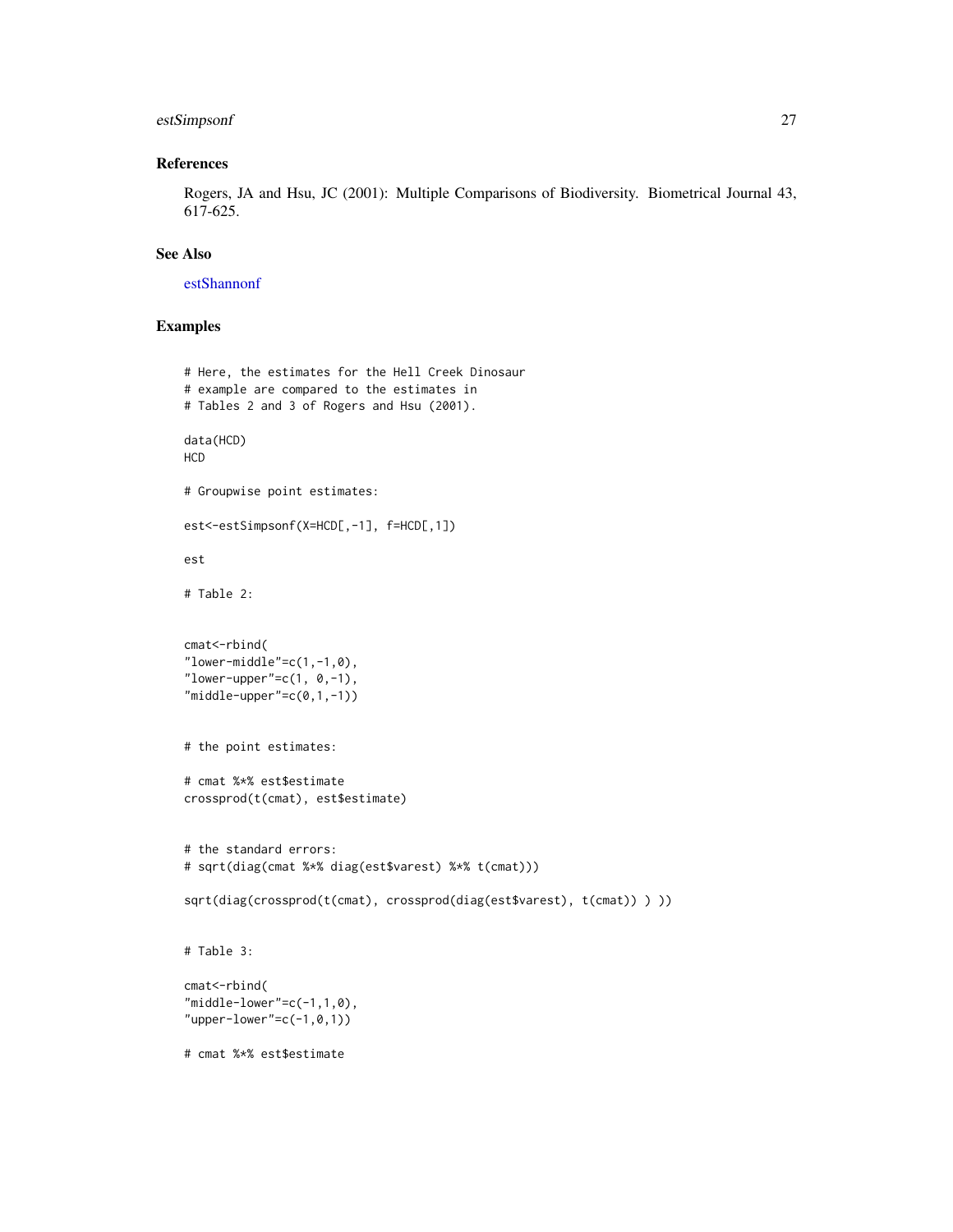```
crossprod(t(cmat), est$estimate)
# sqrt(diag(cmat %*% diag(est$varest) %*% t(cmat)))
sqrt(diag(crossprod(t(cmat), crossprod(diag(est$varest), t(cmat)) )))
# Note, that the point estimates are exactly
# the same as in Rogers and Hsu (2001),
# but the variance estimates are not, whenever
# the Upper group is involved.
```
HCD *Hell Creek Dinosaur Data*

#### Description

Counts of dinosaur families found in three stratigraphic levels of the Cretaceous period in the Hell Creek formation in North Dakota. The eight families are the Ceratopsidae (Ce), Hadrosauridae (Ha), Hypsilophodontidae (Hy), Pachycephalosauridae (Pa), Tyrannosauridae (Ty), Ornithomimidae (Or), Sauronithoididae (Sa) and Dromiaeosauridae (Dr).

#### Usage

data(HCD)

# Format

A data frame with 3 observations on the following 9 variables.

Level a factor with levels Lower, Middle, Upper, specifiyng the stratigraphic levels

Cr a numeric vector, counts of the Ceratopsidae

Ha a numeric vector, counts of the Hadrosauridae

Hy a numeric vector, counts of the Hypsilophodontidae

Pa a numeric vector, counts of the Pachycephalosauridae

Ty a numeric vector, counts of the Tyrannosauridae

Or a numeric vector, counts of the Ornithomimidae

Sa a numeric vector, counts of the Sauronithoididae

Dr a numeric vector, counts of the Dromiaeosauridae

#### Source

Table 1 in: Rogers, JA and Hsu, JC (2001): Multiple Comparisons of Biodiversity. Biometrical Journal 43, 617-625.

<span id="page-27-0"></span>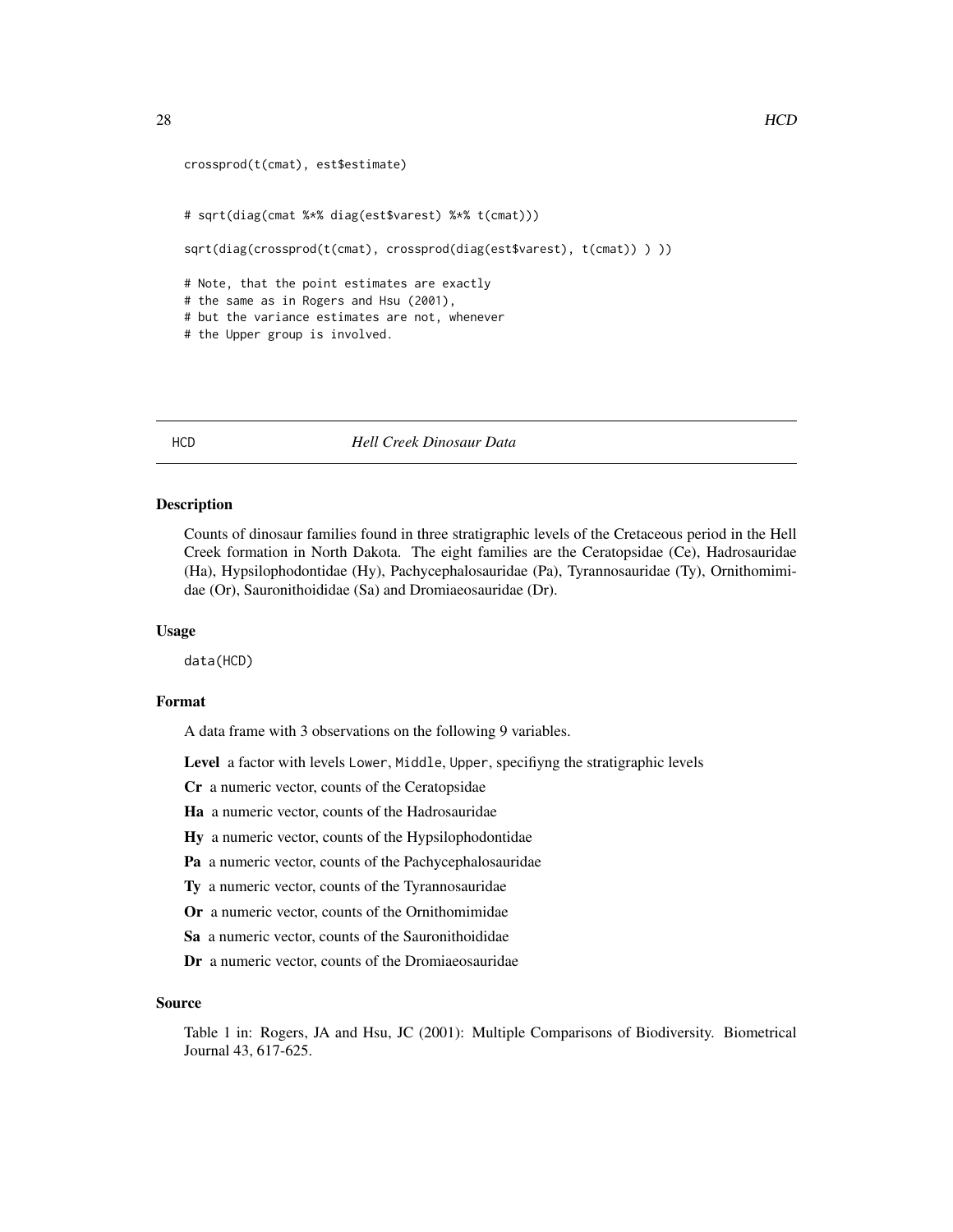#### <span id="page-28-0"></span>liarozole 29

#### References

Sheehan, P.M., et al. (1991): Sudden extinction of the Dinosaurs: Latest Cretaceous, Upper Great Plains, U.S.A. Science 254, 835-839.

# Examples

```
data(HCD)
str(HCD)
HCD
mat<-as.matrix(HCD[,-c(1)])
rownames(mat)<-HCD$Level
mosaicplot(mat, las=1)
estSimpsonf(X=HCD[,-c(1)], f=HCD$Level)
estShannonf(X=HCD[,-c(1)], f=HCD$Level)
```
liarozole *Marked improvement of psoriasis after application of liarozole*

#### Description

In a placebo controlled clinical trial, patients with psoriasis were randomly assigned to a placebo group and three dose groups (50 mg, 75 mg, and 150 mg). Variable of primary interest was the proportion of patients with marked improvement of psoriasis. This data.frame mimics how raw data could have been represented in a larger data frame.

#### Usage

data(liarozole)

#### Format

A data frame with 137 observations on the following 2 variables.

Improved a factor with levels n, y, for "no" and "yes"

Treatment a factor with levels Dose150, Dose50, Dose75, Placebo

# Details

For illustrative purpose only. Number of successes recalculated from proportions presented in the publication, while the number of patients in group Dose50 was not exactly clear.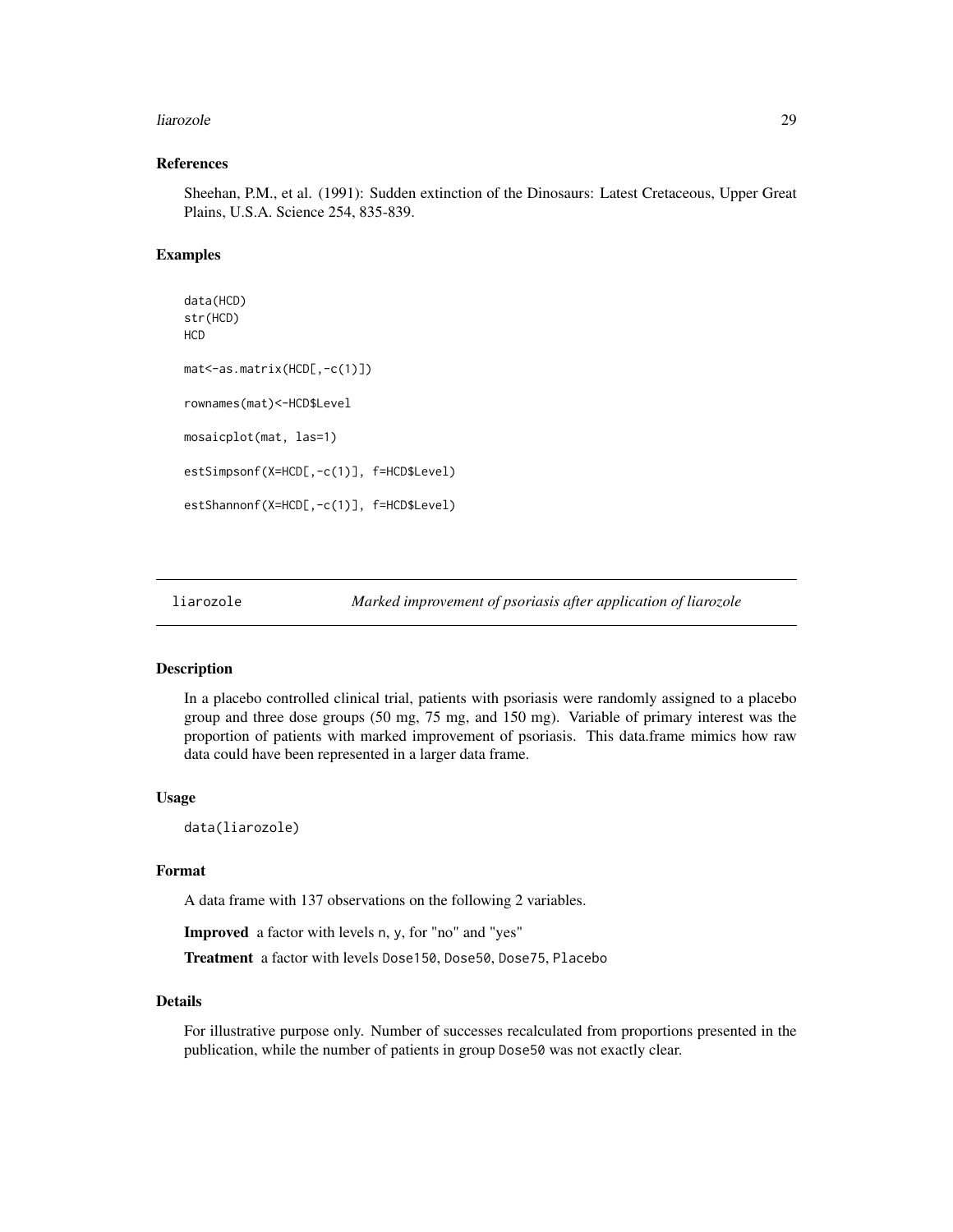# <span id="page-29-0"></span>Source

Berth-Jones J, Todd G, Hutchinson PE, Thestrup-Pedersen K, Vanhoutte FP: Treatment of psoriasis with oral liarozole: a dose-ranging study. British Journal of Dermatology 2000; 143: 1170-1176.

# Examples

```
data(liarozole)
head(liarozole)
# create a contingency table:
table(liarozole)
# the order of the groups is alpha-numeric,
# and "y" for success is of higher order than
# to change the order:
liarozole$Treatment<-factor(liarozole$Treatment,
 levels=c("Placebo", "Dose50", "Dose75", "Dose150"))
liarozole$Improved<-factor(liarozole$Improved,
 levels=c("y", "n"))
tab<-table(liarozole)
tab
# Approximate simultaneous confidence intervals
# for the differences pDose-pPlacebo:
LCI<-binomRDci(tab, type="Dunnett",
alternative="greater", method="ADD1")
LCI
plot(LCI, main="Proportion of patients
with marked improvement")
# Perform a test on increasing trend
# vs. the placebo group:
Ltest<-binomRDtest(tab, type="Williams",
alternative="greater", method="ADD1")
summary(Ltest)
```
lnrci *Simultaneous confidence intervals for expected values assuming lognormal distribution.*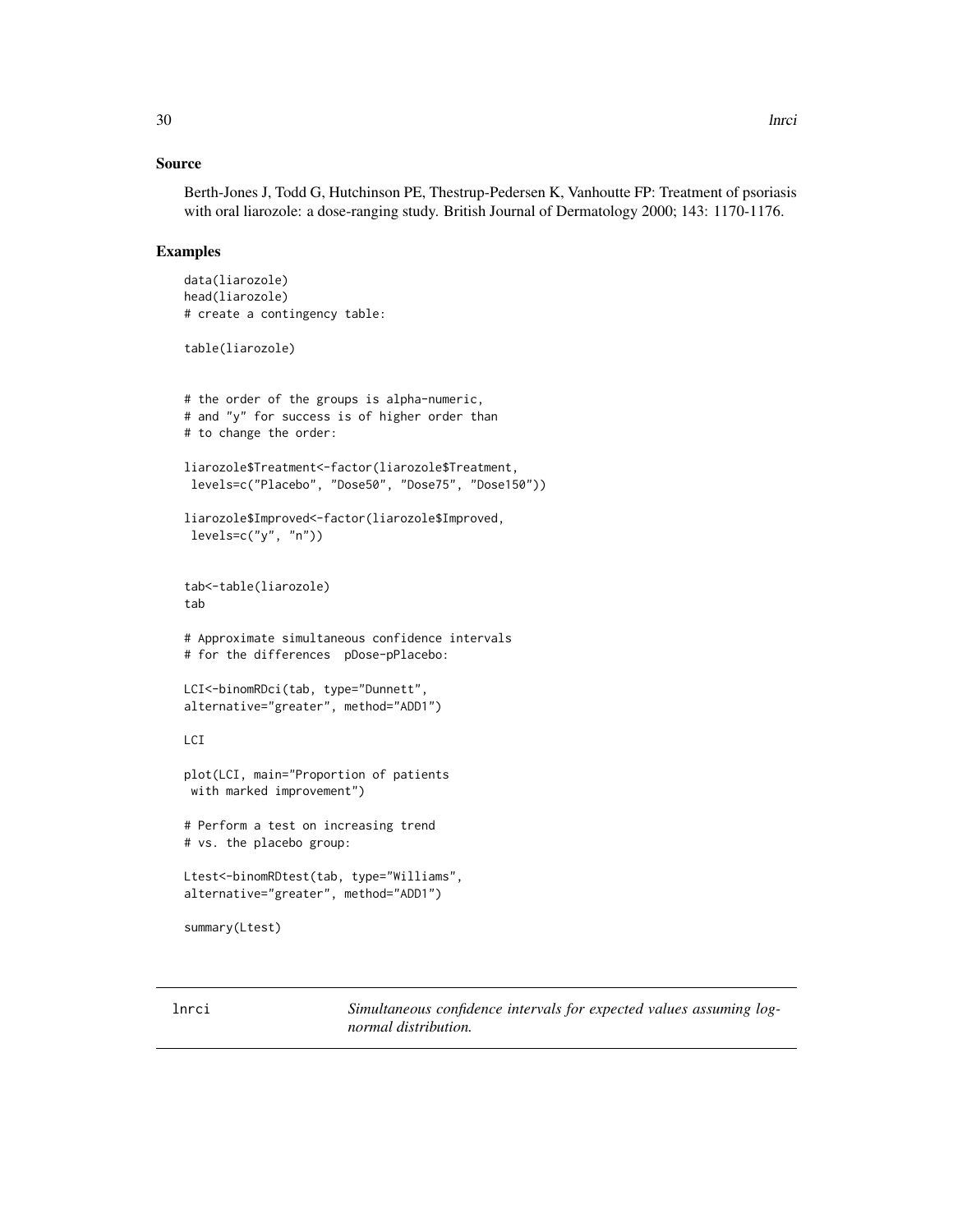#### lnrci 31

# Description

Simultaneous confidence intervals for multiple contrasts of expected values of several (K) groups in a one-way layout, assuming lognormal distribution of the response. Multiple ratios of (weighted geometric means of) expected values can be estimated as well as multiple differences of (weighted arithmetic means of) the expected values in the K groups can be estimated. For both, ratios and differences, a method based on asymptotic normality (not recommended) and a method based on generalized pivotal quantities are available.

# Usage

```
lnrci(x, f, type = "Dunnett", cmat = NULL,alternative = c("two.sided", "less", "greater"),
conf. level = 0.95, method = c("GPQ", "AN"), ...Indci(x, f, type = "Dunnett", cmat = NULL,alternative = c("two.sided", "less", "greater"),
conf. level = 0.95, method = c("GPQ", "AN"), ...
```
# Arguments

| X.          | a numeric vector, the response variable, assumed to be lognormally distributed,<br>should contain only positive values                                                                                                                                                                                                                                                                                                             |
|-------------|------------------------------------------------------------------------------------------------------------------------------------------------------------------------------------------------------------------------------------------------------------------------------------------------------------------------------------------------------------------------------------------------------------------------------------|
| f           | a factor variable, of the same length as x, groupingt the observations in x                                                                                                                                                                                                                                                                                                                                                        |
| type        | a single character string, naming a contrast type, see contrMat for the options;<br>this argument is ignored if a contrast matrix is specified in cmat                                                                                                                                                                                                                                                                             |
| cmat        | a matrix with numeric entries, containing contrast coefficients; if there are K<br>levels in f, the matrix should have k columns                                                                                                                                                                                                                                                                                                   |
| alternative | a single character string, with options "two.sided" for two-sided confidence<br>intervals, "less" for upper bounds only and "greater" for lower bounds only                                                                                                                                                                                                                                                                        |
| conf.level  | a single numeric value between 0 and 1                                                                                                                                                                                                                                                                                                                                                                                             |
| method      | a single character string, naming the method by which to compute the confidence<br>intervals; options are "GPQ" for a method based on generalized pivotal quantities<br>and "AN" for the asymptotic normal method (not recommended).                                                                                                                                                                                               |
| $\cdots$    | further arguments to be passed to the internal methods, in particular: Argument<br>B specifies the number of samples to be drawn if method "GPQ" (defaults to<br>10000), it is ignored if method="AN". Second, dist must be a single char-<br>acter string as in Waldci, invoking the use of multivariate normal quantiles<br>dist="MVN" or standard normal quantiles dist="N" when method="AN"; it is<br>ignored if method="GPQ". |

# Details

In a setting with K treatment groups, assuming a completely randomized design and lognormal distribution of the response variable, multiple (M) ratios or differences among expected values of the K treatment groups may be of interest. The ratios or differences of interest can be specified via a character string (in argument type) or via an M x K matrix in argument cmat. Intervals for ratios can be computed (via linear contrasts on the log scale) in function lnrci, differences can be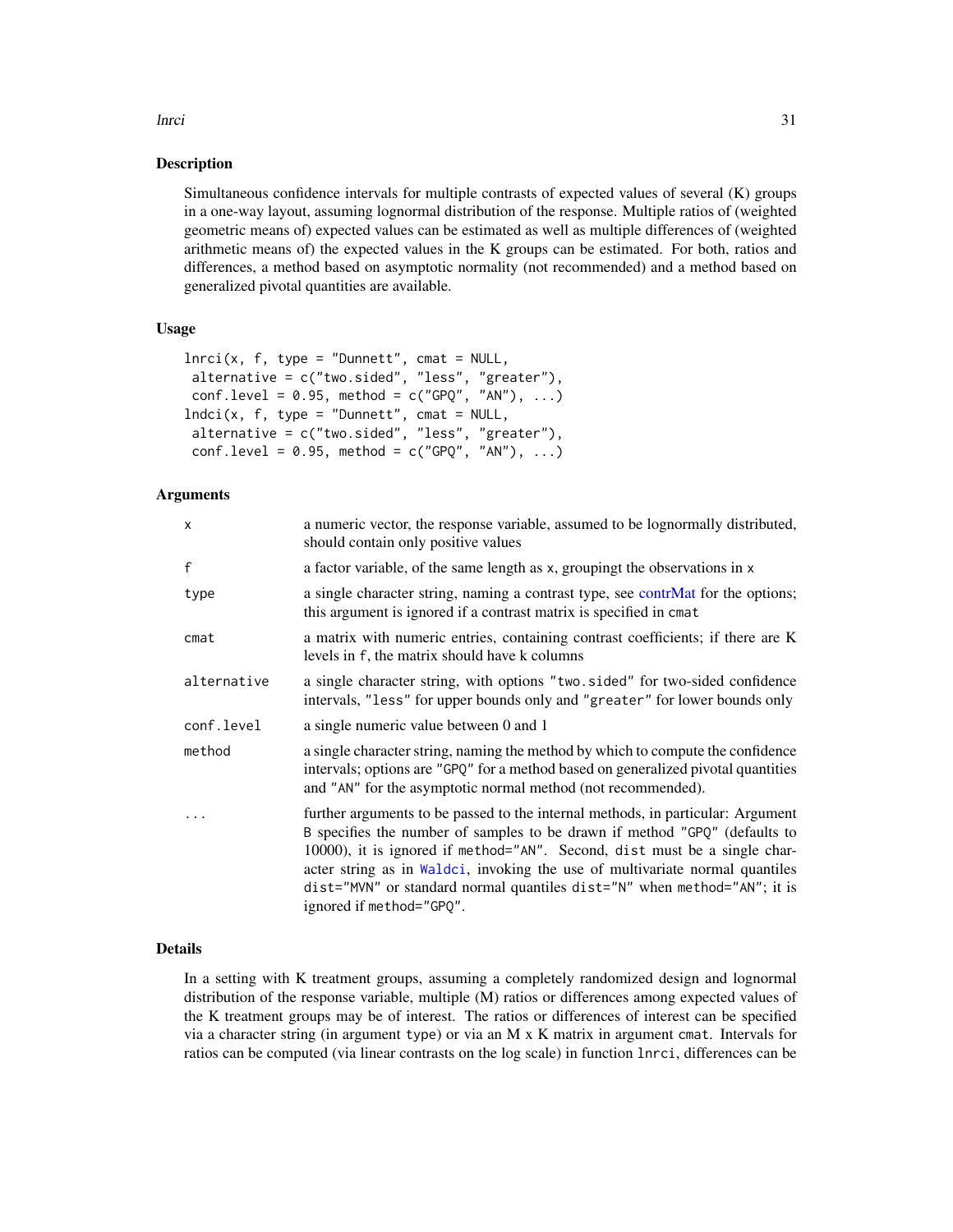computed in fucntion lndci. A simulation study of the methods implemented here can be found in Schaarschmidt (2013).

By default, the confidence intervals are adjusted for multiple comparisons. The asymptotic normal methods, rely on maximum likelihood estimates for the expected values and the corresponding variance estimates (as given in Chen and Zhou, 2006) and adjut for multiplicity via critical value from the multivariate normal distribution (correlation structure with plug-in of variance estimates). The generalized pivotal quantity methods rely on simulating the distribution of the parameters (number of samples B=10000 by default, Krishnamoorthy and Mathew, 2003; Chen and Zhou, 2006) and compute simultaneous intervals from this sample using the function SCSrank.

#### Value

A list with elements

| estimate    | a column vector, containing the point estimates of the contrasts                       |
|-------------|----------------------------------------------------------------------------------------|
| conf.int    | a Mx2 matrix of confidence bounds, if M comparisons among the K samples are<br>invoked |
| alternative | a character string, as input                                                           |
| conf.level  | a numeric value, as input                                                              |

#### Author(s)

Frank Schaarschmidt

#### References

*Schaarschmidt, F. (2013).* Simultaneous confidence intervals for multiple comparisons among expected values of log-normal variables. Computational Statistics and Data Analysis 58, 265-275

*Chen, Y-H, Zhou, X-H (2006).* Interval estimates for the ratio and the difference of two log-normal means. Statistics in Medicine 25, 4099-4113.

*Krishnamoorthy K, Mathew T (2003).* Inferences on the means of lognormal distributions using generalized p-values and generalized confidence intervals. Journal of Statistical Planning and Inference 115, 103-121.

```
x \le rlnorm(n=100, meanlog=rep(c(0,0.1,1,1), each=25), sdlog=0.5)
f <- as.factor(rep(LETTERS[1:4], each=25))
boxplot(x~f)
lndci(x=x, f=f, type="Dunnett", method="GPQ", B=20000)
lndci(x=x, f=f, type="Dunnett", method="AN")
lnrci(x=x, f=f, type="Tukey", method="GPQ", B=20000)
lnrci(x=x, f=f, type="Tukey", method="AN")
```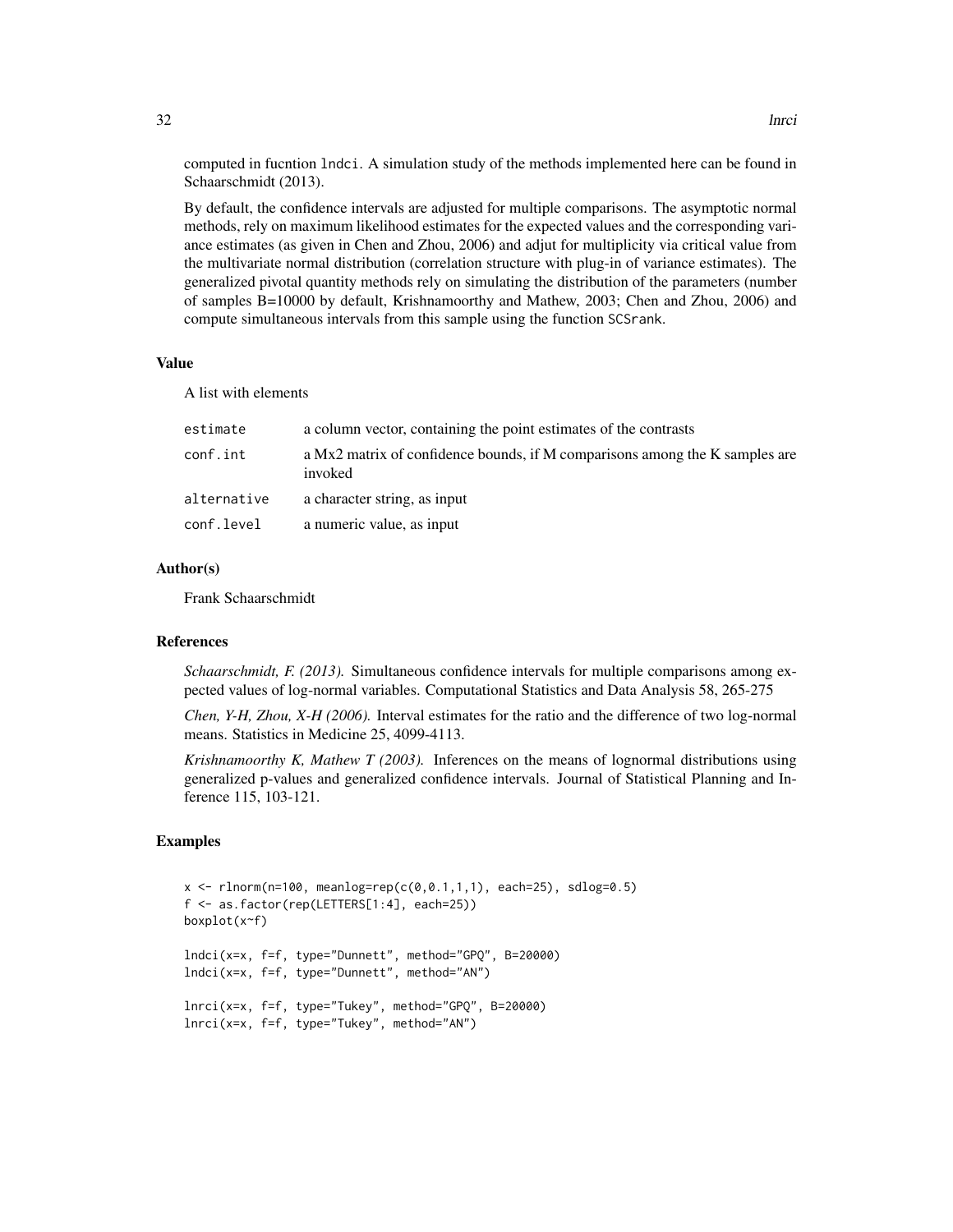#### <span id="page-32-0"></span>Description

NTP bioassay of methyleugenol: 200 male rats were randomly assigned to 4 treatment groups with balanced sample size 50. Individuals in treatment group 0, 1, 2, and 3 received doses of 0, 37, 75, and 150 mg methyleugenol per kg body weight, respectively. The response variable tumour is the presence of skin fibroma at time of death. The variable death gives individual time of death, with a final sacrifice of surviving animals at 730 days after begin of the assay.

#### Usage

data(methyl)

# Format

A data frame with 200 observations on the following 3 variables.

**group** a factor with levels  $\emptyset$ , 1, 2, 3, specifying dose groups 0, 37, 75, and 150 mg/kg, respectively

tumour a numeric vector, specifying whether a tumour was present at time of death

death a numeric vector, specifying the time of death

#### Source

National toxicology program (2000).

# References

SD Peddada, GE Dinse, JK Haseman (2005): A survival-adjusted quantal response test for comparing tumour incidence rates. Applied Statistics 54, 51-61.

```
data(methyl)
# raw tumour proportions:
table(methyl[c("group", "tumour")])
```

```
# time of death:
boxplot(death~group, data=methyl, horizontal=TRUE)
```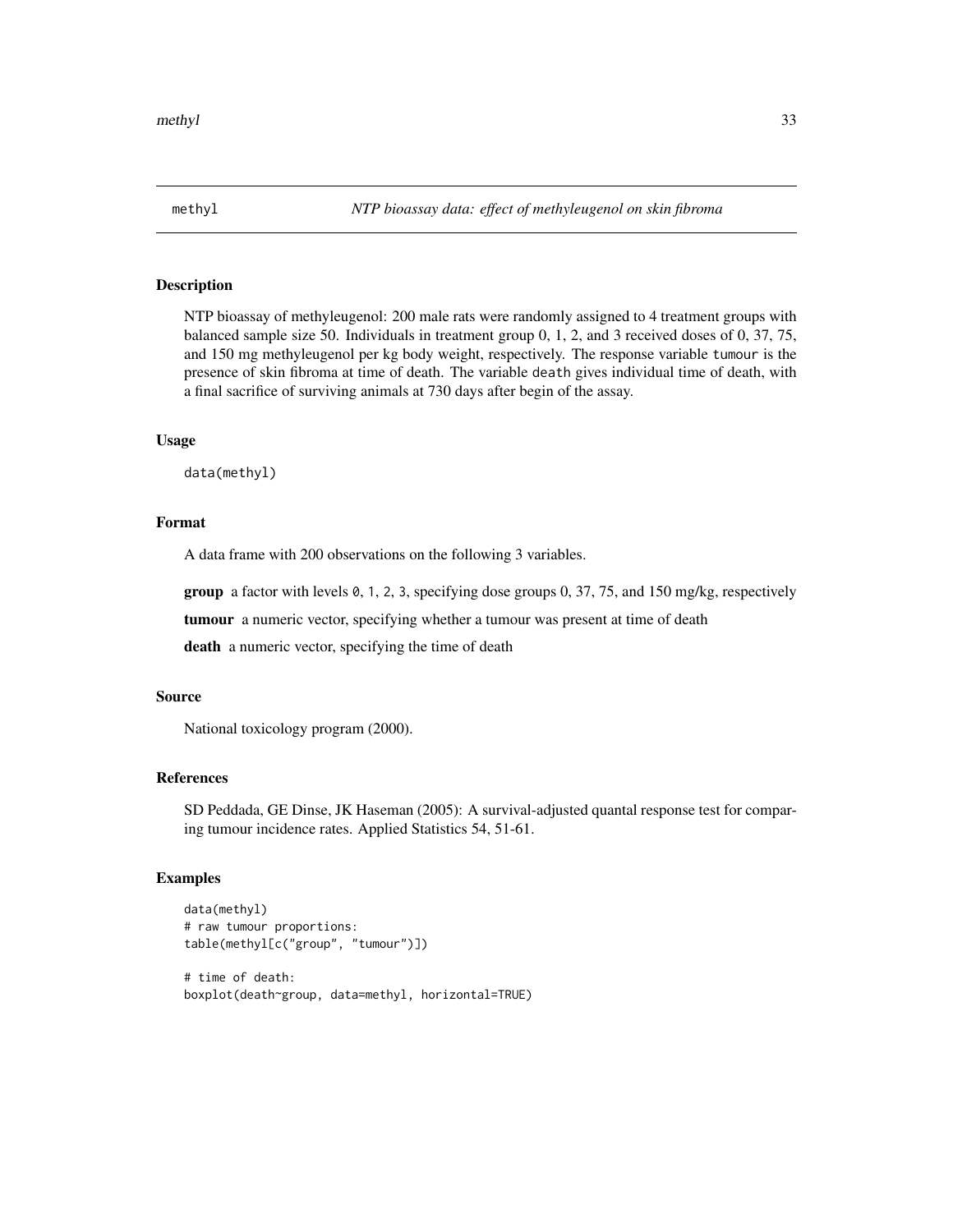<span id="page-33-0"></span>

# Description

Create a mosaicplot from objects of class Shannonci or Simpsonci

# Usage

```
mosaicdiv(x, decreasing = NULL, ...)
```
# Arguments

| X                       | an object of class "Simpsonci" or "Shannonci" as can be obtained from calling<br>Simpsonci or Shannonci                                                                                                          |
|-------------------------|------------------------------------------------------------------------------------------------------------------------------------------------------------------------------------------------------------------|
| decreasing              | a single logical value, indicating whether the species should be plotted in the<br>current order (if decreasing=NULL), in decreasing order (if decreasing=TRUE),<br>or in increasing order (if decreasing=FALSE) |
| $\cdot$ $\cdot$ $\cdot$ | further arguments to be passed to mosaicplot, see ?mosaicplot and ?par for<br>details                                                                                                                            |

# Details

This function uses the counts in [["sample.estimate"]][["table"]] to produce a mosaicplot.

#### Value

A plot.

# Examples

data(HCD) HCDFam <- HCD[,-1] SCI<-Simpsonci(X=HCDFam, f=HCD[,1]) mosaicdiv(SCI, decreasing=TRUE, col=rainbow(n=8))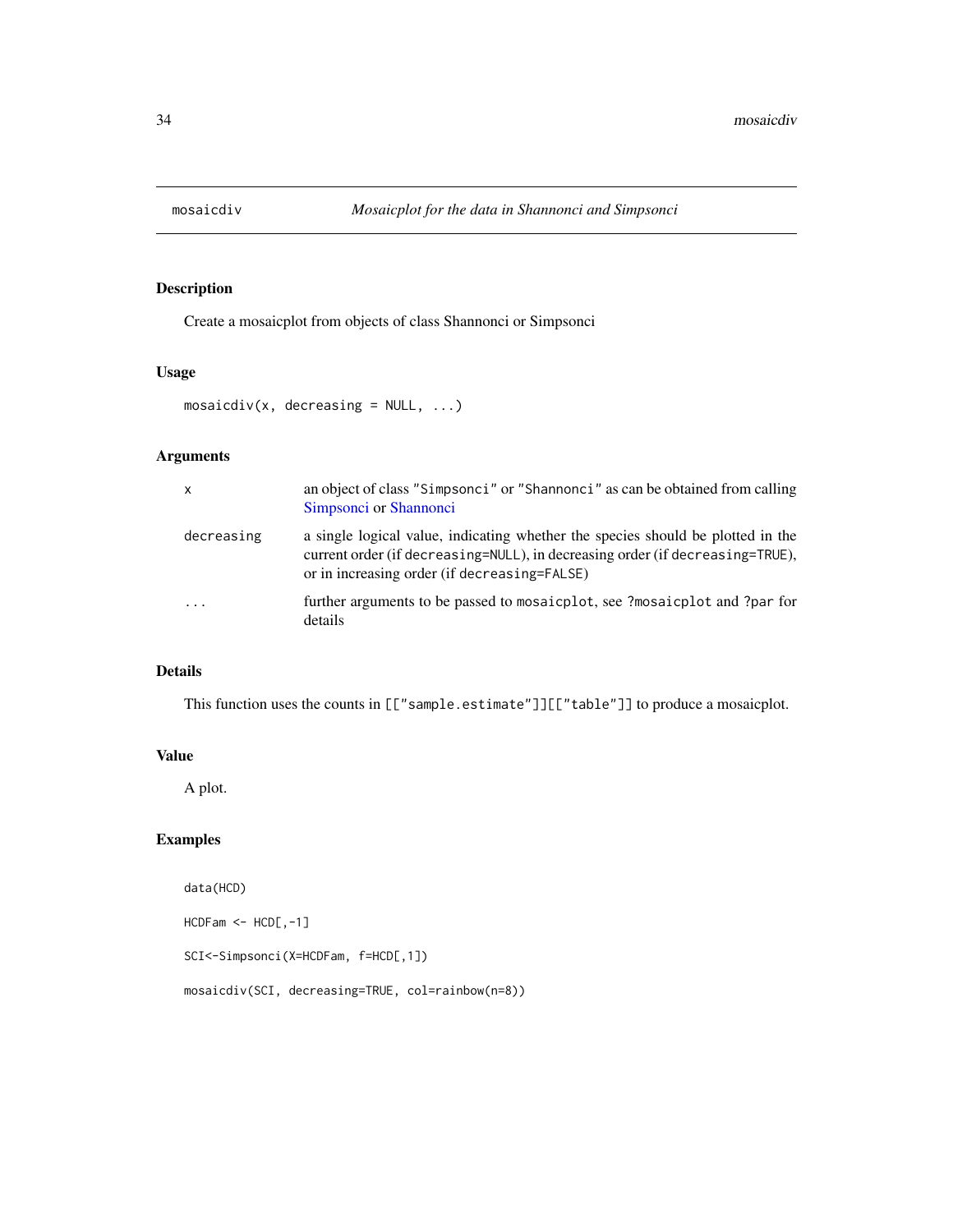<span id="page-34-0"></span>multinomORci *Simultaneous confidence intervals for odds ratios comparing multiple odds and multiple treatments in a contingency table*

# Description

Testversion. Two methods are provided to compute simultaneous confidence intervals for the comparison of several types of odds between several multinomial samples. Asymptotic Wald-type intervals (incl. replacing zero by some small number) as well as a method that computes simultaneous percentile intervals based on samples from the joint Dirichlet-posterior distribution with vague prior. A separate multinomial distribution is assumed for each row of the contingency table.

# Usage

multinomORci(Ymat, cmcat=NULL, cmgroup=NULL, cimethod = "DP", alternative = "two.sided", conf.level =  $0.95$ , bycomp = FALSE, bychr = "  $btw$  ", ...)

# Arguments

| Ymat        | a matrix or table: input data as a 2-dimensional contingency table, containing<br>the counts of the categories in the different treatment groups, with rows of the<br>table representing the treatment groups and columns of the table representing the<br>categories. Also data. frames can be provided given that they contain counts<br>only. Names of treatments/groups may be attached as row.names, names of<br>categories may be attached as col.names. |
|-------------|----------------------------------------------------------------------------------------------------------------------------------------------------------------------------------------------------------------------------------------------------------------------------------------------------------------------------------------------------------------------------------------------------------------------------------------------------------------|
| cmcat       | a matrix or a character string: the contrast matrix that specifies which odds<br>to compute between the categories. Column number of cmcat must be equal<br>to the column number of Ymat; or, a character string ("Dunnett", "Tukey")<br>invoking baseline odds or all pairwise odds between categories; if NULL baseline<br>odds are computed                                                                                                                 |
| cmgroup     | a matrix or a character string: the contrast matrix that specifies, which treat-<br>ment groups should be compared. Column number of cmgroup must be equal to<br>the row number of Ymat; or, a character string ("Dunnett", "Tukey") invok-<br>ing comparisons to the first group or all pairwise comparisons between groups;<br>if NULL comparisons to control are computed                                                                                   |
| cimethod    | character string specifyoing the method for computation: "DP" invokes use of<br>the sampling method based on the Drirchlet posterior with vague prior; "Wald"<br>invokes use of an asmptotic method;                                                                                                                                                                                                                                                           |
| alternative | single character string: "two.sided": two-sicded intervals; "less" intervals<br>with upper limits only; "greater" intervals with lower limits only.                                                                                                                                                                                                                                                                                                            |
| conf.level  | single number: the simultaneous confideence level                                                                                                                                                                                                                                                                                                                                                                                                              |
| bycomp      | logical, if bycomp=FALSE parameters are ordered by odds first; if bycomp=TRUE<br>parameters are ordered by between-group-comparison first                                                                                                                                                                                                                                                                                                                      |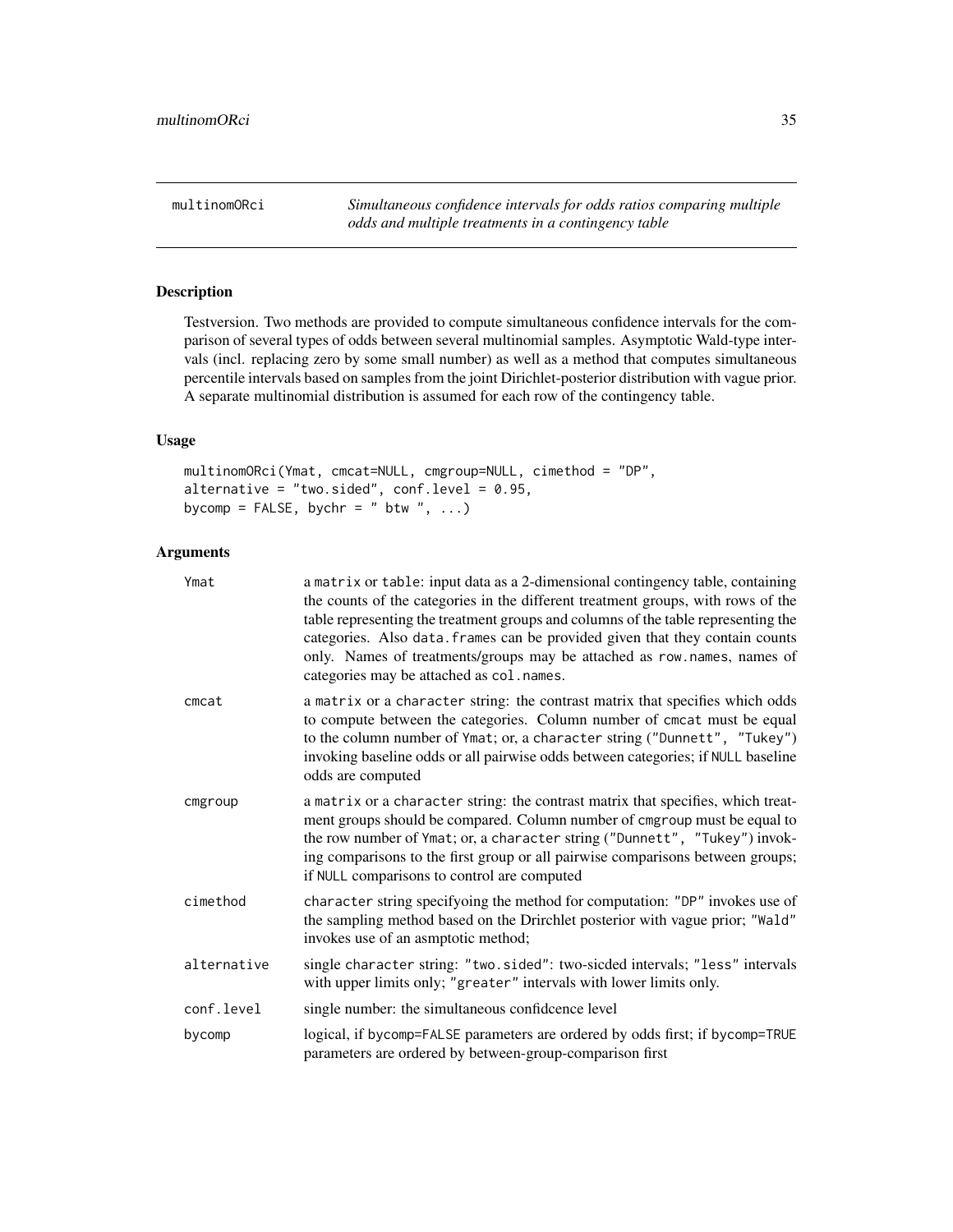| bychr | character string separating the name of the odds from the name of the between<br>group comparison in the output                                                                                                                                                                                                                                                                                                                                                                                                                           |
|-------|-------------------------------------------------------------------------------------------------------------------------------------------------------------------------------------------------------------------------------------------------------------------------------------------------------------------------------------------------------------------------------------------------------------------------------------------------------------------------------------------------------------------------------------------|
| .     | further arguments to be passed to the internal functions: if cime thod = "DP"<br>argument BSIM (defaults to BSIM=10000) defines the number of samples dr-<br>wan from the Dirichlet posterior, and prior allows to define a single number,<br>vector or matrix of alpha-parameters for the Dirichlet prior. If not specified,<br>Dirichlet $(1,1,,1)$ is used as a prior, independent for each treatemnet group.<br>if cimethod = "Wald", argument addx sets the quantity to be added to each<br>cell/row/total of the contingency table. |
|       |                                                                                                                                                                                                                                                                                                                                                                                                                                                                                                                                           |

# Details

Testversion.

#### Value

A list with items

| SCI     | a data. frame with names of comprisons as well as the lower and upper confi-<br>dence limits                                                                                                                                                                                            |
|---------|-----------------------------------------------------------------------------------------------------------------------------------------------------------------------------------------------------------------------------------------------------------------------------------------|
| details | a list with computational details depending on the cime thod: for "DP", the prior<br>parameters, the complete sample from posterior, etc.), for "Wald"-type (obser-<br>vations added to the table, estimated correlation matrix and covariance matrix,<br>mulivariate normal quantiles) |

# Author(s)

Frank Schaarschmidt

# See Also

[as.data.frame.multinomORci](#page-58-1), [print.multinomORci](#page-58-2)

# Examples

# Randomized clinical trial 2 treatment groups (injection of saline or sterile water) # to cure chronic pain after whiplash injuries. Response are 3 (ordered) categories, # 'no change', 'improved', 'much improved'. Source: Hand, Daly, Lunn, McConway, # Ostrowski (1994): A handbook of small data sets. Chapman & Hall, Example 124, page 993

dwi <- data.frame("no.change"=c(1,14), "improved"=c(9,3), "much.improved"=c(10,3)) rownames(dwi) <- c("sterile3", "saline3")

dwi

DP1dwi <- multinomORci(Ymat=dwi, cmcat="Dunnett", cmgroup="Tukey", cimethod="DP", BSIM=5000) DP1dwi

# at logit-scale (i.e., not backtransformation)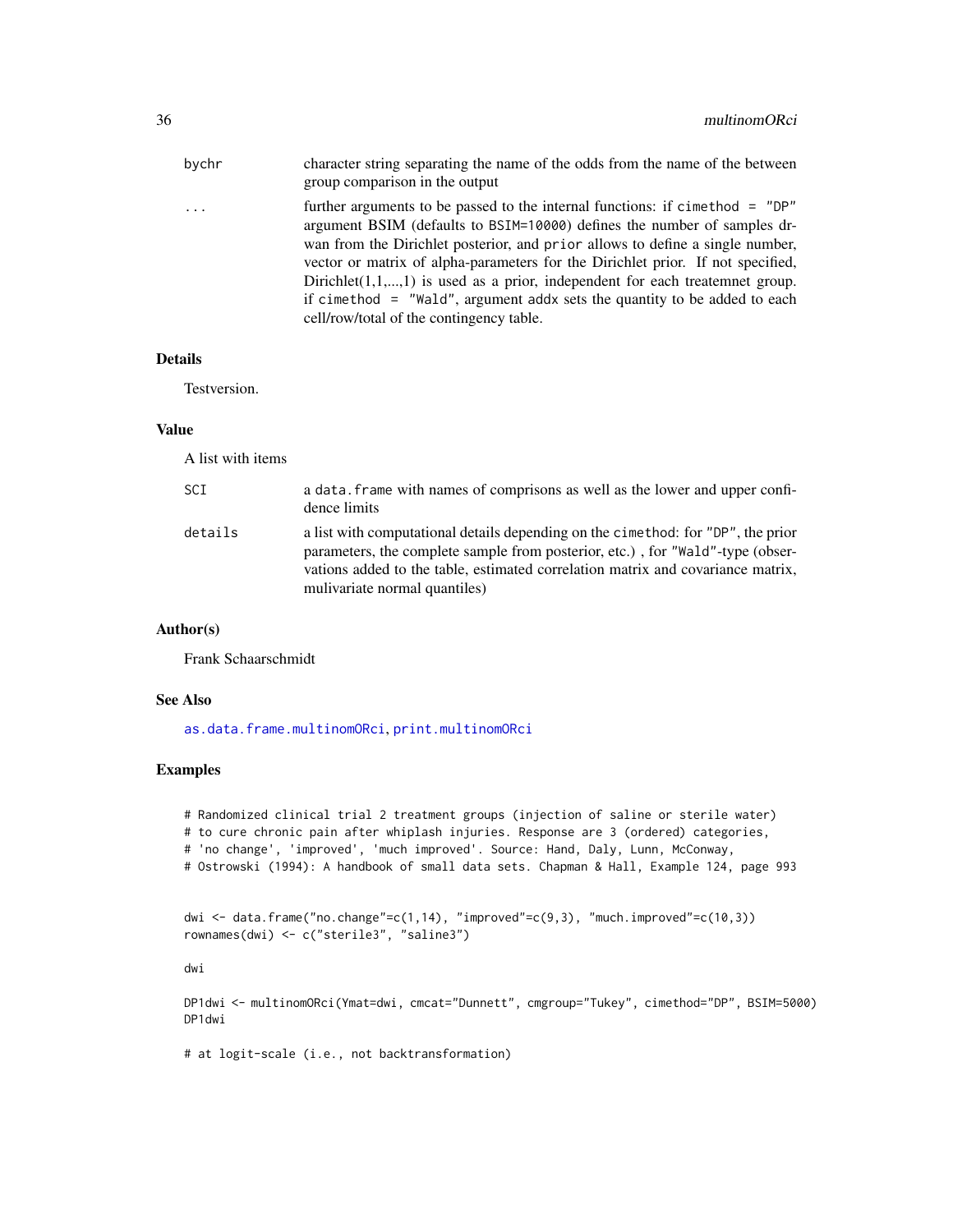#### plot.sci 37

```
print(DP1dwi , exp=FALSE)
## Not run:
# Compute asymptotic Wald-type intervals
Waldwbc <- multinomORci(Ymat=dwi, cmcat="Dunnett", cmgroup="Tukey", cimethod="Wald")
Waldwbc
print(Waldwbc, exp=FALSE)
## End(Not run)
```
# plot.sci *Plot confidence intervals*

# Description

Function for convenient plotting of confidence intervals.

# Usage

```
## S3 method for class 'sci'
plot(x, \ldots)## S3 method for class 'binomRDci'
plot(x, \ldots)## S3 method for class 'binomORci'
plot(x, \ldots)## S3 method for class 'binomRRci'
plot(x, \ldots)## S3 method for class 'poly3ci'
plot(x, \ldots)## S3 method for class 'Shannonci'
plot(x, \ldots)## S3 method for class 'Simpsonci'
plot(x, ...)
```
### Arguments

|          | an object of class "binomRDci", "binomORci", "binomRRci", "poly3ci", "sci" |
|----------|----------------------------------------------------------------------------|
| $\cdots$ | further arguments as described in plotCI                                   |

# Details

Extracts some values and calls [plotCI.](#page-37-0)

### Value

A plot.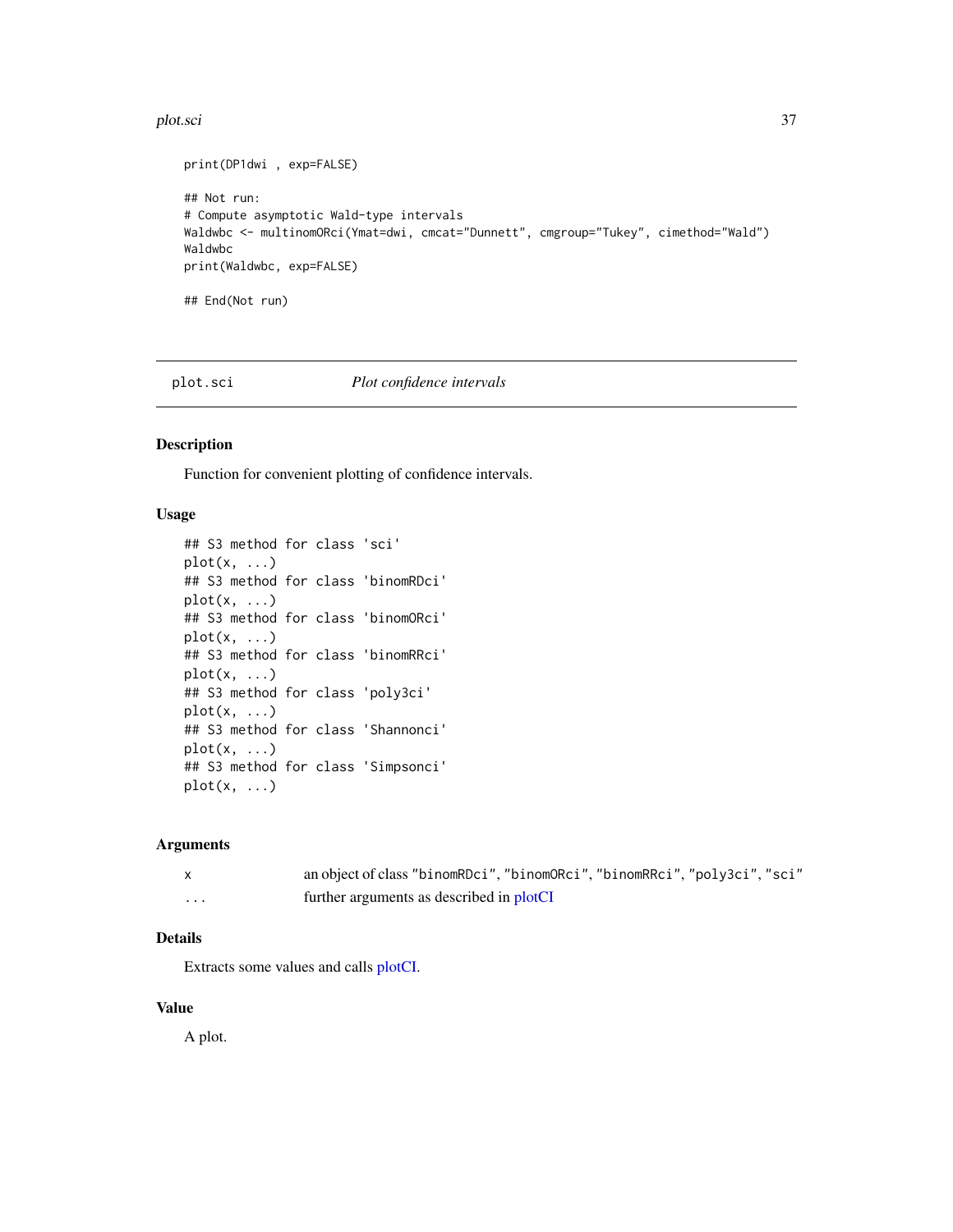<span id="page-37-0"></span>

# Description

A function for convenient plotting of confidence intervals.

### Usage

```
## Default S3 method:
plotCI(x, ...)
## S3 method for class 'sci'
plotCI(x, ...)
## S3 method for class 'sci.ratio'
plotCI(x, ...)## S3 method for class 'confint.glht'
plotCI(x, \ldots)
```
# Arguments

| X.                      | An object of class "sci", "sci.ratio" or "conf.int.glht" or a list with elements |
|-------------------------|----------------------------------------------------------------------------------|
|                         | estimate, containing a numeric vector, conf. int, containing a matrix with two   |
|                         | columns, giving the lower and upper bounds, and a string alternative, one of     |
|                         | "two.sided", "less", "greater"                                                   |
| $\cdot$ $\cdot$ $\cdot$ | additional arguments to be passed to plotCII and plot, see plotCII for details   |

# Details

Plots the estimates, upper and lower limits using points and segments. The names of estimate are passed as labels of the confidence intervals. If infinite bounds occur, the plot region is limited by the most extreme non infinite bound or estimate.

### Value

A plot.

### See Also

Internally, the function [plotCII](#page-38-0) is used.

```
x=c(8,9,9,18,39,44)
n=c(2000,2000,2000,2000,2000,2000)
x<-binomORci(x=x, n=n, names=c("0","120","240","480","600","720"))
```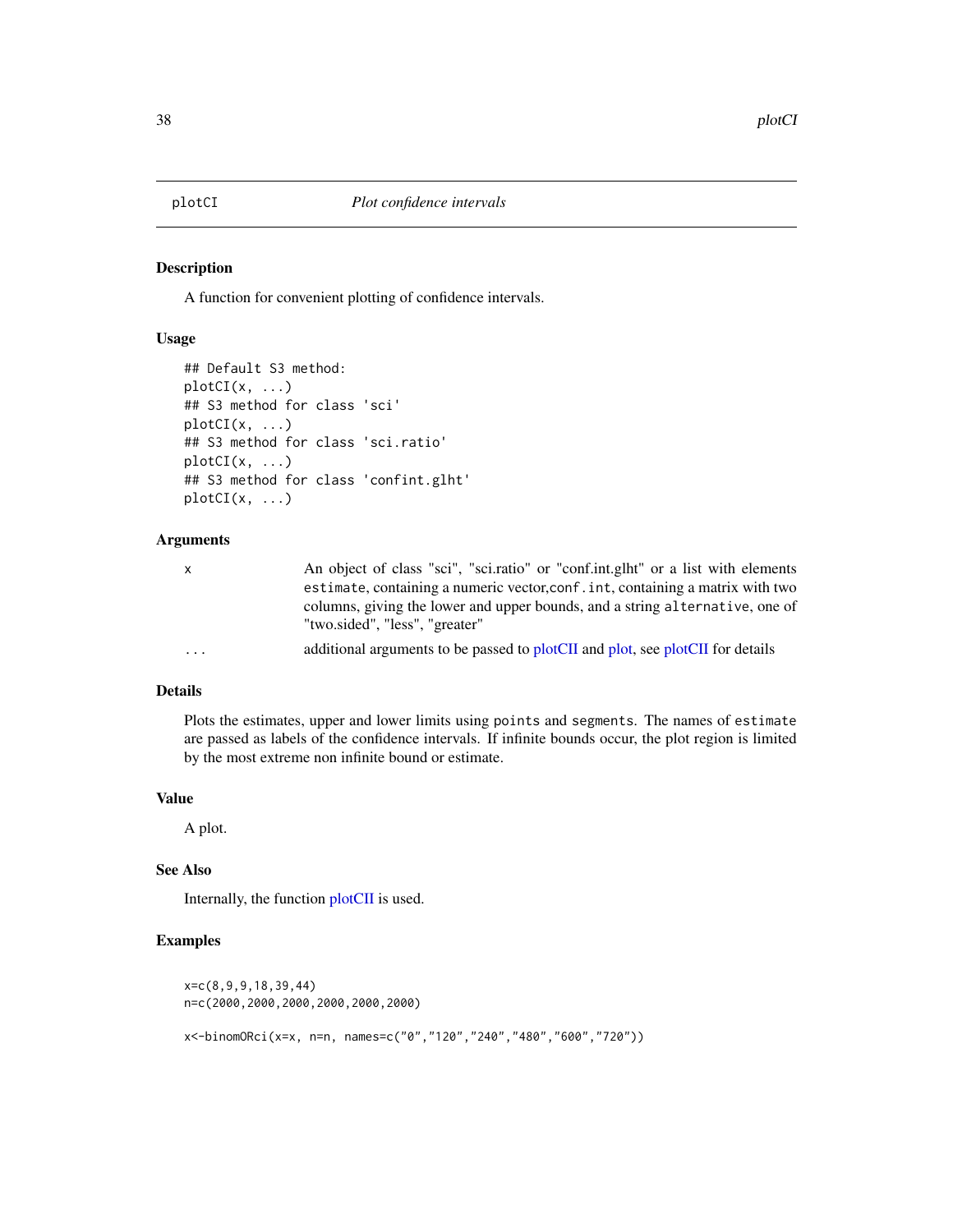#### plotCII and the set of the set of the set of the set of the set of the set of the set of the set of the set of the set of the set of the set of the set of the set of the set of the set of the set of the set of the set of t

plotCI(x, lines=1)

### <span id="page-38-0"></span>plotCII *Plot confidence intervals*

# Description

A function for convenient plotting of confidence intervals.

# Usage

```
plotCII(estimate, lower = NULL, upper = NULL,
alternative = c("two.sided", "less", "greater"),
lines = NULL, lineslty = 2, lineslwd = 1,
linescol = "black", CIvert = FALSE, CIlty = 1,
CIlwd = 1, CIcex = 1, CIcol = "black", CIlength=NULL,
HL = TRUE, ...
```

| estimate    | a (named) numeric vector, the names of the elements are taken as labels of the<br>CI                                                                                                                                   |
|-------------|------------------------------------------------------------------------------------------------------------------------------------------------------------------------------------------------------------------------|
| lower       | an optional numeric vector, of the same length as estimate                                                                                                                                                             |
| upper       | an optional numeric vector, of the same length as estimate                                                                                                                                                             |
| alternative | a single character string, one of "two.sided", "less", "greater"                                                                                                                                                       |
| lines       | an optional numeric (vector) giving the position(s) of line(s) to draw into the<br>plots orthogonal to the confidence intervals                                                                                        |
| lineslty    | possible a vector of line type of the lines, see the options for lty in par                                                                                                                                            |
| lineslwd    | possible a vector of line width of the lines, see the options for lwd in par                                                                                                                                           |
| linescol    | possible a vector of line colors of the lines                                                                                                                                                                          |
| CIvert      | logical indicating, whether confidence intervals shall be drawn horizontal (de-<br>fault), or vertical (if set to TRUE)                                                                                                |
| CIlty       | single value, to specify the line type used for the CI, see options for 1ty in ?par                                                                                                                                    |
| CIlwd       | single value, to specify the width type used for the CI, see options for 1ty in<br>?par                                                                                                                                |
| CIcex       | single value, to specify the extension of sympols in the plot, see options for cex<br>in ?par                                                                                                                          |
| CIcol       | single value, to specify the color used for the CI                                                                                                                                                                     |
| CIlength    | single numeric value, to be passed to the argument length in function arrows;<br>to specify the lengths of the CI bounds (in inches); defaults to 0.08 and 0.05 for<br>less than 25 and more than 25 CIs, respectively |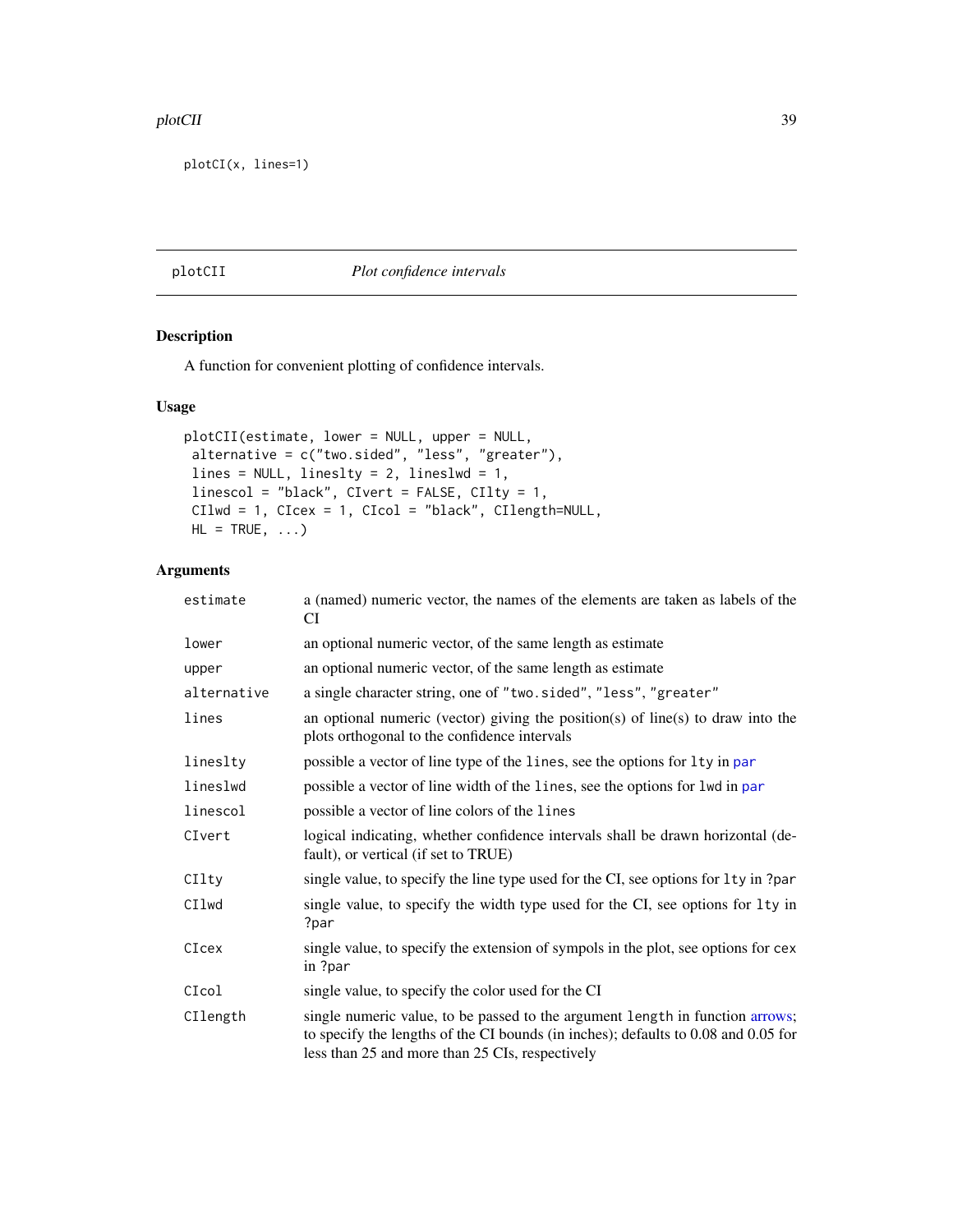| HL        | a logical, if TRUE (default), plot margins of the are adjusted depending on the   |
|-----------|-----------------------------------------------------------------------------------|
|           | length of the names by appropriate calls to par; this might be incompatible with  |
|           | combining the plot with others in the same device. If set to FALSE, its up to the |
|           | user to choose appropriate plot margins by calling to par.                        |
| $\ddotsc$ | further arguments to be passed to plot                                            |
|           |                                                                                   |

### See Also

[plotCI,](#page-37-0) for more convenient methods

```
est < -c(1, 2, 3)names(est)<-c("A", "B", "C")
lw=c(0,1,2)up=c(2,3,4)
plotCII(estimate=est, lower=lw, upper=up)
plotCII(estimate=est, lower=lw, upper=up,
lines=c(-1,0,1),
lineslty=c(3,1,3),
lineslwd=c(1,2,1))
###########
names(est)<-c("very long names",
 "e v e n l o n g e r n a m e s", "C")
plotCII(estimate=est, lower=lw, upper=up,
CIcol=c("black","green","red"),
HL=TRUE
\lambda###########
names(est)<-c("very long names",
"e v e n l o n g e r n a m e s", "C")
plotCII(estimate=est, lower=lw, upper=up,
CIcol=c("black","green","red"),
HL=TRUE
\mathcal{L}op<-par(no.readonly = TRUE)
layout(matrix(1:2, ncol=1))
```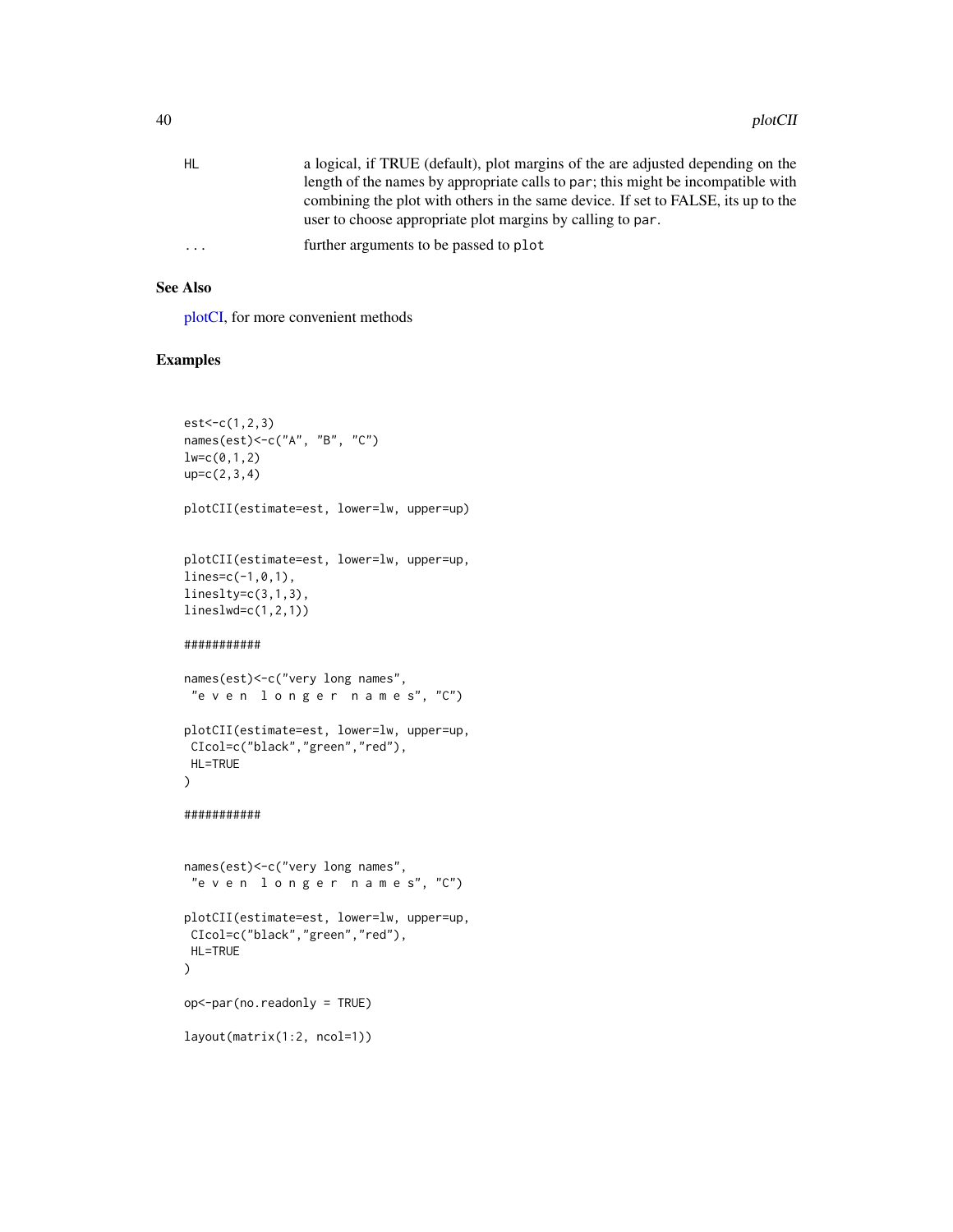#### poly3ci 41

```
par(mar=c(5,14,3,1))
plotCII(estimate=est, lower=lw, upper=up,
main="Lala 1",
CIcol=c("black","green","red"),
lines=-1,
HL=FALSE
)
plotCII(estimate=est, lower=lw, upper=up,
main="Lala 2",
CIcol=c("black","green","red"),
lines=c(0,1),HL=FALSE
)
par(op)
```
<span id="page-40-0"></span>poly3ci *Simultaneous confidence intervals for contrasts of poly-3-adjusted tumour rates*

### Description

Function to calculate simultaneous confidence intervals for several contrasts of poly-3-adjusted tumour rates in a oneway layout. Assuming a data situation as in Peddada(2005) or Bailer and Portier (1988). Simultaneous asymptotic CI for contrasts of tumour rates, assuming that standard normal approximation holds.

### Usage

```
poly3ci(time, status, f, type = "Dunnett",
cmat = NULL, method = "BP", alternative = "two.sided",
 conf. level = 0.95, dist="MVN", k=3, ...)
```

| time   | a numeric vector of times of death of the individuals                                                                                                                                            |
|--------|--------------------------------------------------------------------------------------------------------------------------------------------------------------------------------------------------|
| status | a logical (or numeric, consisting of $0,1$ only) vector giving the tumour status at<br>time of death of each individual, where TRUE $(1)$ = tumour present, FALSE $(0)$<br>$=$ no tumour present |
| f      | a factor, giving the classification variable                                                                                                                                                     |
| type   | a character string, giving the name of a contrast method, as defined in contrMat (multcomp)                                                                                                      |
| cmat   | a optional contrast matrix                                                                                                                                                                       |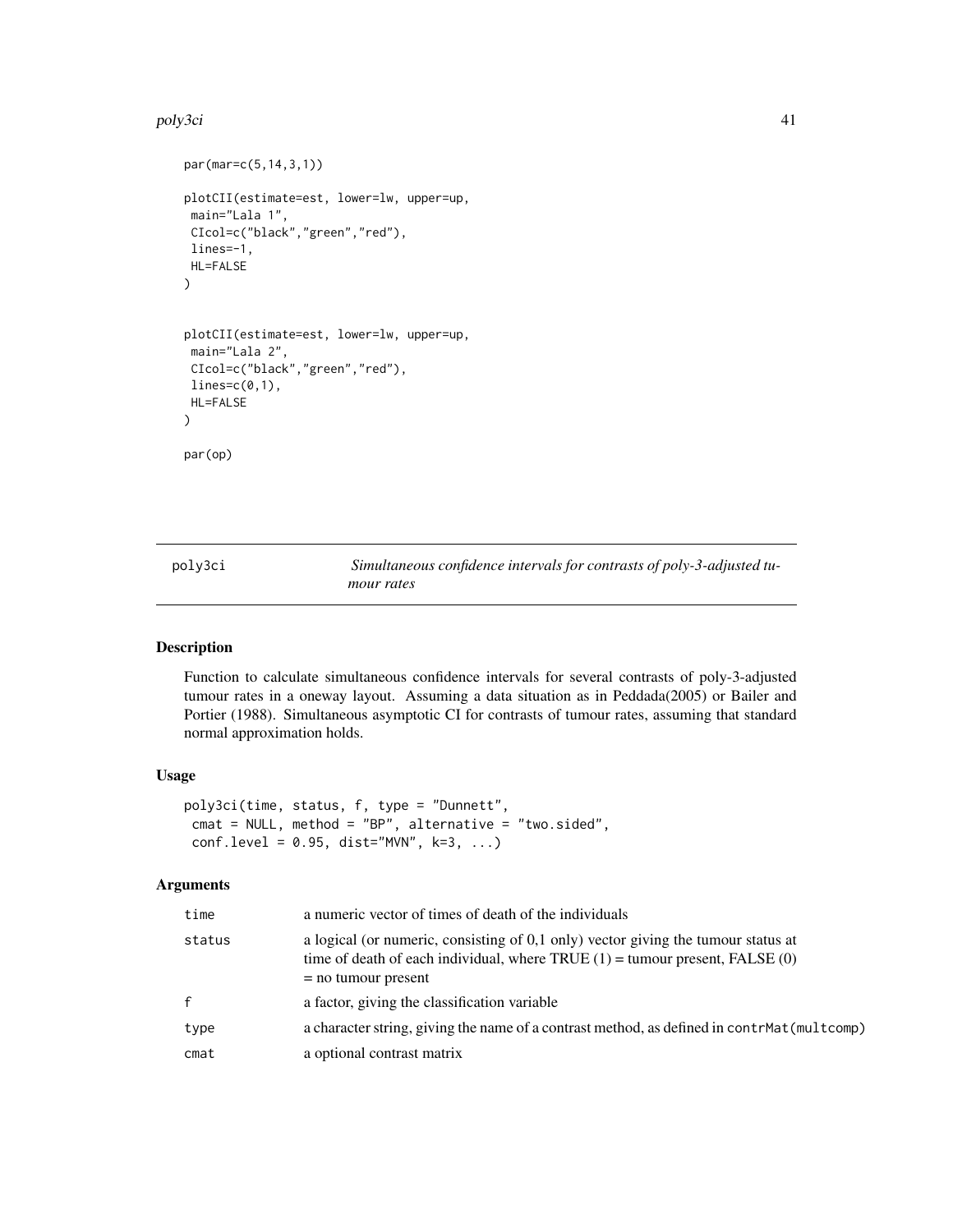| method      | a single charcter string, specifying the method for adjustment, with options:<br>"BP" (Bailer Portier: assuming poly-3-adjusted rates are binomial variables),<br>"BW" (Bieler, Williams: delta method as in Bieler and Williams (1993)) "ADD1"<br>(as Bailer Portier, including an add1-adjustment on the raw tumour rates) "ADD2"<br>(as Bailer Portier, including an add2-adjustment on the raw tumour rates follow-<br>ing Agresti and Caffo (2000) for binomials) |
|-------------|------------------------------------------------------------------------------------------------------------------------------------------------------------------------------------------------------------------------------------------------------------------------------------------------------------------------------------------------------------------------------------------------------------------------------------------------------------------------|
| alternative | a single character string                                                                                                                                                                                                                                                                                                                                                                                                                                              |
| conf.level  | a single numeric value, simultaneous confidence level                                                                                                                                                                                                                                                                                                                                                                                                                  |
| dist        | a character string, "MVN" invokes multiplicity adjustment via the multivariate<br>normal distribution, "N" invokes use of quantiles of the univariate normal distri-<br>bution                                                                                                                                                                                                                                                                                         |
| k           | the exponent to calculate survival adjusted proportions, default is $k=3$                                                                                                                                                                                                                                                                                                                                                                                              |
| $\cdot$     | further arguments to be passed; currently only base, to be passed to contrMat<br>to choose the control group with type="Dunnett"                                                                                                                                                                                                                                                                                                                                       |

# Value

A object of class "poly3ci", a list containing:

| conf.int     | a matrix with 2 columns: lower and upper confidence bounds, and M rows |
|--------------|------------------------------------------------------------------------|
| alternative  | character string, as input                                             |
| conf.level   | single numeric value, as input                                         |
| quantile     | the quantile used to construct the CIs                                 |
| estimate     | a numeric vector with the point estimates of the contrasts             |
| time         | as input                                                               |
| status       | as input                                                               |
| $\mathsf{f}$ | as input                                                               |
| method       | as input                                                               |
| cmat         | as input, with colnames = factor levels of f                           |
| sample.est   | a list containing sample estimates                                     |

# Note

Please note that all methods here described are only approximative, and might violate the nominal level in certain situations. Please note further that appropriateness of the point estimates, and consequently of tests and confidence intervals is based on the assumptions in Bailer and Portier (1988), which might be a matter of controversies.

# Author(s)

Frank Schaarschmidt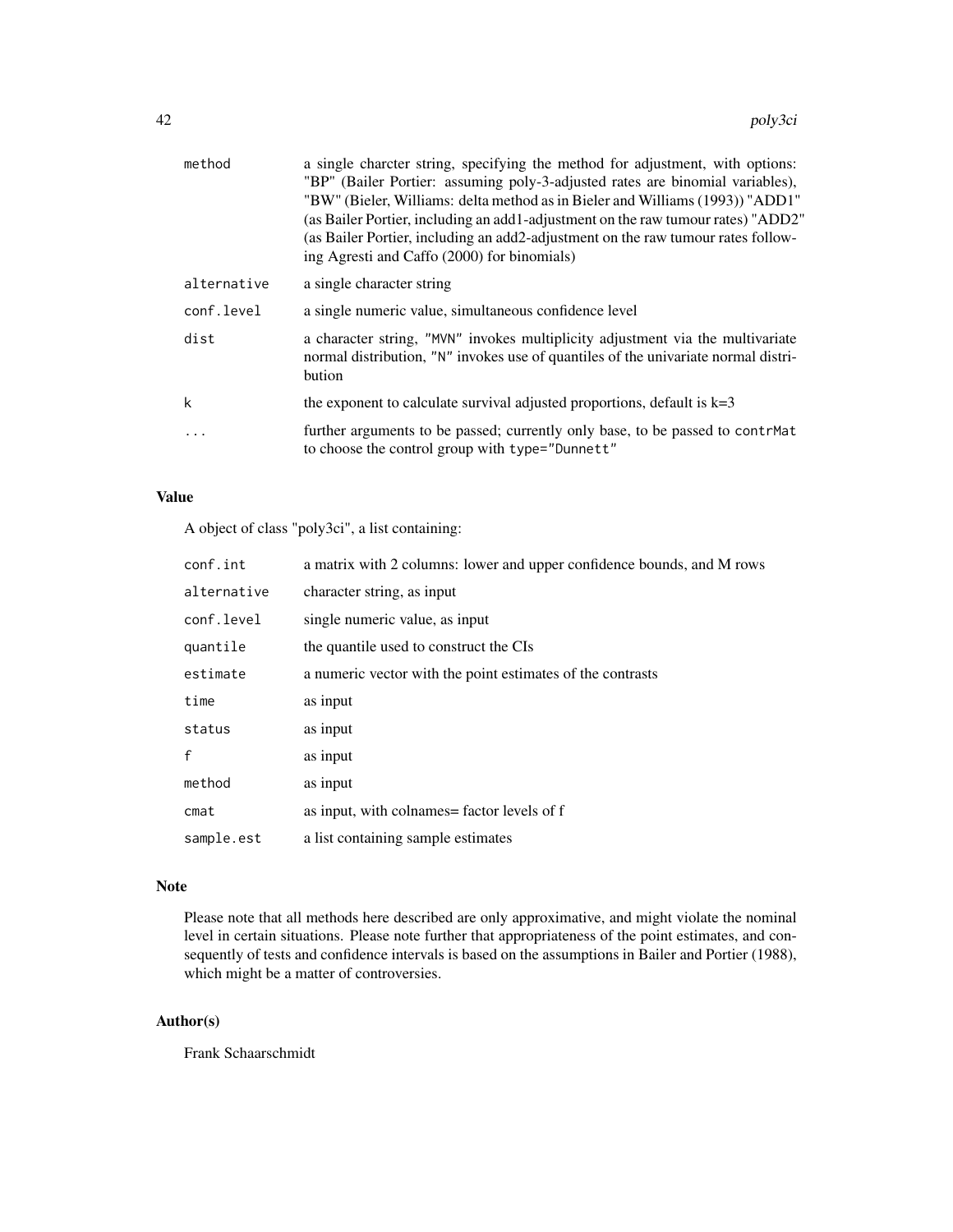poly3ci 43

### References

The implemented methodology is described in:

Schaarschmidt, F., Sill, M., and Hothorn, L.A. (2008): Approximate Simultaneous confidence intervals for multiple contrasts of binomial proportions. Biometrical Journal 50, 782-792.

Background references are:

Assumption for poly-3-adjustment: Bailer, J.A. and Portier, C.J. (1988): Effects of treatmentinduced mortality and tumor-induced mortality on tests for carcinogenicity in small samples. Biometrics 44, 417-431.

Peddada, S.D., Dinse, G.E., and Haseman, J.K. (2005): A survival-adjusted quantal response test for comparing tumor incidence rates. Applied Statistics 54, 51-61.

Bieler, G.S. and Williams, R.L. (1993): Ratio estimates, the Delta Method, and quantal response tests for increased carcinogenicity. Biometrics 49, 793-801.

Statistical procedures and characterization of the coverage probabilities are described in: Sill, M. (2007): Approximate simultaneous confidence intervals for multiple comparisons of binomial proportions. Master thesis, Institute of Biostatistics, Leibniz University Hannover.

```
#############################################################
### Methyleugenol example in Schaarschmidt et al. (2008) ####
#############################################################
# load the data:
data(methyl)
# The results in Table 5 (Schaarschmidt et al. 2008) can be
# reproduced by calling:
methylW<-poly3ci(time=methyl$death, status=methyl$tumour,
f=methyl$group, type = "Williams", method = "ADD1", alternative="greater" )
methylW
methylWT<-poly3test(time=methyl$death, status=methyl$tumour,
f=methyl$group, type = "Williams", method = "ADD1", alternative="greater" )
methylWT
plot(methylW, main="Simultaneous CI for \n Poly-3-adjusted tumour rates")
# The results in Table 6 can be reproduced by calling:
```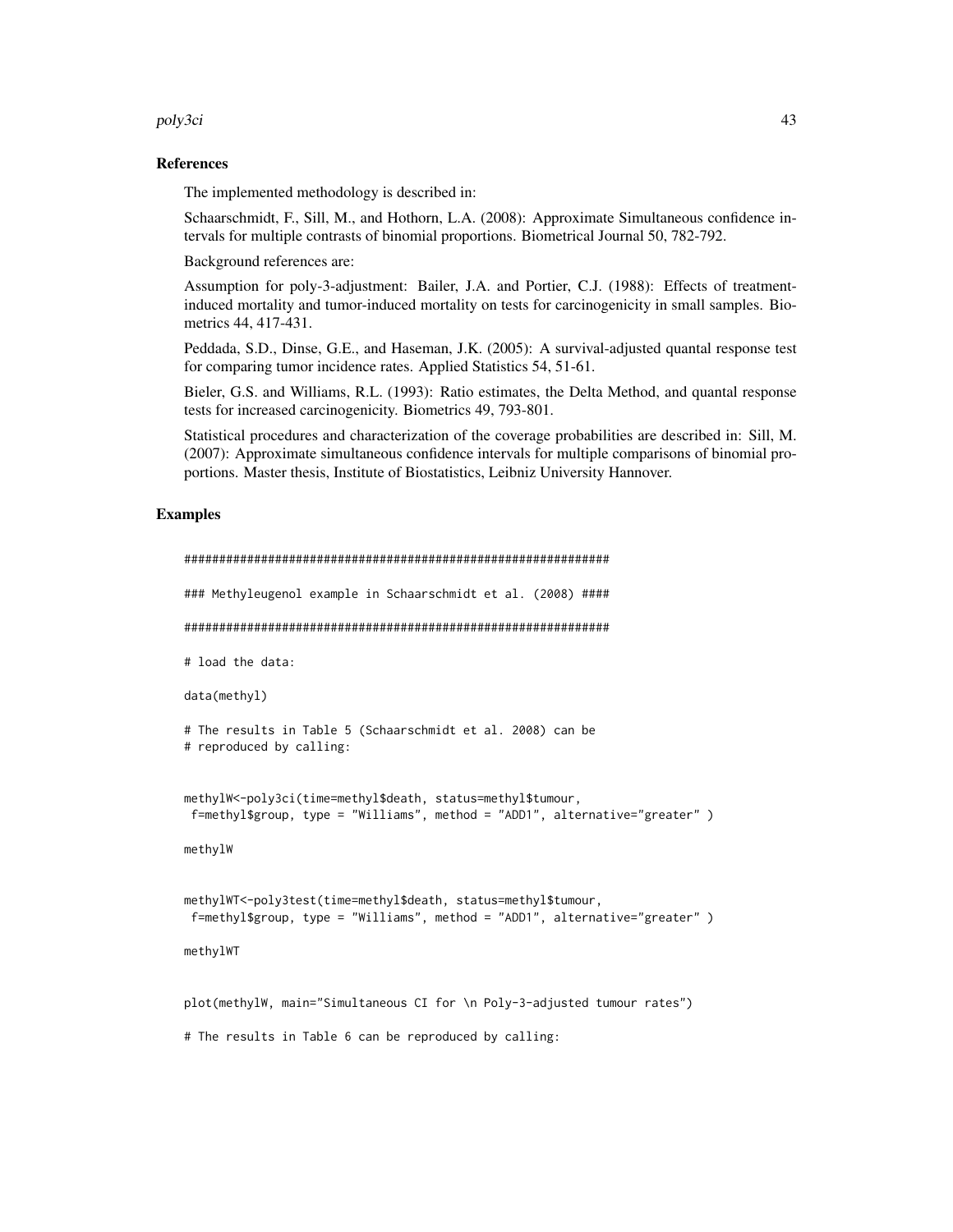```
methylD<-poly3ci(time=methyl$death, status=methyl$tumour,
f=methyl$group, type = "Dunnett", method = "ADD1", alternative="greater" )
methylD
methylDT<-poly3test(time=methyl$death, status=methyl$tumour,
f=methyl$group, type = "Dunnett", method = "ADD1", alternative="greater" )
methylDT
plot(methylD, main="Simultaneous CI for Poly-3-adjusted tumour rates", cex.main=0.7)
############################################################
# unadjusted CI
methylD1<-poly3ci(time=methyl$death, status=methyl$tumour,
f=methyl$group, type = "Dunnett", method = "ADD1", dist="N" )
methylD1
plot(methylD1, main="Local CI for Poly-3-adjusted tumour rates")
```
<span id="page-43-0"></span>poly3est *Only for internal use.*

### Description

Poly-3- adjusted point and variance estimates for long term carcinogenicity data

### Usage

```
poly3est(time, status, tmax, method = "BP", k=NULL)
```

| time   | a numeric vector of times of death of the individuals                                                                                                                                                                                       |
|--------|---------------------------------------------------------------------------------------------------------------------------------------------------------------------------------------------------------------------------------------------|
| status | a logical (or numeric, consisting of $0,1$ only) vector giving the tumour status at<br>time of death of each individual, where TRUE $(1)$ = tumour present, FALSE $(0)$<br>$=$ no tumour present                                            |
| tmax   | a single numeric vector, the final time of the trial                                                                                                                                                                                        |
| method | a single charcter string, specifying the method for adjustment, with options:<br>"BP" (Bailer Portier: assuming poly-3-adjusted rates are binomial variables),<br>"BW" (Bieler, Williams: delta method as in Bieler-Williams (1993)) "ADD1" |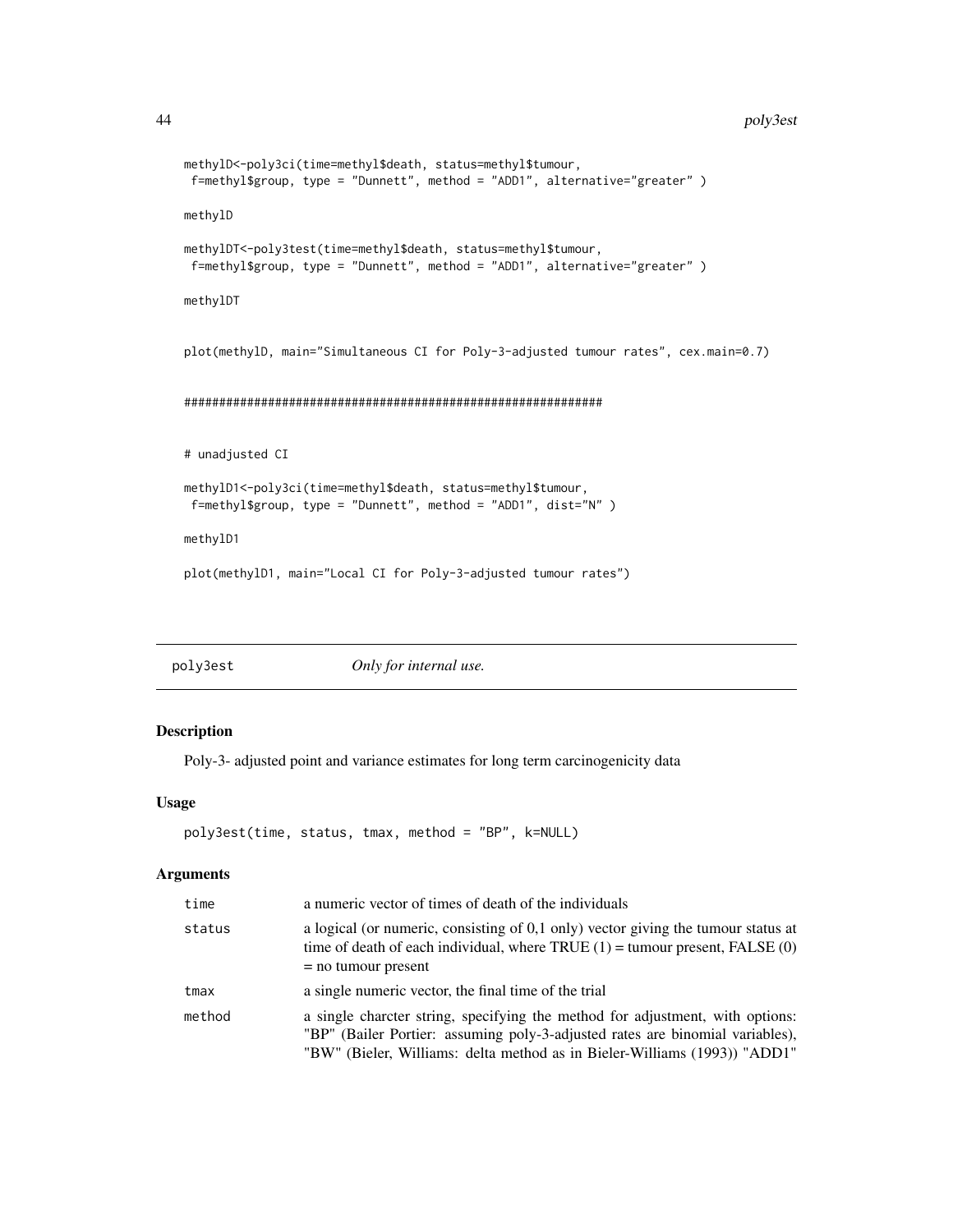|    | (as Bailer Portier, including an add1-adjustment on the raw tumour rates) "ADD2"                                                         |
|----|------------------------------------------------------------------------------------------------------------------------------------------|
|    | (as Bailer Portier, including an add2-adjustment on the raw tumour rates follow-                                                         |
|    | ing Agresti Caffo (2000) for binomials)                                                                                                  |
| k. | a single numeric value, the exponent to calculate survival adjusted proportions<br>according to Bailer and Portier (1988), defaults to 3 |

### Details

Only for internal use of [poly3test](#page-47-0) and [poly3ci.](#page-40-0)

# Value

A list containing:

| Y        | number of tumours                                                                |
|----------|----------------------------------------------------------------------------------|
| n        | number of individuals                                                            |
| estimate | poly-3-adjusted rates according to Bailer, Portier (1988)                        |
| weight   | a vector of poly-3-adjusted weights, of length n                                 |
| estp     | poly-3-adjusted rate (according to method)                                       |
| nadj     | adjusted n (sum of weights)                                                      |
| varp     | variance estimate (according to method)                                          |
| varcor   | variance estimate, if necessary corrected such that estimates of 0 can not occur |
|          |                                                                                  |

#### Note

Please note, that appropriateness of the point estimates seriously depends on whether the assumptions in Bailer and Portier are met or not.

# References

Bailer, J.A. and Portier, C.J. (1988): Effects of treatment-induced mortality and tumor-induced mortality on tests for carcinogenicity in small samples. Biometrics 44, 417-431.

poly3estf *Only for internal use.*

# Description

Poly-3- adjusted point and variance estimates for long term carcinogenicity data if data are given as a numeric time vector, a logical status vector and a factor containing a grouping variable

# Usage

```
poly3estf(time, status, tmax=NULL, f, method = "BP", k=NULL)
```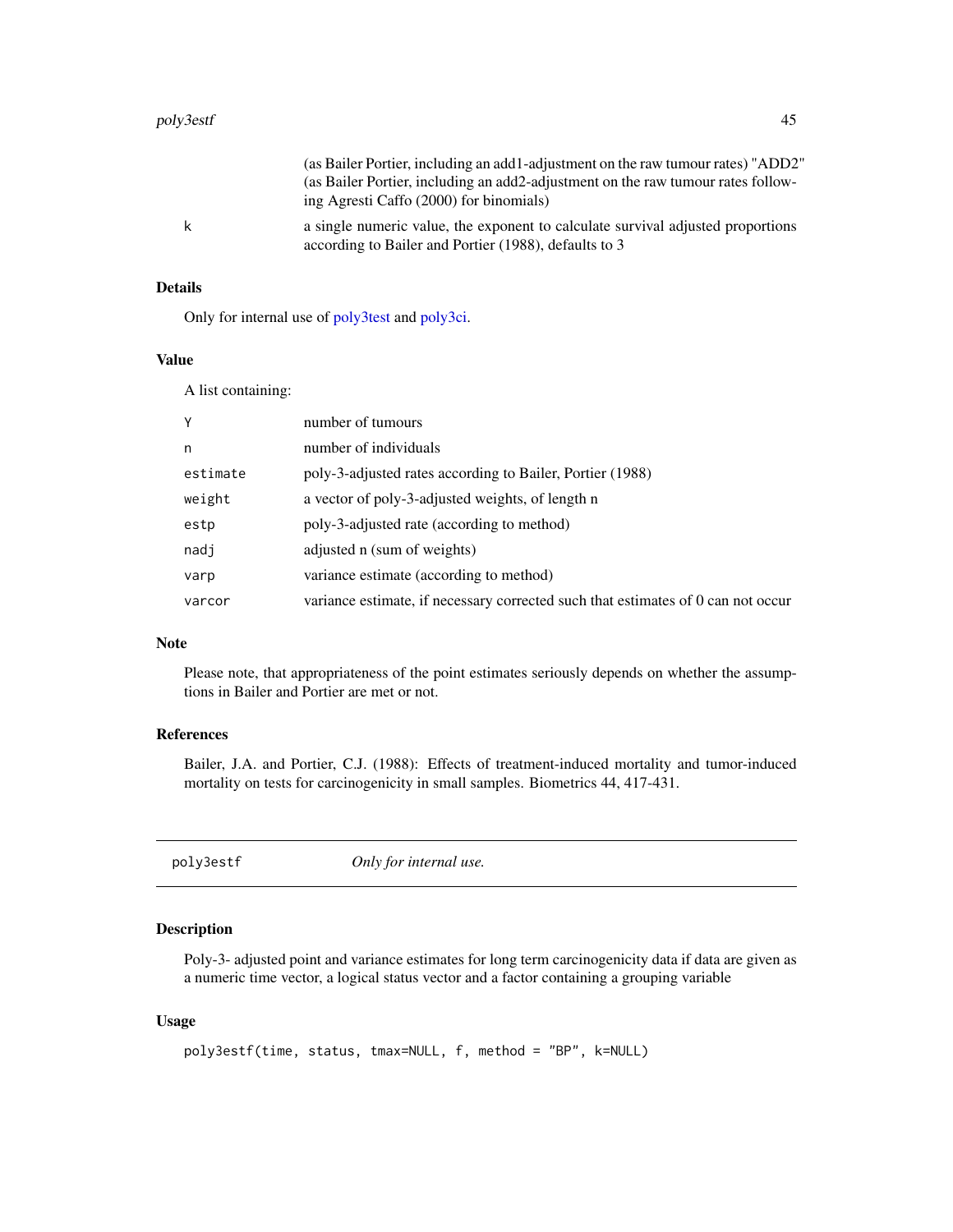# Arguments

| time         | a numeric vector of times of death of the individuals                                                                                                                                                                                                                                                                                                                                                                                                          |
|--------------|----------------------------------------------------------------------------------------------------------------------------------------------------------------------------------------------------------------------------------------------------------------------------------------------------------------------------------------------------------------------------------------------------------------------------------------------------------------|
| status       | a logical (or numeric, consisting of $0,1$ only) vector giving the tumour status at<br>time of death of each individual, where TRUE $(1)$ = tumour present, FALSE $(0)$<br>$=$ no tumour present                                                                                                                                                                                                                                                               |
| tmax         | a single numeric value, the time of sacrifice in the trial, or the last last time of<br>death, defaults to the maximal value observed in time                                                                                                                                                                                                                                                                                                                  |
| $\mathsf{f}$ | a factor of the same length as time, status, giving the levels of a grouping<br>variable in a one-way layout                                                                                                                                                                                                                                                                                                                                                   |
| method       | a single charcter string, specifying the method for adjustment, with options:<br>"BP" (Bailer Portier: assuming poly-3-adjusted rates are binomial variables),<br>"BW" (Bieler, Williams: delta method as in Bieler-Williams (1993)) "ADD1"<br>(as Bailer Portier, including an add1-adjustment on the raw tumour rates) "ADD2"<br>(as Bailer Portier, including an add2-adjustment on the raw tumour rates follow-<br>ing Agresti Caffo (2000) for binomials) |
| k            | a single numeric value, the exponent to calculate survival adjusted proportions<br>according to Bailer and Portier (1988), defaults to 3                                                                                                                                                                                                                                                                                                                       |

# Details

For internal use.

# Value

A list containing:

| Y        | a numeric vector, groupwise number of tumours                                                                   |
|----------|-----------------------------------------------------------------------------------------------------------------|
| n        | a numeric vector, groupwise number of individuals                                                               |
| estimate | a numeric vector, groupwise poly-3-adjusted rates according to Bailer, Portier<br>(1988)                        |
| weight   | a numeric vector of poly-3-adjusted weights                                                                     |
| estp     | a numeric vector, groupwise poly-3-adjusted rate (according to method)                                          |
| nadj     | adjusted n (sum of weights)                                                                                     |
| varp     | a numeric vector, groupwise variance estimate (according to method)                                             |
| varcor   | a numeric vector, groupwise variance estimate, if necessary corrected such that<br>estimates of 0 can not occur |
| names    | a character vector, the levels of the grouping variable f                                                       |
| k        | a single numeric value, as input                                                                                |

# Note

See [poly3est](#page-43-0)

# References

See [poly3est](#page-43-0)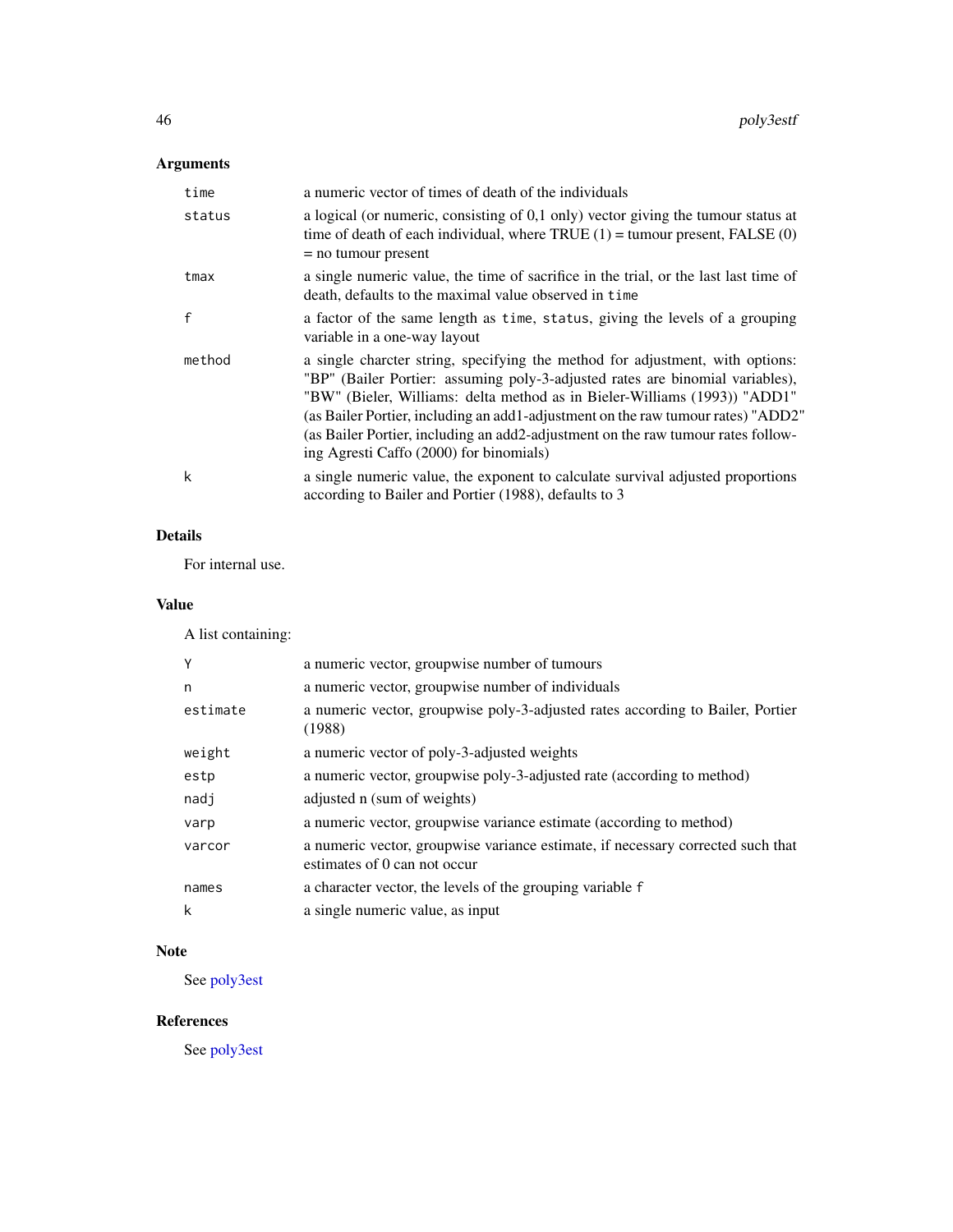# poly3table 47

# Examples

```
data(bronch)
poly3estf(status=bronch$Y, time=bronch$time, f=bronch$group, k=3)
poly3estf(status=bronch$Y, time=bronch$time, f=bronch$group, k=5)
```
poly3table *Summarize long term carcinogenicity data*

### Description

Function to summarize data of long term carcinogenicity trials in a text format. Data are assumed to consist of (1) a dichotomous variable, defining whether the tumour of interest was present in an individual animal at time of death, and (2) a numeric variable containing the time of death of an individual animal, and (3) a grouping factor.

### Usage

poly3table(time, status, f, tumour = NULL, symbol = " $*$ ")

### Arguments

| time         | a numeric vector, containing the time of death of an individual                            |
|--------------|--------------------------------------------------------------------------------------------|
| status       | a logical (or dichotomous categorical) vector                                              |
| $\mathbf{f}$ | a factor, specifying treatment groups                                                      |
| tumour       | the value which status obtains if a tumour is present in an individual at time of<br>death |
| symbol       | symbol to indicate presence of tumour in the text representation                           |

# Value

A named list, containing a character string for each group

### Author(s)

Frank Schaarschmidt

```
data(methyl)
methyl
poly3table(time=methyl$death, status=methyl$tumour,
f=methyl$group, tumour = 1, symbol = "*")
```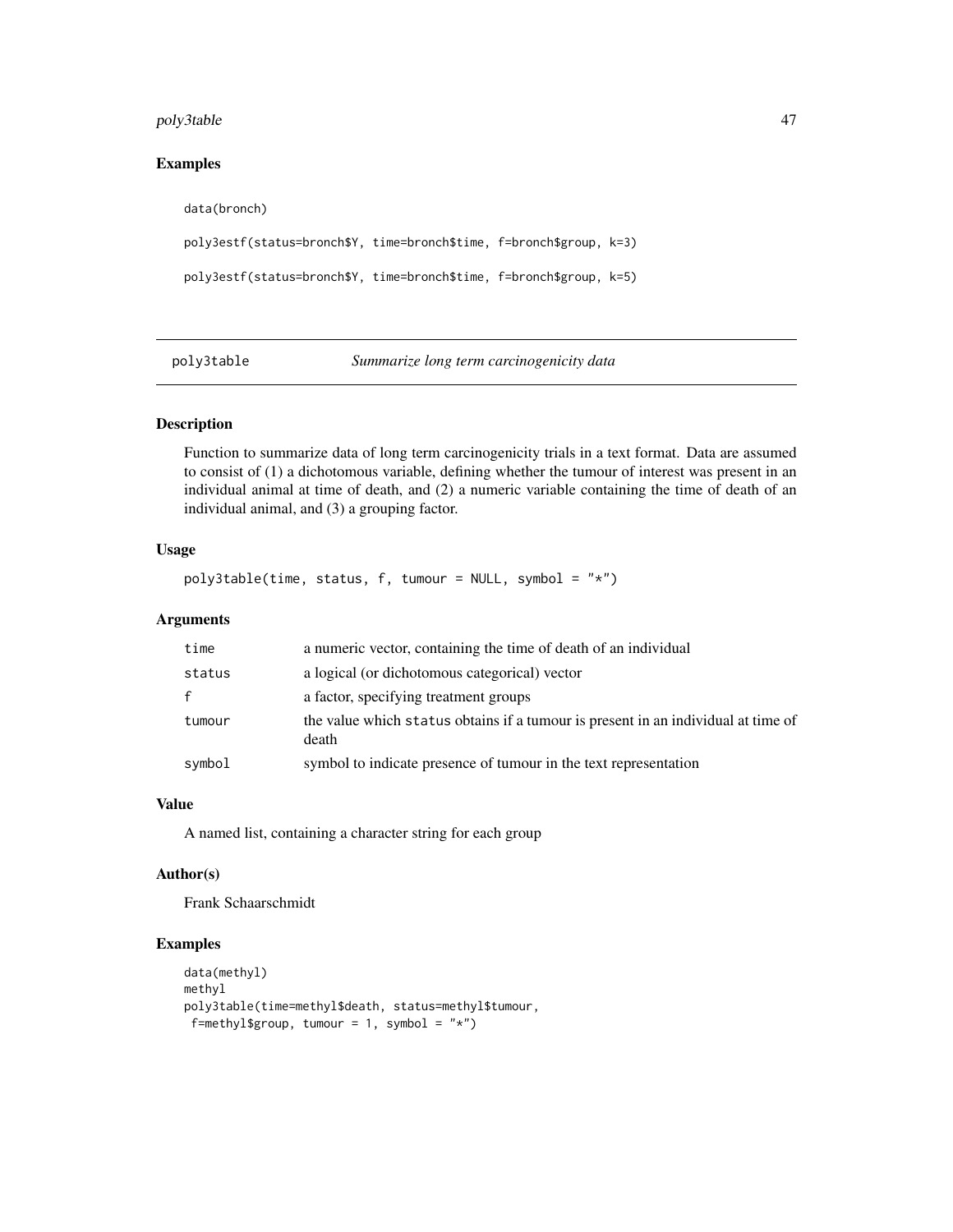# Description

P-value of maximum test and adjusted p-values for M contrasts of I groups in a one-way layout. Based on approximation of the true distribution of the M test statistics by an M-variate normal distribution.

### Usage

```
poly3test(time, status, f, type = "Dunnett",
cmat = NULL, method = "BP", alternative = "two.sided",
dist="MVN", k=3, ...)
```
# Arguments

| time         | a numeric vector of times of death of the individuals                                                                                                                                                                                                                                                                                                                                                                                                          |
|--------------|----------------------------------------------------------------------------------------------------------------------------------------------------------------------------------------------------------------------------------------------------------------------------------------------------------------------------------------------------------------------------------------------------------------------------------------------------------------|
| status       | a logical (or numeric, consisting of $0,1$ only) vector giving the tumour status at<br>time of death of each individual, where TRUE $(1)$ = tumour present, FALSE $(0)$<br>$=$ no tumour present                                                                                                                                                                                                                                                               |
| $\mathsf{f}$ | a factor of the same length as time, status, giving the levels of a grouping<br>variable in a one-way layout                                                                                                                                                                                                                                                                                                                                                   |
| type         | a character string specifying the contrast type                                                                                                                                                                                                                                                                                                                                                                                                                |
| cmat         | an optional user defined contrast matrix of dimension MxI                                                                                                                                                                                                                                                                                                                                                                                                      |
| method       | a single charcter string, specifying the method for adjustment, with options:<br>"BP" (Bailer Portier: assuming poly-3-adjusted rates are binomial variables),<br>"BW" (Bieler, Williams: delta method as in Bieler-Williams (1993)) "ADD1"<br>(as Bailer Portier, including an add1-adjustment on the raw tumour rates) "ADD2"<br>(as Bailer Portier, including an add2-adjustment on the raw tumour rates follow-<br>ing Agresti Caffo (2000) for binomials) |
| alternative  | a character string specifying the direction of the alternative hypothesis                                                                                                                                                                                                                                                                                                                                                                                      |
| dist         | a character string, where "MVN" invokes the computation of p-values using the<br>multivariate normal distribution, and "N" invokes use p-value computation using<br>the univariate normal distribution                                                                                                                                                                                                                                                         |
| k            | a single numeric value, the exponent to calculate survival adjusted proportions<br>according to Bailer and Portier (1988), defaults to 3                                                                                                                                                                                                                                                                                                                       |
| $\cdots$     | further arguments to be passed; currently only base, to choose the control group<br>with type="Dunnett"                                                                                                                                                                                                                                                                                                                                                        |

### Details

Testversion.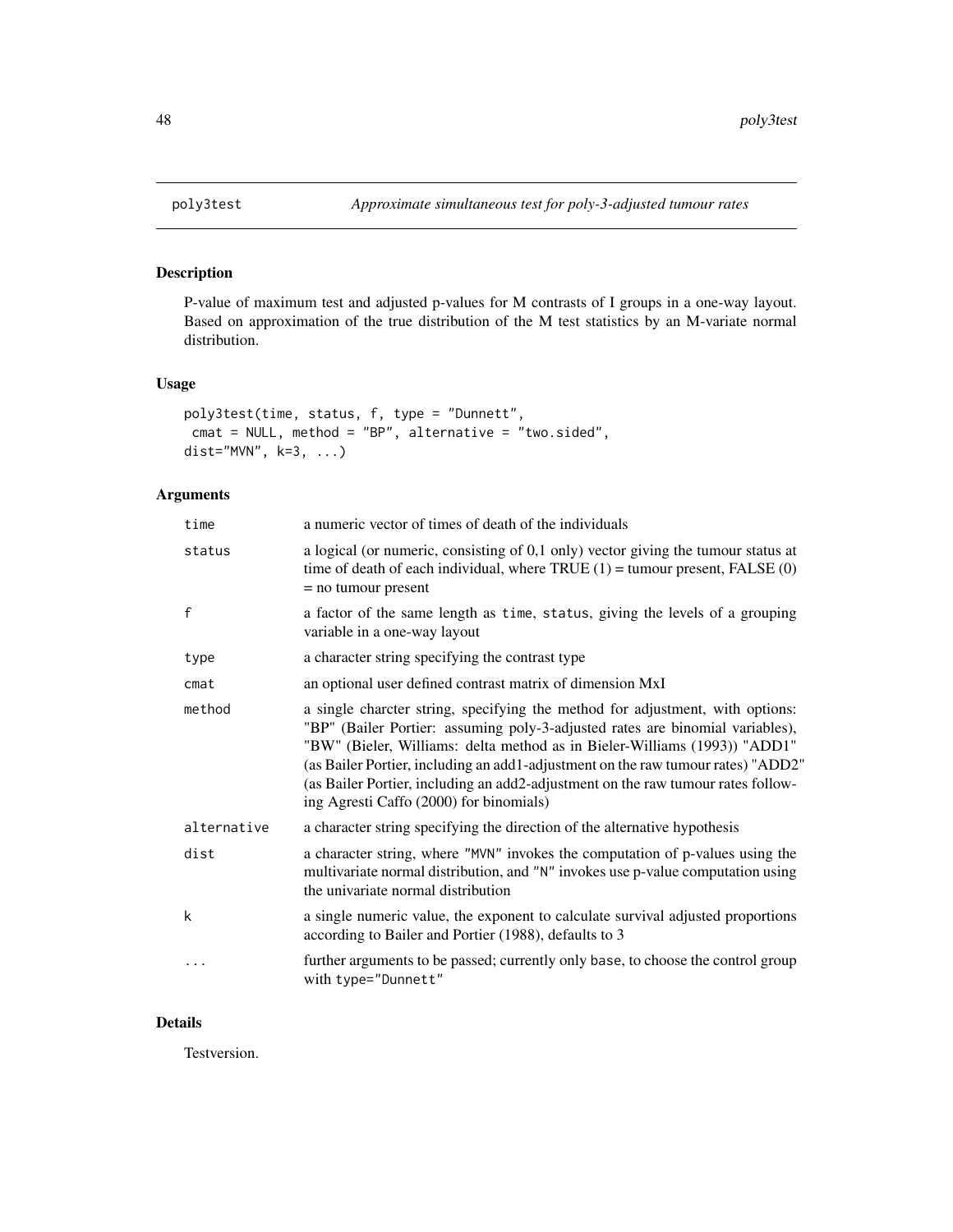#### poly3test 49

### Value

An object of class "poly3test", a list containing:

| teststat     | a numeric vector of teststatistics of length M                              |
|--------------|-----------------------------------------------------------------------------|
| pval         | a single numeric p-value, the p-value of the maximum test (minimum p-value) |
| p.val.adj    | a vector of length M, the adjusted p-values of the single contrasts         |
| alternative  | a single character vector, as the input                                     |
| dist         | a character string specifying which distribution                            |
| time         | as input                                                                    |
| status       | as input                                                                    |
| $\mathbf{f}$ | as input                                                                    |
| method       | as input                                                                    |
| cmat         | used contrast matrix                                                        |
| sample.est   | a list containing sample estimates                                          |

### **Note**

Please note that all methods here described are only approximative, and might violate the nominal level in certain situations. Please note further that appropriateness of the point estimates, and consequently of tests and confidence intervals is based on the assumptions in Bailer and Portier (1988), which might be a matter of controversies.

### References

Assumptions corresponding to the poly-k-adjustment:

Bailer, J.A. and Portier, C.J. (1988): Effects of treatment-induced mortality and tumor-induced mortality on tests for carcinogenicity in small samples. Biometrics 44, 417-431.

Peddada, S.D., Dinse, G.E., and Haseman, J.K. (2005): A survival-adjusted quantal response test for comparing tumor incidence rates. Applied Statistics 54, 51-61.

Statistical procedures and characterization of coverage probabilities are described in: Sill, M. (2007): Approximate simultaneous confidence intervals for multiple comparisons of binomial proportions. Master thesis, Institute of Biostatistics, Leibniz University Hannover.

# Examples

```
# poly-3-adjusted tumour rates with a potential
# down-turn effect for the highest dose group "4":
data(methyl)
# many-to-one:
methylD<-poly3test(time=methyl$death, status=methyl$tumour,
f=methyl$group, type = "Dunnett", method = "ADD1")
```
methylD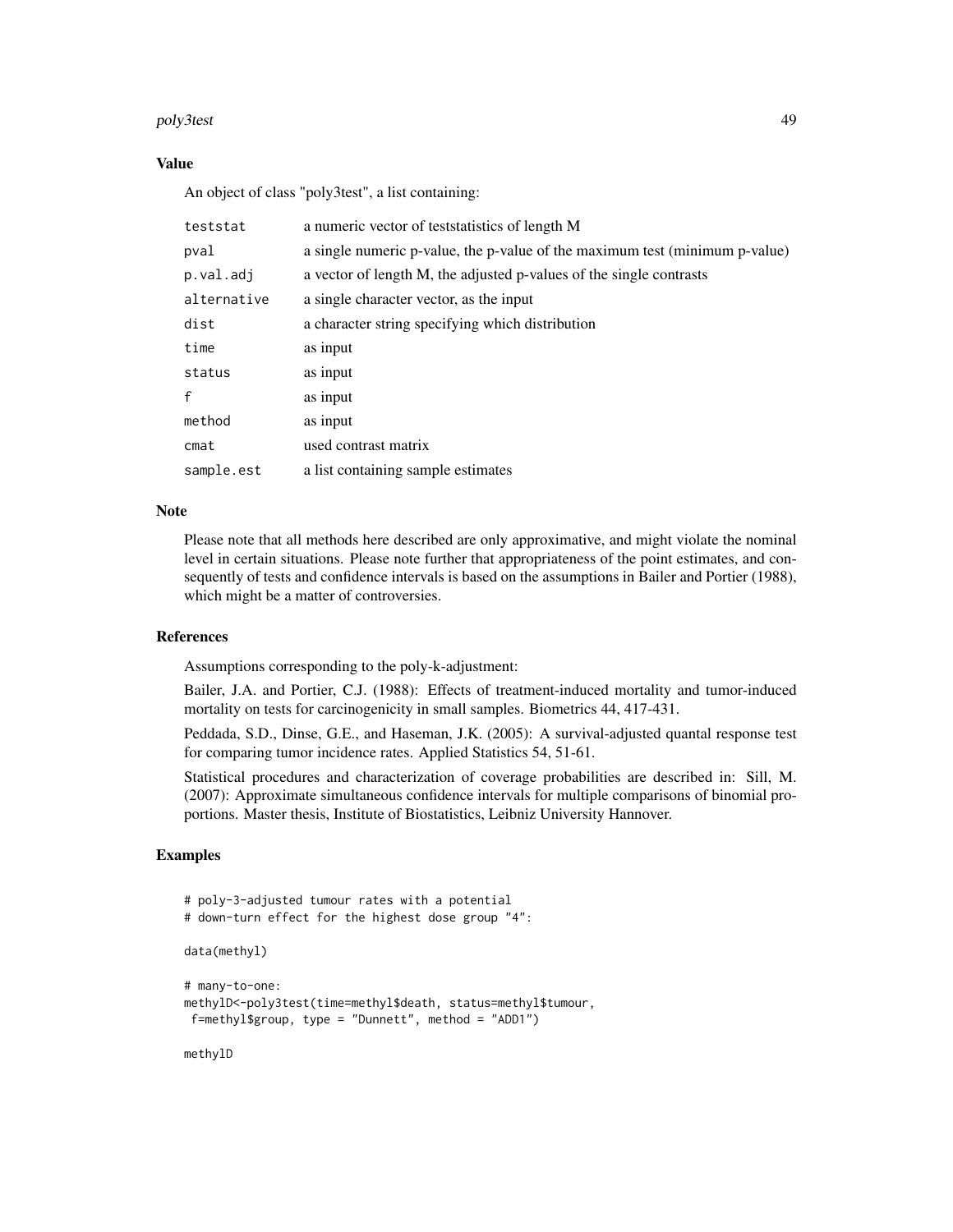```
# Williams-Contrast:
methylW<-poly3test(time=methyl$death, status=methyl$tumour,
f=methyl$group, type = "Williams", method = "ADD1", alternative="greater" )
methylW
# Changepoint-Contrast:
methylCh<-poly3test(time=methyl$death, status=methyl$tumour,
f=methyl$group, type = "Change", method = "ADD1", alternative="greater" )
```
methylCh

powerbinom *Approximate power for multiple contrast tests of binomial proportions.*

### Description

Approximative power calculation for multiple contrast tests of binomial proportions (based on risk differences, or odds ratios), based on probabilities of the multivariate standard normal distribution.

#### Usage

```
powerbinom(p, n, alpha = 0.05, type = "Dunnett", cmat = NULL,rhs = 0, alternative = c("two-sided", "less", "greater"),ptype = c("global", "anypair", "allpair"), method = "Wald", crit = NULL, ...)
powerbinomOR(p, n, alpha = 0.05, type = "Dunnett", cmat = NULL,rhs = 1, alternative = c("two-sided", "less", "greater"),ptype = c("global", "anypair", "allpair"),
   crit = NULL, ...
```

| p     | a numeric vector of assumed true proportions under the alternative hypothesis<br>where $length(p)$ is the number of (treatment) groups in the multiple compari-<br>son problem                                                                                                               |
|-------|----------------------------------------------------------------------------------------------------------------------------------------------------------------------------------------------------------------------------------------------------------------------------------------------|
| n     | a vector (of integer values), the number of observations per (treatment) group,<br>must have the same length as p                                                                                                                                                                            |
| alpha | a single numeric value, the alpha-level of the test, default is 0.05                                                                                                                                                                                                                         |
| type  | a single charcater string naming the type of multiple contrast test to be applied<br>on the proportions p; will be ignored if argument cmat is specified; for possible<br>choices, see contrMat                                                                                              |
| cmat  | optional, a matrix fo contrast coefficients (with number of columns = number of<br>treatmenmt groups and number of rows = number of comparisons); if cmat is<br>not specified, the type of multiple contrast test to be applied on the proportions<br>p is chosen according to argument type |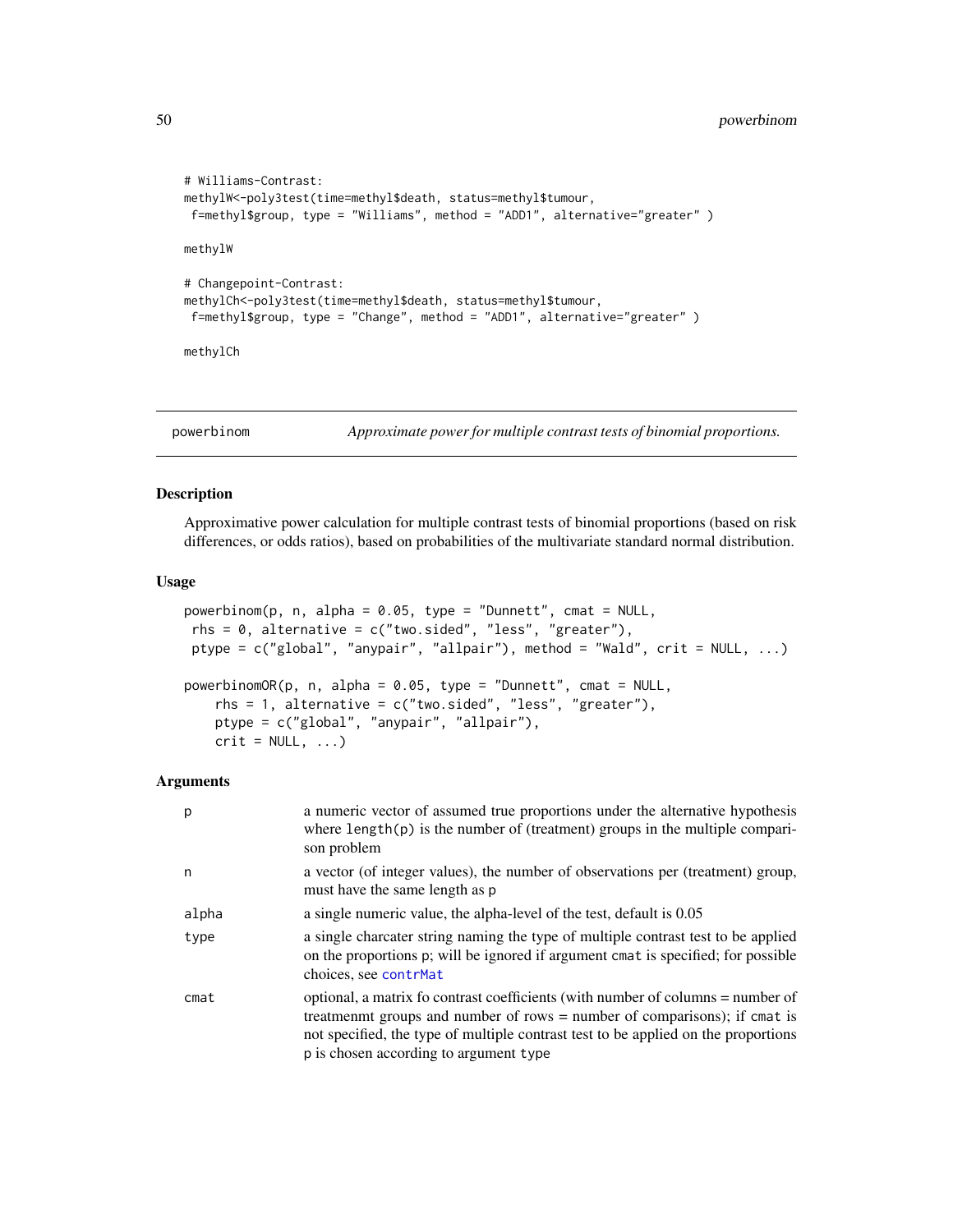### powerbinom 51

| rhs         | a (vector of) numeric value(s), specifying the right hand sides of the alterna-<br>tive hypotheses, default is 0 for the risk difference (powerbinom), and 1 for the<br>odds ratio (powerbinomOR), if values greater or less than the default are speci-<br>fied, power for shifted tests (non-inferiority, superiority) is computed; Note that<br>the latter primarily makes sense for one-sided hypotheses. A warning is given<br>when alternative $=$ "two.sided" with $rhs!=0$ or $rhs!=1$ for difference or<br>oddsratios, respectively. |
|-------------|-----------------------------------------------------------------------------------------------------------------------------------------------------------------------------------------------------------------------------------------------------------------------------------------------------------------------------------------------------------------------------------------------------------------------------------------------------------------------------------------------------------------------------------------------|
| alternative | a character string, specifying the direction of the alternative hypotheses, options<br>are "two.sided", "less", "greater"; alternative primarily controls for which di-<br>rectional decisions power is calculated, in case that argument crit is not speci-<br>fied, alternative also controls the choice of the critical value.                                                                                                                                                                                                             |
| ptype       | a single character string, naming the type of rejection probability to be com-<br>puted; options are "global" for the overall rejection probability (irrespective<br>which contrasts are under the null or the alternative), "anypair" for the rejec-<br>tion probability considering only those contrasts under the alternative, "global"<br>for the probability that all elementary alternatives are rejected.                                                                                                                              |
| method      | a character string, the method for variance estimation in test / confidence interval<br>construction: one of "Wald", "ADD1", "ADD2".                                                                                                                                                                                                                                                                                                                                                                                                          |
| crit        | a single numeric value to serve as equicoordinate critical point in the multiple<br>test; if it is not specified, it is computed as a quantile of the multivariate normal<br>distribution based on the specifications in arguments n, cmat (or type); note that<br>for alternatives 'two.sided' and 'greater', crit should be a single positive<br>value, while for alternative 'less', crit should be a single negative value.                                                                                                               |
|             | further arguments, which are passed to the functions qmvnorm and pmvnorm,<br>mainly to control the computation errors, see GenzBretz in package mvtnorm<br>for details                                                                                                                                                                                                                                                                                                                                                                        |

#### Details

For (standard type and user-defined) multiple contrast tests of proportions in 2xk contigency tables assuming the binomial distribution and k treatment groups, different types of rejection probabilities in the multiple testing problem can be computed. Based on a central multivariate normal distribution, equicoordinate critical points for the test are computed, different critical points for the test can be specified in crit.

Via computing probabilities of non-central multivariate normal distributions pmvt(mvtnorm) one can calculate:

The global rejection probability (power="global"), i.e. the probability that at least one of the elementary null hypotheses is rejected, irrespective, whether this (or any contrast!) is under the corresponding elementary alternative). As a consequence this probability involves elementary type-II-errors for those contrasts which are under their elementary null hypothesis.

The probability to reject at least one of those elementary null hypotheses which are indeed under their corresponding elementary alternatives (ptype="anypair"). Technically, this is achieved by omitting those contrasts under the elementary null and, for a given critical value, compute the rejection probability from a multivariate normal distribution with reduced dimension. Note that for 'two-sided' alternatives, type III-errors (rejection of the two-sided null in favor of the wrong direction) are included in the power.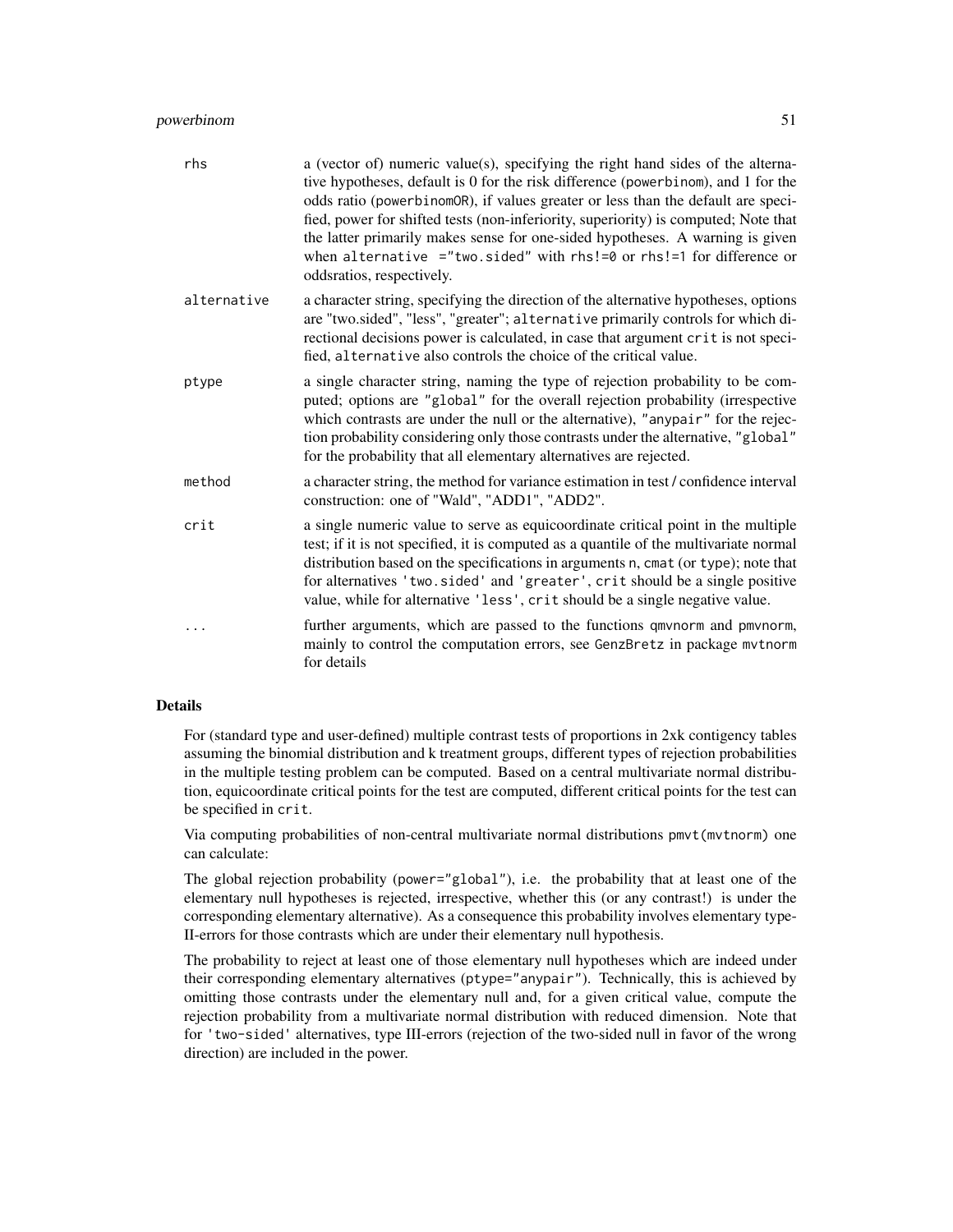The probability to reject all elementary null hypotheses which are indeed under their corresponding elementary alternatives (power="allpair"). Also here, for 'two-sided' alternatives, the type IIIerror contributes to the computed 'allpair power'. Note further that two-sided allpair power is simulated based on multivariate normal random numbers.

Whether a given hypothesis is under the alternative hypothesis is currently checked via abs(L-rhs) > 10\*. Machine\$double where L is the constrasts true value depending on p and the contrast matrix and rhs the right hand side of the null hypothesis. For alternatives "less" or "greater", the corresponding checks are: (L-rhs) < -10\*.Machine\$double.eps and (L-rhs) > 10\*.Machine\$double.eps, respectively.

For the case of differences or proportion (powerbinom) the underlying methods are closely related to those described in Bretz and Hothorn (2002). The methods here differ from that of Bretz and Hothorn (2002) by using a variance estimator in the teststatistic based of unpooled sample rpoportions, not a pooled variances estimator under H0. A description is also given in Schaarschmidt, Biesheuvel and Hothorn, 2009. The method implemented for the odds ratio corresponds to the asymptotic intervals given in Holford et al. 1989, the power computation is a straightforward generalization of the methods above, assuming asymptotic normality at the scale of log odds.

### Value

A list consisting of the following items:

| power       | a numeric value the computed power, with estimated computational error as an<br>attribute                                                                                                                                                                                                                                                                                          |
|-------------|------------------------------------------------------------------------------------------------------------------------------------------------------------------------------------------------------------------------------------------------------------------------------------------------------------------------------------------------------------------------------------|
| p           | the input vector of expected groupwise proportions                                                                                                                                                                                                                                                                                                                                 |
| n           | the input vector of group sample sizes                                                                                                                                                                                                                                                                                                                                             |
| conexp      | a data frame containing the contrast matrix, the expected values of the contrasts<br>given p (expContrast), the right hand sides of the hypotheses (rhs, as input), the<br>expected values of the test statistics corresponding to the contrasts and rhs, and<br>a column of logical values indicating whether the corresponding contrasts was<br>under the alternative (under HA) |
| crit        | a single numeric value, the critical value used for power computation                                                                                                                                                                                                                                                                                                              |
| alternative | a single character string, as input                                                                                                                                                                                                                                                                                                                                                |
| ptype       | a single character string, as input                                                                                                                                                                                                                                                                                                                                                |
| alpha       | a single numeric value, as input                                                                                                                                                                                                                                                                                                                                                   |

#### Warning

Note that the the tests for which power is computed as well as the power computation itself relies on simple approximations of binomial distribution by normal distributions. It is known that the test procedures do not control FWER for small n and extreme proportions p. Hence, computed power may substantially deviate from the true power of the methods a) due to the fact that the tests have sizes deviating from the nominal level, b) due to insufficient approximation in the power calculation. Simulations show that absolute deviations of approximate power from simulated power are large if low values of  $n*p$  or  $n*(1-p)$  are involved and if power is low (i.e. power<0.3).

### Author(s)

Frank Schaarschmidt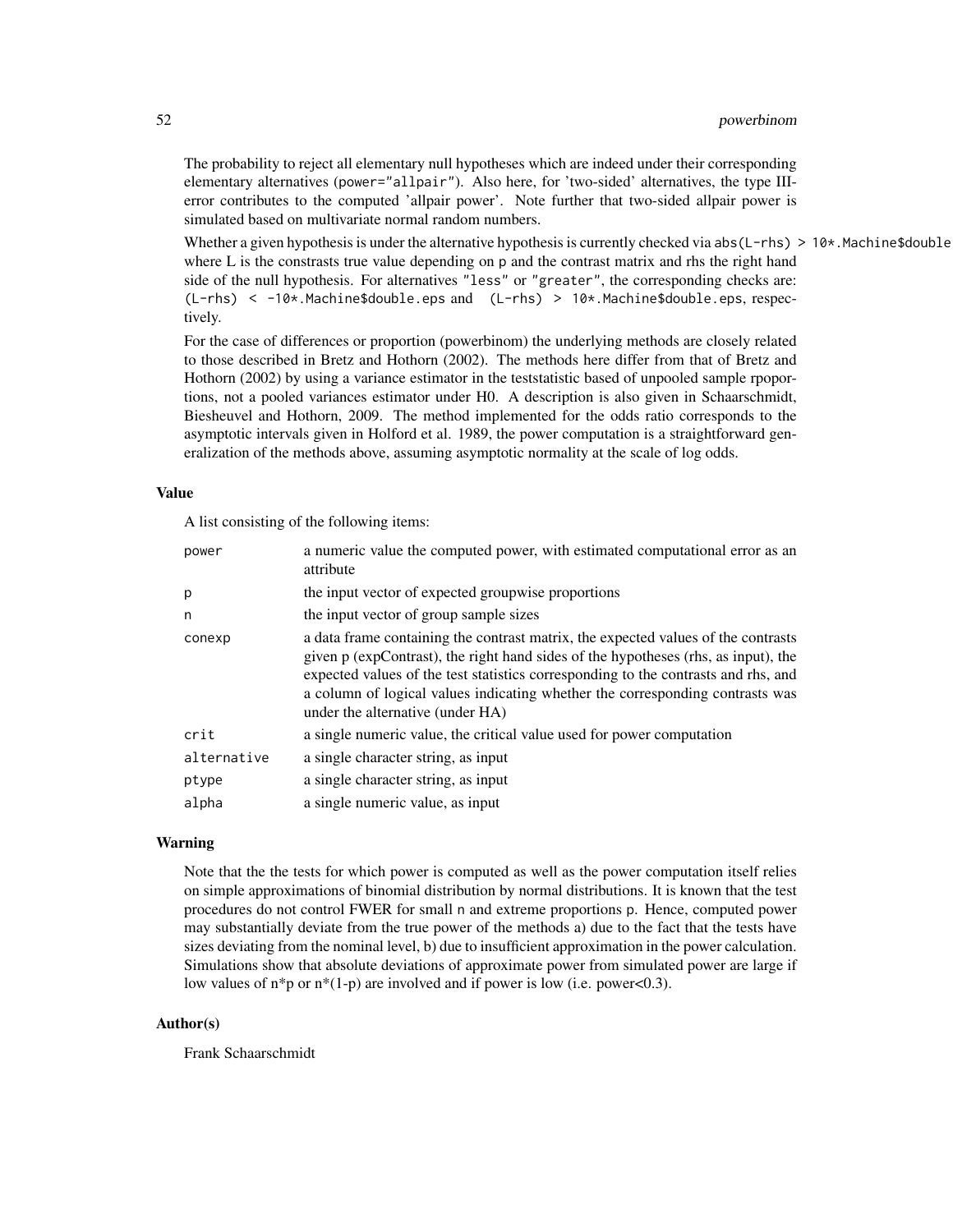#### powerbinom 53

#### References

*Genz A, Bretz F (1999):* Numerical computation of multivariate t-probabilities with application to power calculation of multiple contrasts. Journal of Statistical Computation and Simulation, 63, 4, 361-378.

*Bretz F, Hothorn LA (2002):* Detecting dose-response using contrasts: asymptotic power and sample size determination for binomial data. Statistics in Medicine, 21, 22, 3325-3335.

*Holford, TR, Walter, SD and Dunnett, CW (1989):* Simultaneous interval estimates of the odds ratio in studies with two or more comparisons. Journal of Clinical Epidemiology 42, 427-434.

*Schaarschmidt F, Biesheuvel E, Hothorn LA (2009):* Asymptotic simultaneous confidence intervals for many-to-one comparisons of binray proportions in randomized clinical trials. Journal of Biopharmaceutical Statistics 19, 292-310.

```
# Assume, one wants to perform a test for increasing trend
# using Williams type of contrasts among I=5 groups
# (e.g. 4 doses and one control).
# Proportions are assumed to have values
# pi=(0.1,0.12,0.14,0.14,0.2) under the alternative.
powerbinom(p=c(0.1, 0.12, 0.14, 0.14, 0.2),
n=c(100,100,100,100,100), type = "Williams",
 alternative = "greater")
powerbinom(p=c(0.1, 0.12, 0.14, 0.14, 0.2),
n=c(150,150,150,150,150), type = "Williams",
 alternative = "greater")
powerbinom(p=c(0.1, 0.12, 0.14, 0.14, 0.2),
n=c(190,140,140,140,140), type = "Williams",
 alternative = "greater")
# probability to show for at least one group (2,3,4)
# a significant reduction versus control (1)
powerbinom(p=c(0.3, 0.15, 0.15, 0.15),
n=c(140,140,140,140), type = "Dunnett",
 alternative = "less")
# probability to show for at least one group (2,3,4)
# a significant reduction versus control (1) of more
# than 0.05 percent
powerbinom(p=c(0.3, 0.15, 0.15, 0.15),
n=c(140,140,140,140), type = "Dunnett",
alternative = "less", rhs=-0.05)
# probability to show for all groups (2,3,4)
```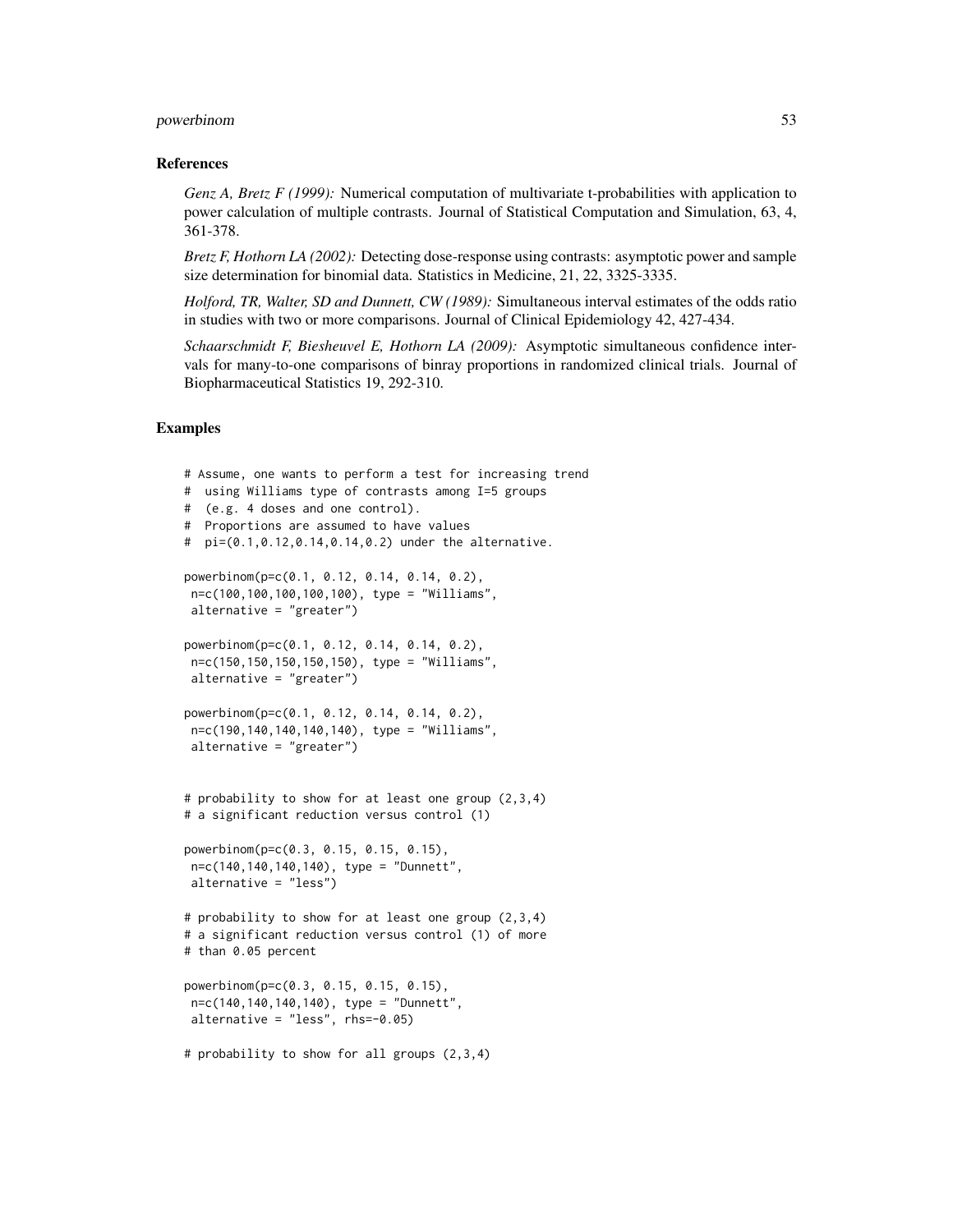```
# a significant reduction versus control (1) of more
# than 0.05 percent
powerbinom(p=c(0.3, 0.15, 0.15, 0.15),
n=c(140,140,140,140), type = "Dunnett",
alternative = "less", rhs=-0.05, ptype="allpair")
# probability to show for at least one group (2,3,4)
# a significant reduction versus control (1)
powerbinom(p=c(0.3, 0.15, 0.15, 0.15),
n=c(140,140,140,140), type = "Dunnett",
alternative = "less")
powerbinomOR(p=c(0.3, 0.15, 0.15, 0.15),
n=c(140,140,140,140), type = "Dunnett",
alternative = "less")
```
powermcpn *Approximative power calculation for multiple contrast tests*

#### Description

Approximative power calculation for multiple contrast tests which are based on normal approximation.

#### Usage

```
powermcpn(ExpTeststat, corrH1, crit, alternative = c("two.sided", "less", "greater"),
alpha = 0.05, ptype = c("global", "anypair", "allpair"), ...)
```

| ExpTeststat | numeric vector: the expectation of the test statistics under the alternative                                                                                                                                                                                                                                                      |
|-------------|-----------------------------------------------------------------------------------------------------------------------------------------------------------------------------------------------------------------------------------------------------------------------------------------------------------------------------------|
| corrH1      | a numeric matrix, the correlation matrix of the test statistics under the alternative,<br>must have same number of columns and rows as length of ExpTest stat                                                                                                                                                                     |
| crit        | a single numeric value, the critical value of the test; if not specified a critical<br>value is computed as an equicoordinate (1-alpha) quantile of a central multi-<br>variate normal distribution with correlation corrH1                                                                                                       |
| alternative | a character string, specifying the direction of the alternative hypotheses, options<br>are "two.sided", "less", "greater"; alternative primarily controls for which di-<br>rectional decisions power is calculated, in case that argument crit is not speci-<br>fied, alternative also controls the choice of the critical value. |
| alpha       | a single numeric value: the FWER for the multiple test, defaults to 0.05                                                                                                                                                                                                                                                          |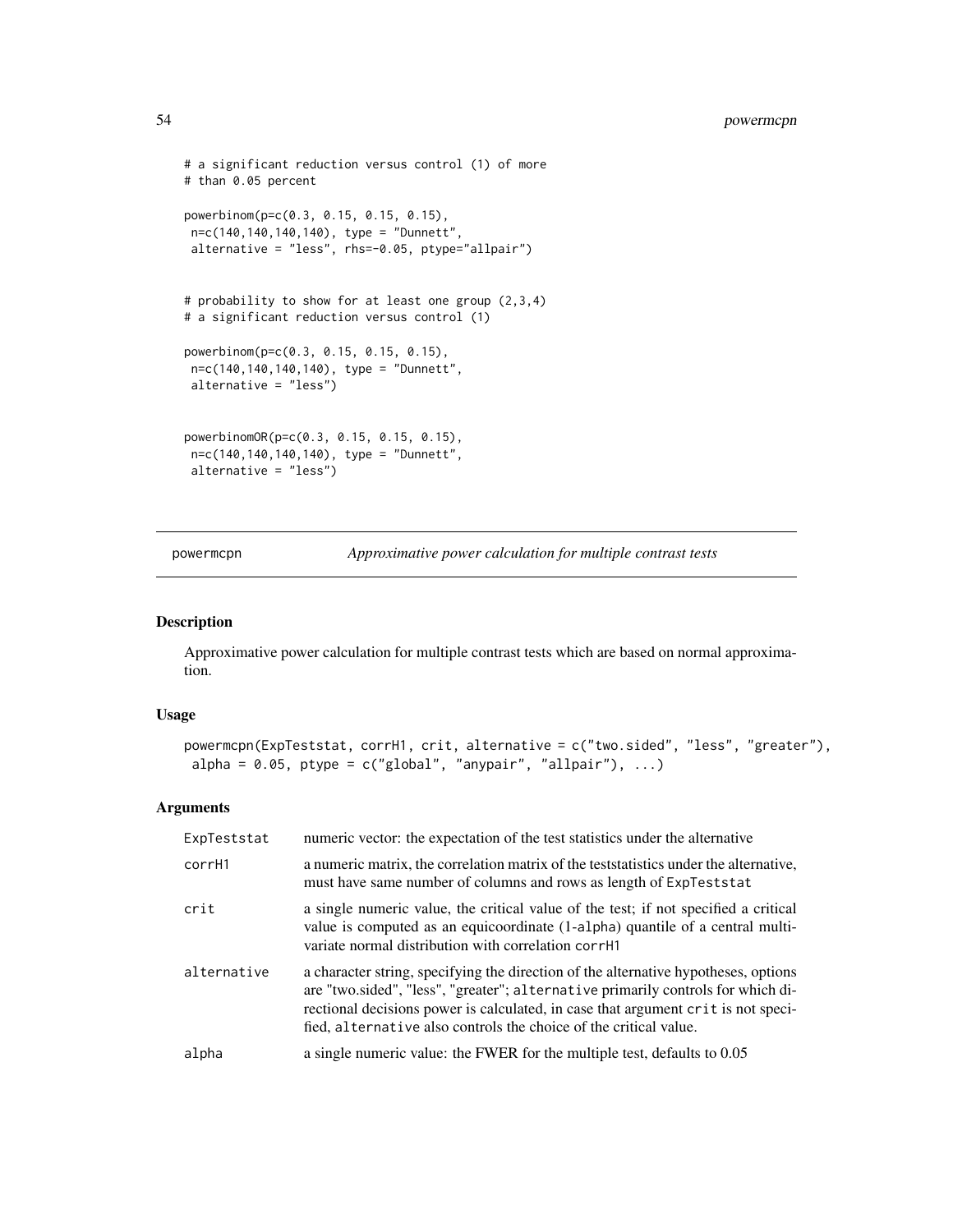| ptype   | a single character string, naming the type of rejection probability to be com-<br>puted; options are "global" for the overall rejection probability (irrespective<br>which contrasts are under the null or the alternative), "anypair" for the rejec-<br>"globality considering only those contrasts under the alternative, "global"<br>for the probability that all elementary alternatives are rejected. |
|---------|------------------------------------------------------------------------------------------------------------------------------------------------------------------------------------------------------------------------------------------------------------------------------------------------------------------------------------------------------------------------------------------------------------|
| $\cdot$ | further arguments, which are passed to the functions gmynorm and pmynorm,<br>mainly to control the computation errors, see help GenzBretz(mythorm) for<br>details                                                                                                                                                                                                                                          |

#### Details

For (standard type and user-defined) multiple contrast tests based on approximation with the multivariate normal distribution, three types of rejection probabilities in the multiple testing problem can be computed.

The global rejection probability (power="global"), i.e. the probability that at least one of the elementary null hypotheses is rejected, irrespective, whether this (or any contrast!) is under the corresponding elementary alternative). As a consequence this probability involves elementary type-II-errors for those contrasts which are under their elementary null hypothesis.

The probability to reject at least one of those elementary null hypotheses which are indeed under their corresponding elementary alternatives (power="anypair"). Technically, this is achieved by omitting those contrasts under the elementary null and, for a given critical value, compute the rejection probability from a multivariate normal distribution with reduced dimension. Note that for 'two-sided' alternatives, type III-errors (rejection of the two-sided null in favor of the wrong direction) are included in the power.

The probability to reject all elementary null hypotheses which are indeed under their corresponding elementary alternatives (power="allpair"). Also here, for 'two-sided' alternatives type III-error contribute to the computed 'allpair power'. Note further that two-sided allpair power is simulated based on multivariate normal random numbers.

Whether a given hypothesis is under the alternative hypothesis is currently checked via abs (ExpTeststat) > 10 $*$ . Machine\$ ExpTeststat < -10\*.Machine\$double.eps and ExpTeststat > 10\*.Machine\$double.eps, for alternatives c("two.sided", "less", "greater"), respectively.

#### Value

A list consisting of the following items:

| power       | a numeric value the computed power, with estimated computational error as an<br>attribute                                                                                                                                         |
|-------------|-----------------------------------------------------------------------------------------------------------------------------------------------------------------------------------------------------------------------------------|
| conexp      | the expected values of the test statistics corresponding to the contrasts and rhs,<br>and a column with $[0,1]$ values, indicating whether the corresponding contrasts<br>was under the alternative $(1)$ or under the null $(0)$ |
| crit        | a single numeric value, the critical value used for power computation                                                                                                                                                             |
| alternative | a single character string, as input                                                                                                                                                                                               |
| ptype       | a single character string, as input                                                                                                                                                                                               |
| alpha       | a single numeric value, as input                                                                                                                                                                                                  |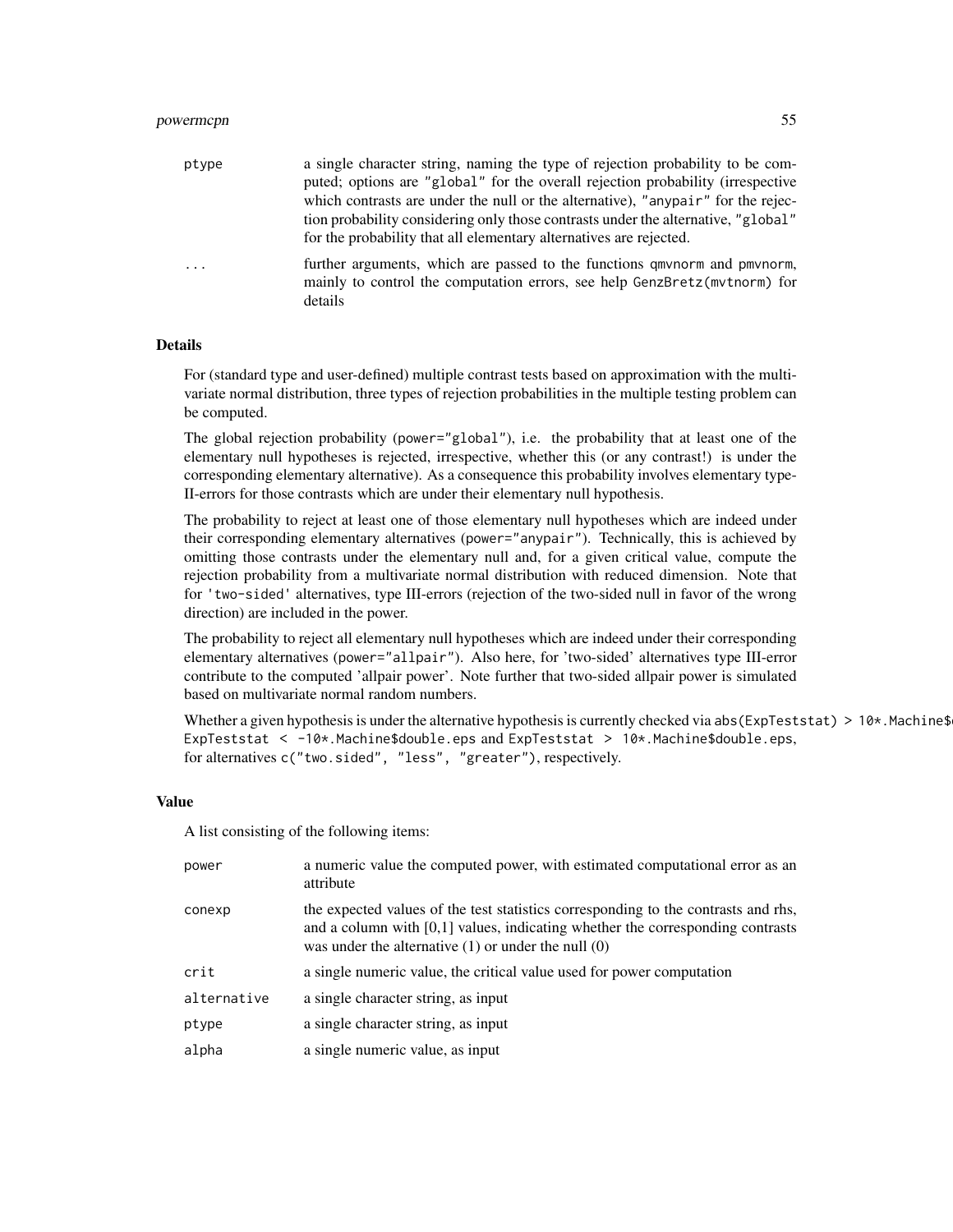### Author(s)

Frank Schaarschmidt

powermcpt *Testversion. Power calculation for multiple contrast tests (1-way ANOVA model)*

## **Description**

Testversion. Calculate the power of a multiple contrast tests of k means in a model with homogeneous Gaussian errors, using the function pmvt(mvtnorm) to calculate multivariate t probabilities. Different options of power defineition are "global": the overall rejection probability (the probability that at the elementary null is rejected for at least one contrast, irrespective of being under the elementary null or alternative), "anypair": the probability to reject any of the elementary null hypotheses for those contrasts that are under the elmentary alternatives, "allpair": and the probability that all elementary nulls are rejected which are indeed under the elementary nulls. See Sections 'Details' and 'Warnings'!

### Usage

```
powermcpt(mu, n, sd, cmat = NULL, rhs=0, type = "Dunnett",
alternative = c("two.sided", "less", "greater"), alpha = 0.05,ptype = c("global", "anypair", "allpair"), crit = NULL, ...)
```

| mu          | a numeric vector of expected values in the k treatment groups                                                                                                                                                                                                                                                        |
|-------------|----------------------------------------------------------------------------------------------------------------------------------------------------------------------------------------------------------------------------------------------------------------------------------------------------------------------|
| n           | a numeric vector of sample sizes in the k treatment groups                                                                                                                                                                                                                                                           |
| sd          | a single numeric value, specifying the expected standard deviation of the resid-<br>ual error                                                                                                                                                                                                                        |
| cmat        | optional specification of a contrast matrix; if specified, it should have as many<br>columns as there are groups in arguments mu and n and it should have at least<br>2 rows, if specified, argument type is ignored, if not specified, the contrast is<br>determined by argument type                               |
| rhs         | numeric vector, specifying the right hand side of the hyptheses to test, defaults<br>to 0, other specifications lead to tests of non-inferiority and superiority.                                                                                                                                                    |
| type        | a single character string, naming one of the contrast types available in contrMat(multcomp);<br>argument is ignored if cmat is specified                                                                                                                                                                             |
| alternative | a single character string, specifying the direction of the alternative hypothesis,<br>one of "two.sided", "less", "greater". Note that this argument governs how<br>the multivariate t probabilities are evaluated as well as the computation of the<br>critical value if none is specified (i.e. default crit=NULL) |
| alpha       | a single numeric value, familywise type I error to be controlled, is ignored if<br>argument crit is specified                                                                                                                                                                                                        |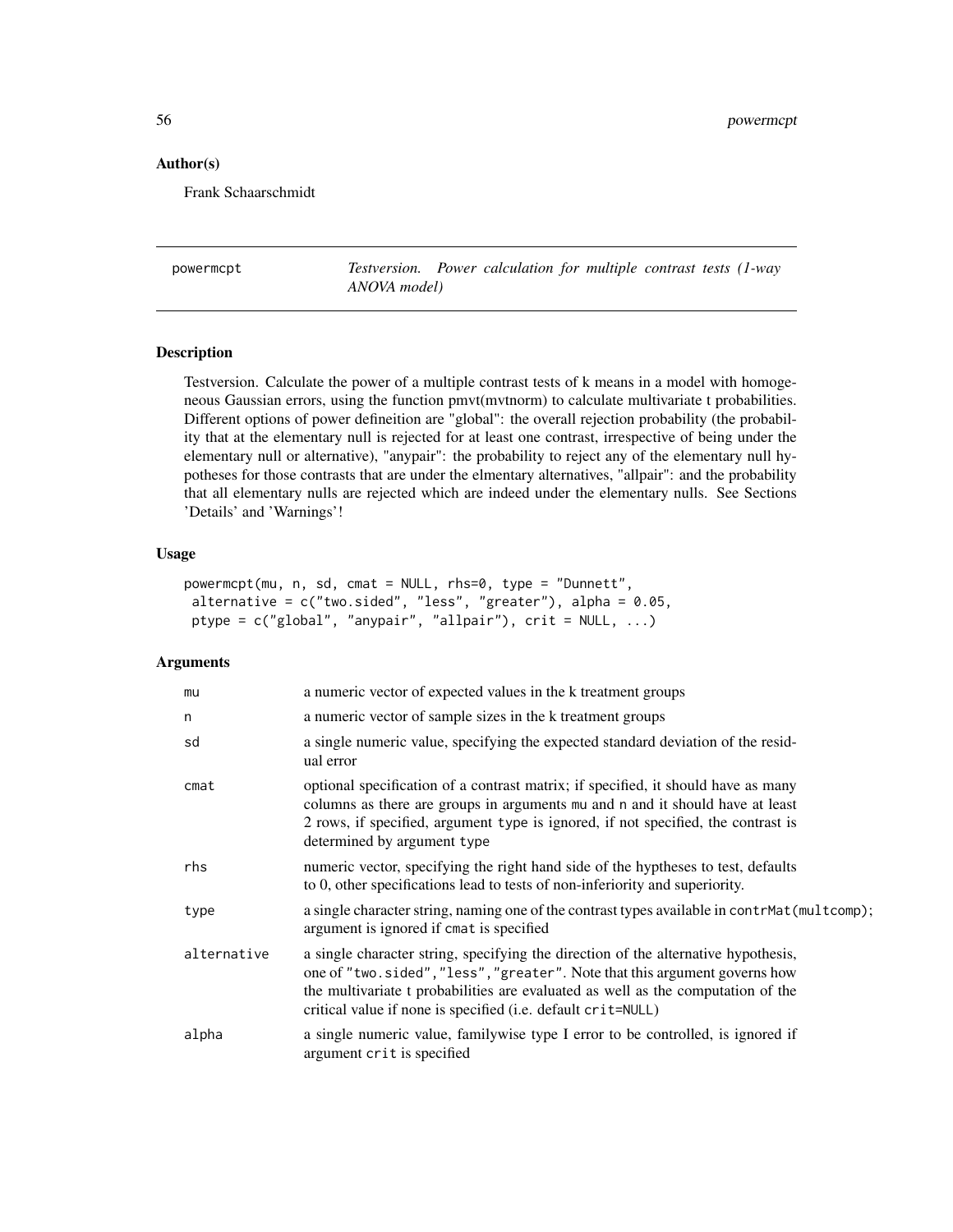# powermcpt 57

| ptype   | a single character string, naming the type of rejection probability to be com-<br>puted; options are "global" for the global rejection probability, "any pair" for<br>the rejection probability considering only those contrasts under the alternative,<br>"global" for the probability that all elementary alternatives are rejected.                                                                                       |
|---------|------------------------------------------------------------------------------------------------------------------------------------------------------------------------------------------------------------------------------------------------------------------------------------------------------------------------------------------------------------------------------------------------------------------------------|
| crit    | a single numeric value to serve as equicoordinate critical point in the multiple<br>test; if it is not specified, it is computed as a quantile of the multivariate t dis-<br>tribution based on the specifications in arguments n, cmat (or type); note that<br>for alternatives 'two.sided' and 'greater', crit should be a single positive<br>value, while for alternative 'less', crit should be a single negative value. |
| $\cdot$ | further arguments, which are passed to the functions gmvt and pmvt, mainly to<br>control the computation errors, see help GenzBretz (mythorm) for details                                                                                                                                                                                                                                                                    |

#### Details

In a homoscedastic Gaussian model with k possibly different means compared by (user-defined) multiple contrast tests, different types of rejection probabilities in the multiple testing problem can be computed. Based on a central multivariate t distribution with df=sum(n)-k appropriate equicoordinate critical points for the test are computed, different critical points can be specified in crit Computing probabilities of non-central multivariate t distributions pmvt(mvtnorm) one can calculate:

The global rejection probability (power="global"), i.e. the probability that at least one of the elementary null hypotheses is rejected, irrespective, whether this (or any contrast!) is under the corresponding elementary alternative). As a consequence this probability involves elementary type-II-errors for those contrasts which are under their elementary null hypothesis.

The probability to reject at least one of those elementary null hypotheses which are indeed under their corresponding elementary alternatives (power="anypair"). Technically, this is achieved by omitting those contrasts under the elementary null and compute the rejection probability for a given criticla value from a multivariate t distribution with reduced dimension. Note that for 'two-sided' alternatives, type III-errors (rejection of the two-sided null in favor of the wrong direction) are included in the power.

The probability to reject all elementary null hypotheses which are indeed under their corresponding elementary alternatives (power="allpair"). Also here, for 'two-sided' alternatives type III-error contribute to the computed 'allpair power'. Note further that two-sided allpair power is simulated based on multivariate t random numbers.

### Value

A list consisting of the following items:

| power  | a numeric value the computed power, with estimated computational error as an<br>attribute                                                                                                                                                                                                                                                                                           |
|--------|-------------------------------------------------------------------------------------------------------------------------------------------------------------------------------------------------------------------------------------------------------------------------------------------------------------------------------------------------------------------------------------|
| mu     | the input vector of expected values of group means                                                                                                                                                                                                                                                                                                                                  |
| n      | the input vector of group sample sizes                                                                                                                                                                                                                                                                                                                                              |
| conexp | a data frame containing the contrast matrix, the expected values of the contrasts<br>given mu (expContrast), the right hand sides of the hypotheses (rhs, as input),<br>the expected values of the test statistics corresponding to the contrasts and rhs,<br>and a column of logical values indicating whether the corresponding contrasts<br>was under the alternative (under HA) |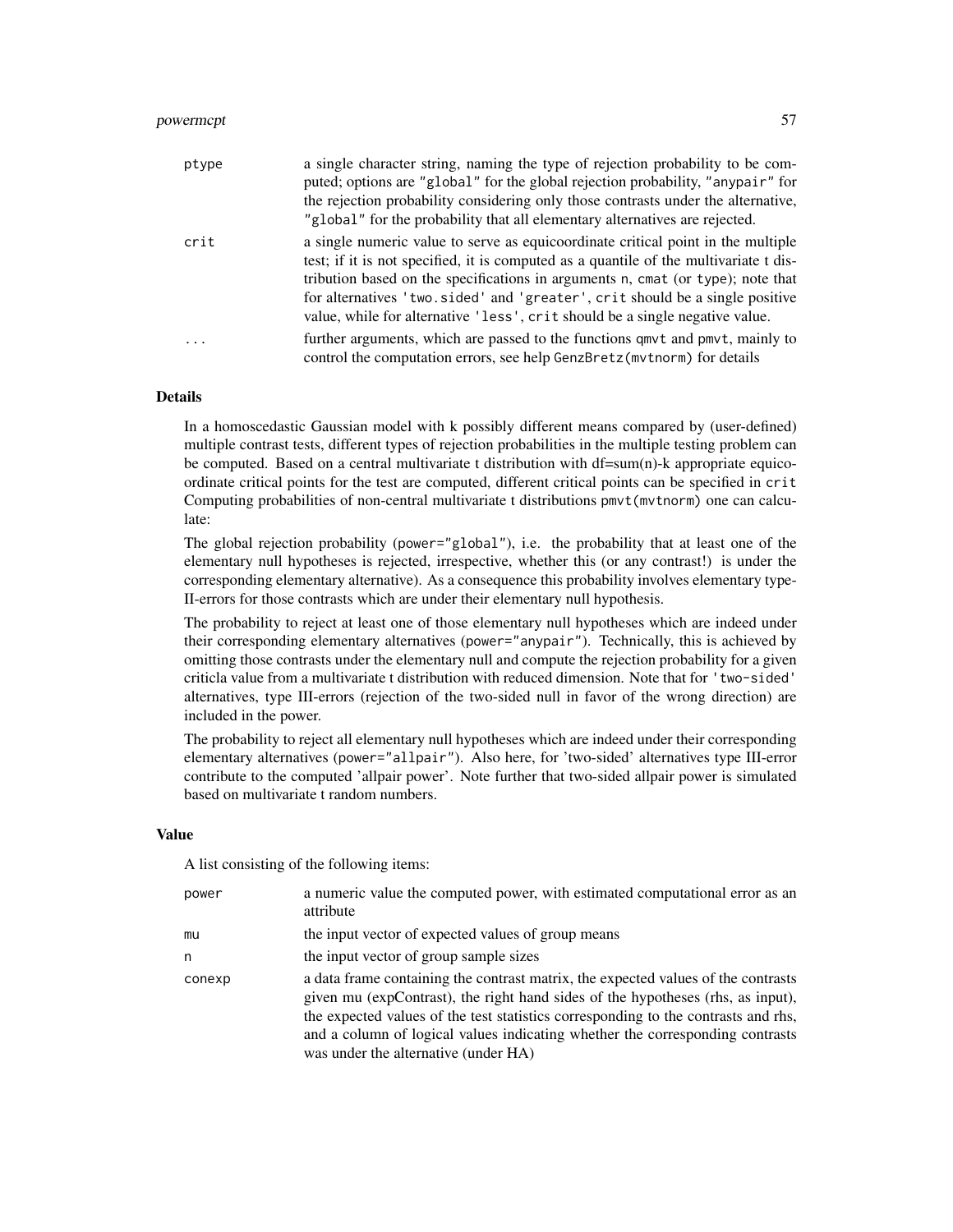58 powermcpt and the contract of the contract of the contract of the contract of the contract of the contract of the contract of the contract of the contract of the contract of the contract of the contract of the contract

| crit        | a single numeric value, the critical value used for power computation |
|-------------|-----------------------------------------------------------------------|
| alternative | a single character string, as input                                   |
| ptype       | a single character string, as input                                   |
| alpha       | a single numeric value, as input                                      |

### Warning

This is a test version, which has roughly (but not for an extensive number of settings) been checked by simulation. Any reports of errors/odd behaviour/amendments are welcome.

#### Author(s)

Frank Schaarschmidt

#### References

*Genz A, Bretz F (1999):* Numerical computation of multivariate t-probabilities with application to power calculation of multiple contrasts. Journal of Statistical Computation and Simulation, 63, 4, 361-378. *Bretz F, Hothorn LA (2002):* Detecting dose-response using contrasts: asymptotic power and sample size determination for binomial data. Statistics in Medicine, 21, 22, 3325-3335. *Bretz F, Hayter AJ and Genz A (2001):* Critical point and power calculations for the studentized range test for generally correlated means. Journal of Statistical Computation and Simulation, 71, 2, 85-97. *Dilba G, Bretz F, Hothorn LA, Guiard V (2006):* Power and sample size computations in simultaneous tests for non-inferiority based on relative margins. Statistics in Medicien 25, 1131- 1147.

```
powermcpt(mu=c(3,3,5,7), n=c(10,10,10,10), sd=2, type = "Dunnett",
alternative ="greater", ptype = "global")
powermcpt(mu=c(3,3,5,7), n=c(10,10,10,10), sd=2, type = "Williams",
alternative ="greater", ptype = "global")
powermcpt(mu=c(3,3,5,7), n=c(10,10,10,10), sd=2, type = "Dunnett",
 alternative ="greater", ptype = "anypair")
powermcpt(mu=c(3,3,5,7), n=c(10,10,10,10), sd=2, type = "Williams",
alternative ="greater", ptype = "anypair")
powermcpt(mu=c(3,4,5,7), n=c(10,10,10,10), sd=2, type = "Dunnett",
alternative ="greater", ptype = "allpair")
powermcpt(mu=c(3,2,1,-1), n=c(10,10,10,10), sd=2, type = "Dunnett",
 alternative ="greater", ptype = "allpair")
```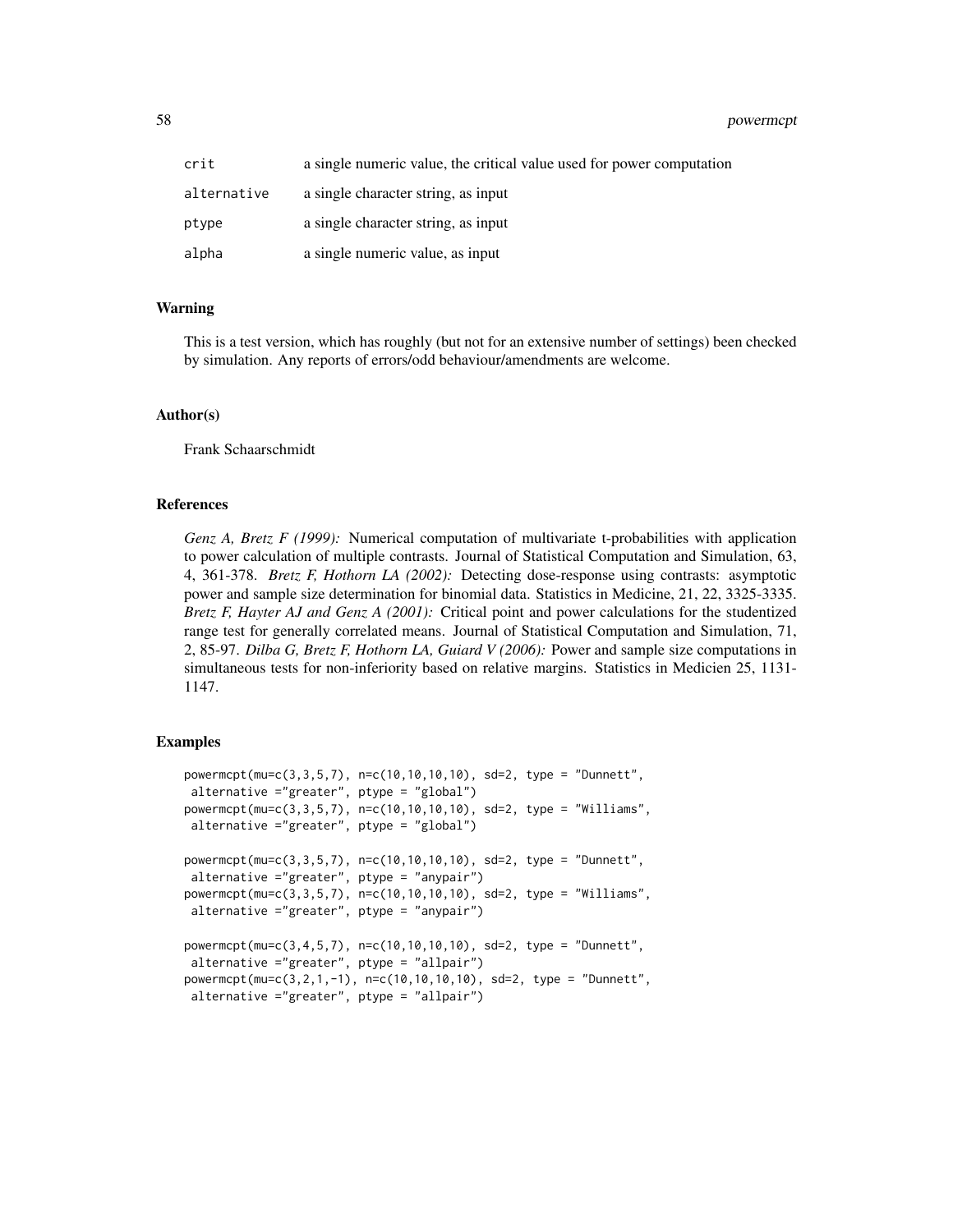## Description

For output of function multinomORci: print ot confidence intervals or coerce out put to a data.frame.

### Usage

```
## S3 method for class 'multinomORci'
print(x, exp = TRUE, ...)## S3 method for class 'multinomORci'
as.data.frame(x, row.names = NULL, optional = FALSE, exp = TRUE, ...)
```
### Arguments

| $\mathsf{x}$ | an object of class multinomORci                                                                                                                                                  |
|--------------|----------------------------------------------------------------------------------------------------------------------------------------------------------------------------------|
| exp          | logical; if exp=TRUE interval limits are exp-transformed to yield limits on the<br>sclae of odds-ratios; if exp=FALSE interval limits are printed/Returned on the<br>logit scale |
| row.names    | see as.data.frame                                                                                                                                                                |
| optional     | see as.data.frame                                                                                                                                                                |
| .            | arguments to be passed to print, or as . data. frame                                                                                                                             |

```
# fakle data: 3 categories (A,B,C) in 4 tretament groups c(co,d1,d2,d3)
dm <- rbind(
"co" = c(15, 5, 5),
"d1" = c(10, 10, 5),
"d2" = c(5,10,10),
"d3" = c(5,5, 15))colnames(dm)<- c("A","B","C")
dm
# define and name odds between categories
cmodds <- rbind(
"B/A" = c(-1,1,0),
"C/A" = c(-1, 0, 1))# define and name comparsions between groups
cmtrt <- rbind(
"d1/co" = c(-1,1,0,0),
"d2/co" = c(-1, 0, 1, 0),
"d3/co"=c(-1,0,1,0))
```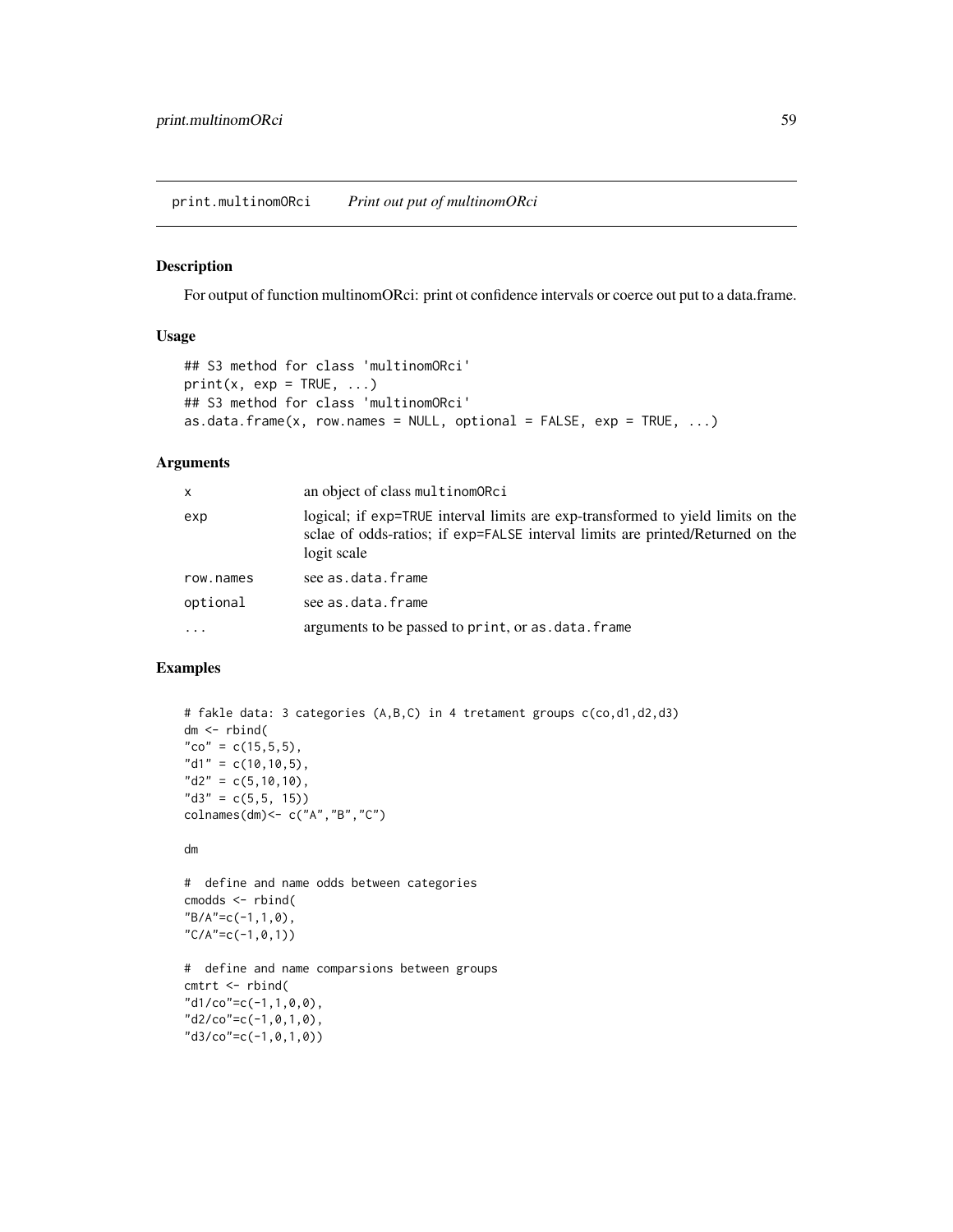```
TEST <- multinomORci(Ymat=dm, cmcat=cmodds, cmgroup=cmtrt, cimethod="DP", BSIM=1000, prior=1)
TEST
print(TEST, exp=FALSE)
as.data.frame(TEST)
```
printfunctions *Print methods for the classes in this package*

#### Description

Print methods for objects of the corresponding classes.

### Usage

```
## S3 method for class 'binomORci'
print(x, \ldots)## S3 method for class 'binomRDci'
print(x, digits = 4, ...)
## S3 method for class 'binomRDtest'
print(x, digits = 4, ...)
## S3 method for class 'binomRRci'
print(x, digits = 4, ...)
## S3 method for class 'poly3ci'
print(x, digits = 4, ...)
## S3 method for class 'poly3est'
print(x, digits = 4, ...)
## S3 method for class 'poly3test'
print(x, digits = 4, ...)
## S3 method for class 'Shannonci'
print(x, \ldots)## S3 method for class 'Simpsonci'
print(x, \ldots)
```
#### Arguments

| X      | an object of the corresponding class         |
|--------|----------------------------------------------|
| digits | the number of digits to be used for rounding |
| .      | $\cdots$                                     |

# Value

A print out.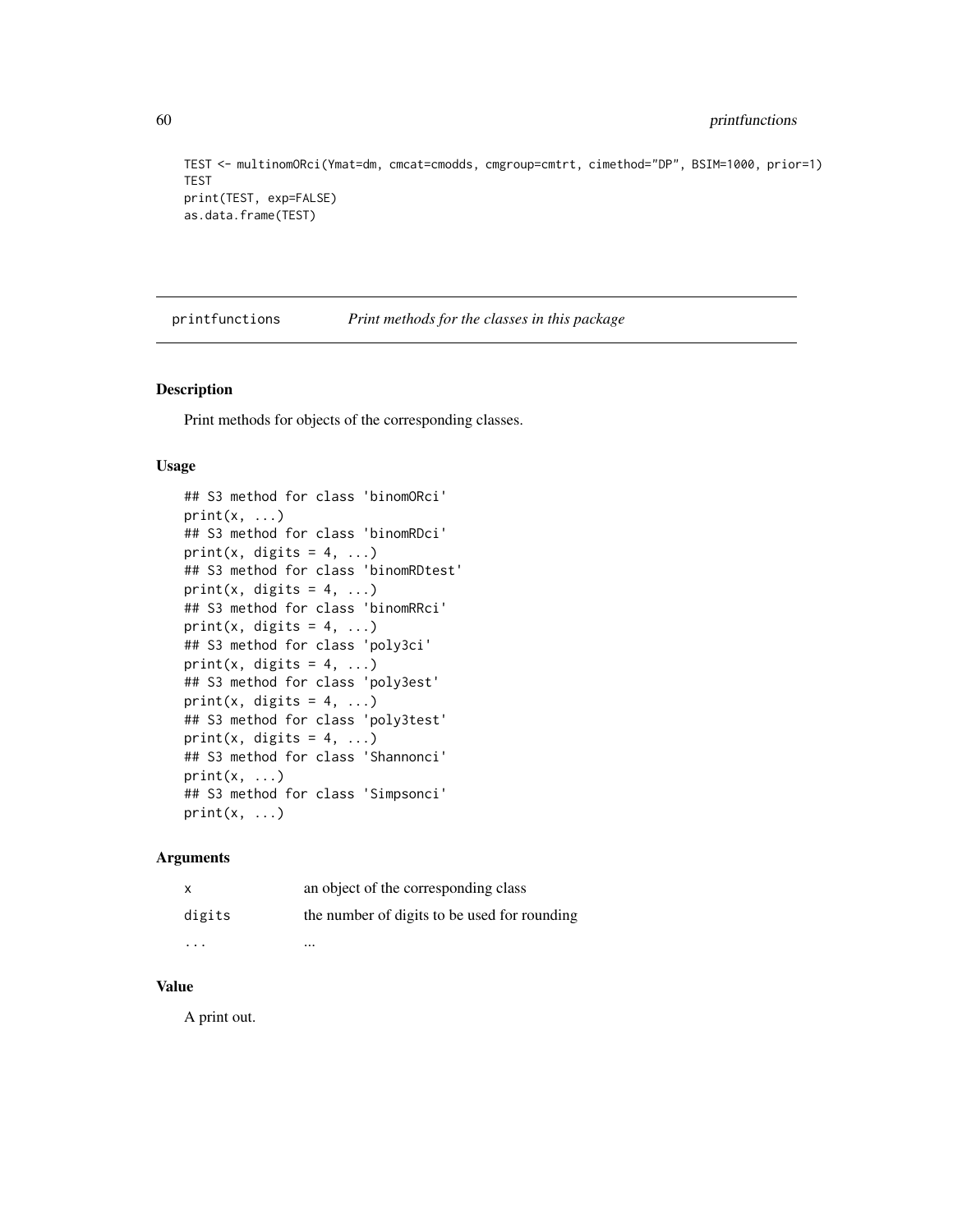SCSrank *Compute a rectangular simultaneous confidence set from a sample of a joint empirical distribution.*

# Description

Given a large sample of N values from an M dimensional joint empirical distribution, the rank based method of Besag et al. (1995) is used to compute a rectangular M-dimensional 'confidence' set that includes N\*conf.level values of the sample.

### Usage

 $SCSrank(x, conf.level = 0.95, alternative = "two.sided", ...)$ 

# Arguments

| $\mathsf{x}$ | an $N \times M$ matrix containg $N$ sampled values of the M dimensional distribution<br>of interest                                                                                                         |
|--------------|-------------------------------------------------------------------------------------------------------------------------------------------------------------------------------------------------------------|
| conf.level   | the simultaneous confidence level, a single numeric value between 0 and 1, de-<br>faults to 0.95 for simultaneous 95 percent sets                                                                           |
| alternative  | a single character string related to hypotheses testing, "two.sided" invokes<br>two-sided confidence sets, "less" invokes sets with upper limits only and "greater"<br>invokes sets with lower limits only, |
| $\ddotsc$    | currently ignored                                                                                                                                                                                           |

### Value

an Mx2 (alternative="two.sided") matrix containing the lower and upper confidence limist for the M dimensions, in case of alternative="less", alternative="greater" the lower and upper bounds are replaced by -Inf and Inf, respectively.

## Author(s)

Frank Schaarschmidt

### References

Besag J, Green P, Higdon D, Mengersen K (1995). Bayesian Computation and Stochastic Systems. Statistical Science 10, 3-66. Mandel M, Betensky RA. Simultaneous confidence intervals based on the percentile bootstrap approach. Computational Statistics and Data Analysis 2008; 52(4): 2158-2165.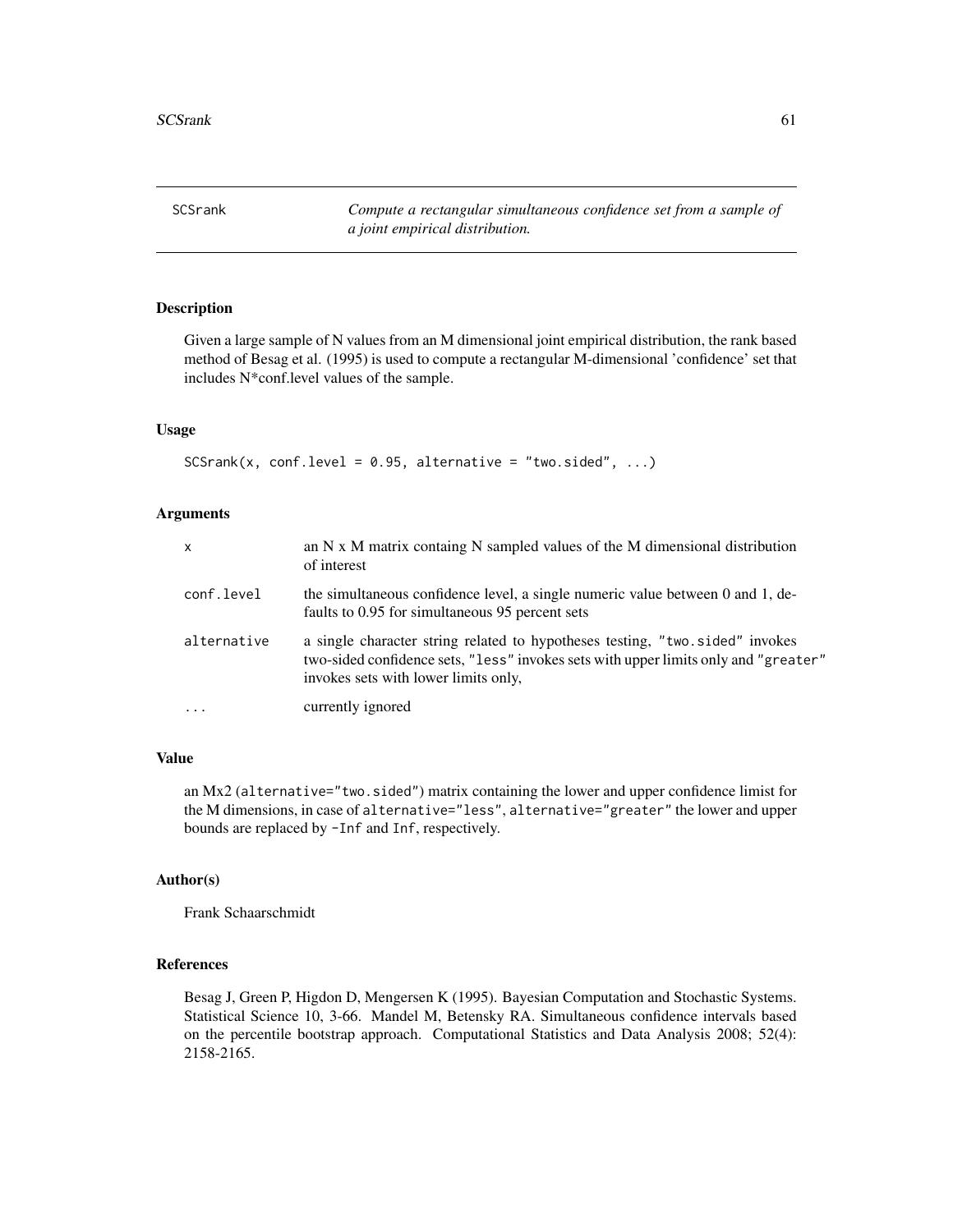# Examples

```
x <- cbind(rnorm(1000,1,2), rnorm(1000,0,2), rnorm(1000,0,0.5), rnorm(1000,2,1))
dim(x)
cm <- rbind(c(-1,1,0,0), c(-1,0,1,0), c(-1, 0,0,1))
xd <- t(apply(x, 1, function(x){crossprod(t(cm), matrix(x))}))
pairs(xd)
SCSrank(xd, conf.level=0.9)
```
<span id="page-61-0"></span>Shannonci *Confidence intervals for multiple contrasts of Shannon indices*

# Description

Calculates simultaneous and local confidence intervals for differences of Shannon indices under the assumption of multinomial count data.

# Usage

```
Shannonci(X, f, cmat = NULL, type = "Dunnett", alternative = "two.sided",
conf. level = 0.95, dist = "MVN", ...)
```

| X            | a data.frame of dimensions n times p with integer entries, where n is the number<br>of samples and p is the number of species                                                                                                                   |
|--------------|-------------------------------------------------------------------------------------------------------------------------------------------------------------------------------------------------------------------------------------------------|
| $\mathsf{f}$ | a factor variable of length n, grouping the observations in X                                                                                                                                                                                   |
| cmat         | an contrast matrix; the number of columns should match the number of levels in<br>f                                                                                                                                                             |
| type         | a single character string, currently one of "Dunnett", "Tukey", "Sequen"                                                                                                                                                                        |
| alternative  | a single character string, one of "two sided", "less" (upper bounds), "greater" (lower<br>bounds)                                                                                                                                               |
| conf.level   | the confidence level of the simultaneous (or local) confidence intervals                                                                                                                                                                        |
| dist         | a single character string, defining the type of quantiles to be used for inter-<br>val calculation; "MVN" invokes simultaneous intervals, "N" invokes unadjusted<br>confidence intervals with coverage probability conf. level for each of them |
| $\cdot$      | further arguments to be passed; currently only base is used, a single integer<br>value, specifying which group to be taken as the control in case that type="Dunnett",<br>ignored otherwise                                                     |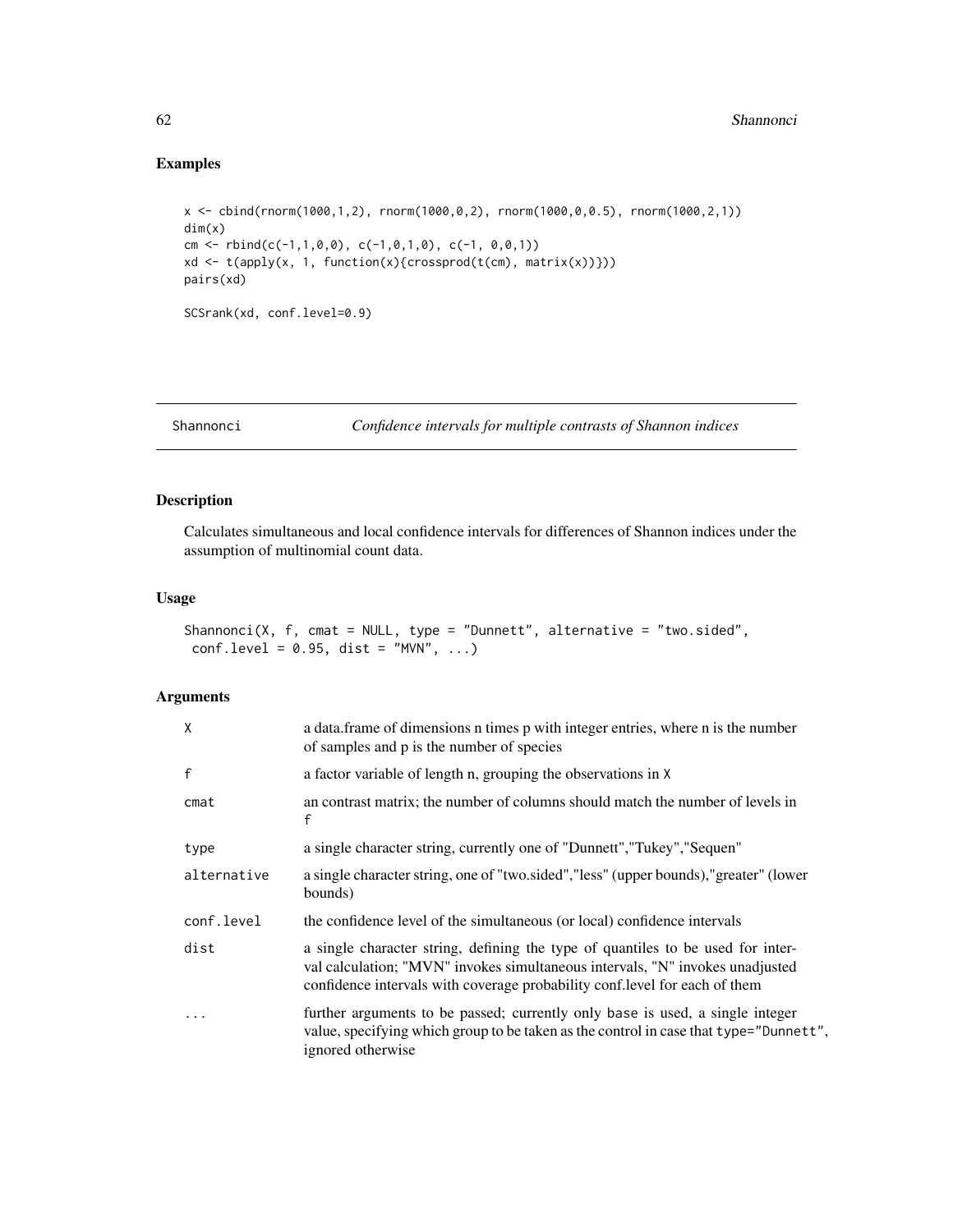#### Shannonci 63

### Details

This function implements confidence intervals described by Fritsch and Hsu (1999) for the difference of Shannon indices between several groups. Deviating from Fritsch and Hsu, quantiles of the multivariate normal distribution based on a plug-in-estamator for the correlation matrix.

Note, that this approach, by assuming multinomial distribution for the vectors of counts, ignores the variability of the individual samples. If such extra-multinomial variatio is present in the data, the intervals will be too narrow, coverage probability will be substantially lower than specified in 'conf.level'. Consider approaches based on bootstrap instead (e.g., package simboot).

#### Value

A list containing the elements:

| a matrix, containing the lower and upper confidence limits in the columns |
|---------------------------------------------------------------------------|
| a single numeric value, the quantile used for interval calculation        |
| a matrix, containing the point estimates of the contrasts in its column   |
| the contrast matrix used                                                  |
| a character string, for printing                                          |
| sample.estimate                                                           |
| A list of sample estimates as returned by estShannonf                     |
|                                                                           |

and some of the input arguments

### Author(s)

Frank Schaarschmidt

#### References

*Fritsch, KS, and Hsu, JC (1999):* Multiple Comparison of Entropies with Application to Dinosaur Biodiversity. Biometrics 55, 1300-1305. *Scherer, R, Schaarschmidt, F, Prescher, S, and Priesnitz, KU (2013):* Simultaneous confidence intervals for comparing biodiversity indices estimated from overdispersed count data. Biometrical Journal 55,246-263.

### See Also

[Simpsonci](#page-64-0) for simultaneous and local intervals of differences of the Simpson index

### Examples

data(HCD)

HCDcounts<-HCD[,-1] HCDf<-HCD[,1]

# Comparison to the confidence bounds shown in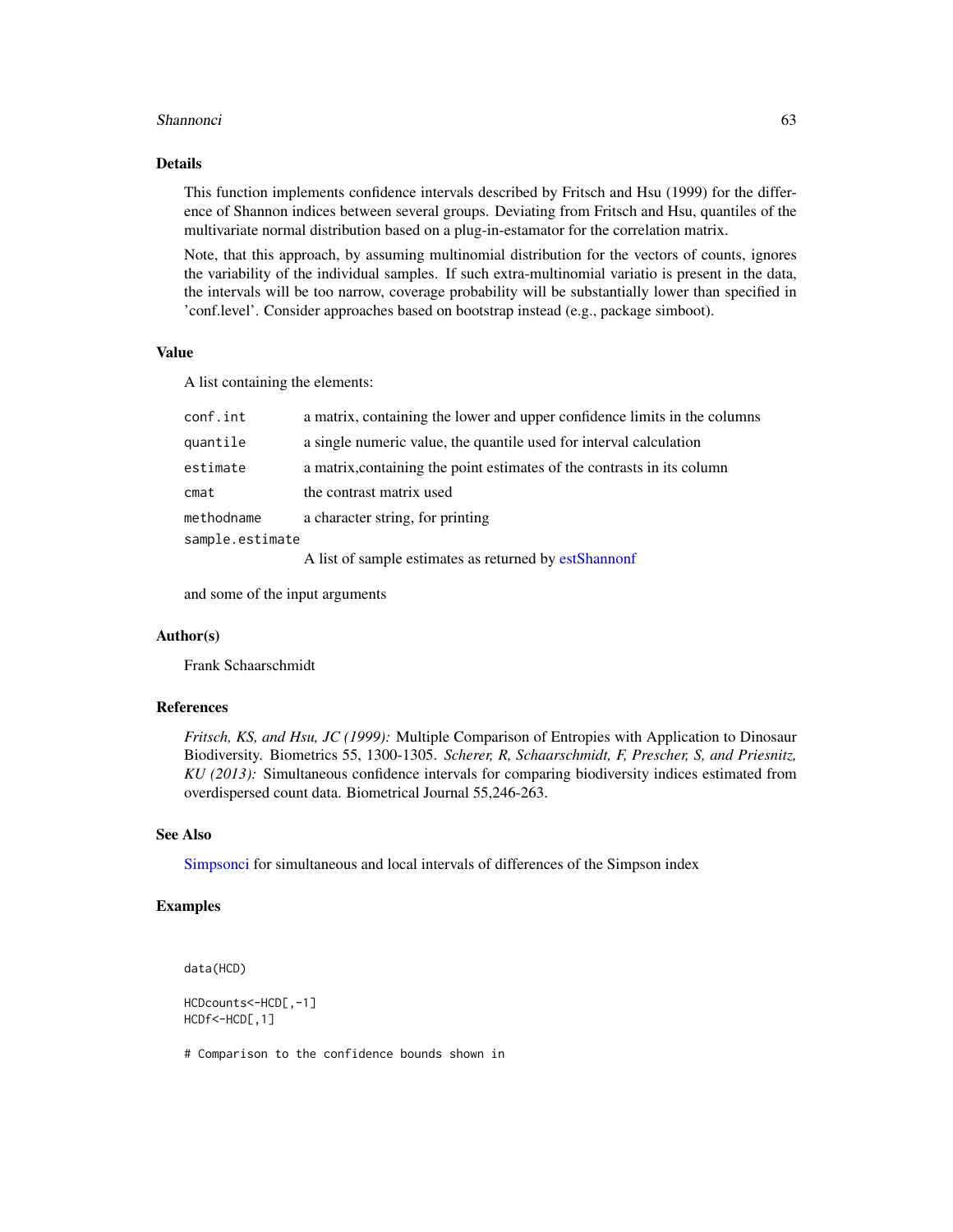```
# Fritsch and Hsu (1999), Table 5, "Standard normal".
cmat<-rbind(
"HM-HU"=c(0,1,-1),
"HL-HM"=c(1,-1,0),
"HL-HU"=c(1,0,-1)
\mathcal{L}Shannonci(X=HCDcounts, f=HCDf, cmat=cmat,
alternative = "two.sided", conf.level = 0.9, dist = "N")
# Note, that the calculated confidence intervals
# differ from those published by Fritsch and Hsu (1999),
# whenever Lower is involved.
# Comparison to the lower cretaceous,
# unadjusted confidence intervals:
Shannonci(X=HCDcounts, f=HCDf, type = "Dunnett",
 alternative = "greater", conf. level = 0.9, dist = "N")# Stepwise comparison between the strata,
# unadjusted confidence intervals:
ShannonS<-Shannonci(X=HCDcounts, f=HCDf, type = "Sequen",
 alternative = "greater", conf.level = 0.9, dist = "N")
ShannonS
summary(ShannonS)
plot(ShannonS)
# A trend test based on multiple contrasts:
cmatTREND<-rbind(
"U-LM"=c(-0.5,-0.5,1),
"MU-L"=c(-1,0.5,0.5),
"U-L"=c(-1,0,1)
)
TrendCI<-Shannonci(X=HCDcounts, f=HCDf, cmat=cmatTREND,
alternative = "greater", conf.level = 0.95, dist = "MVN")
TrendCI
plot(TrendCI)
```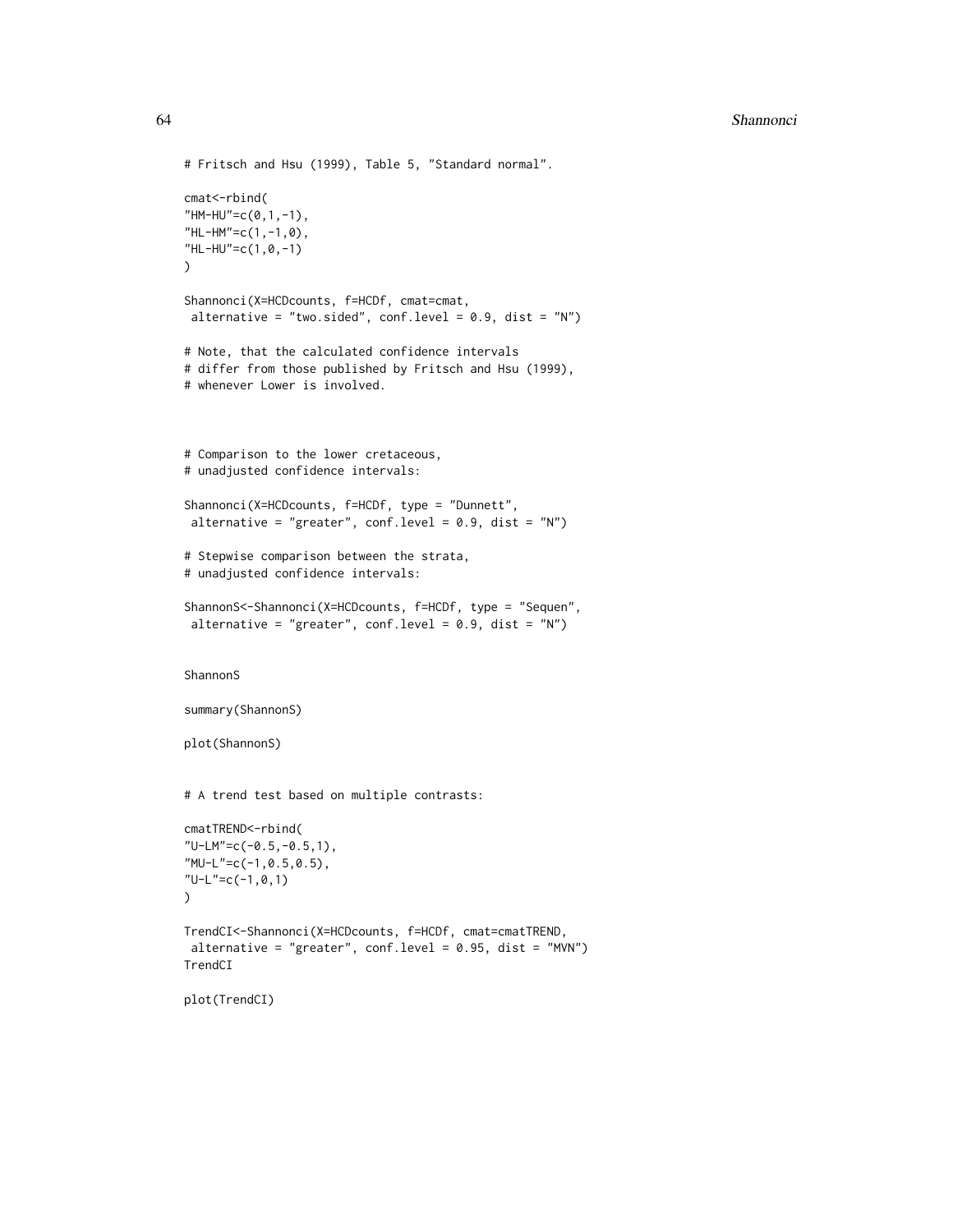### <span id="page-64-0"></span>Simpsonci *Confidence intervals for differences of Simpson indices*

### Description

Calculates simultaneous and local confidence intervals for differences of Simpson indices under the assumption of multinomial count data.

### Usage

```
Simpsonci(X, f, cmat = NULL, type = "Dunnett",
alternative = "two.sided", conf.level = 0.95, dist = "MVN", ...)
```
### **Arguments**

| X            | a data. frame of dimensions n times p with integer entries, where n is the number<br>of samples and p is the number of species                                                                                                                  |
|--------------|-------------------------------------------------------------------------------------------------------------------------------------------------------------------------------------------------------------------------------------------------|
| $\mathbf{f}$ | a factor variable of length n, grouping the observations in X                                                                                                                                                                                   |
| cmat         | an contrast matrix; the number of columns should match the number of levels in<br>f                                                                                                                                                             |
| type         | a single character string, currently one of "Dunnett", "Tukey", "Sequen"                                                                                                                                                                        |
| alternative  | a single character string, one of "two.sided", "less" (upper bounds), "greater" (lower<br>bounds)                                                                                                                                               |
| conf.level   | the confidence level of the simultaneous (or local) confidence intervals                                                                                                                                                                        |
| dist         | a single character string, defining the type of quantiles to be used for inter-<br>val calculation; "MVN" invokes simultaneous intervals, "N" invokes unadjusted<br>confidence intervals with coverage probability conf. level for each of them |
| $\ddots$ .   | further arguments to be passed; currently only base is used, a single integer<br>value, specifying which group to be taken as the control in case that type="Dunnett",<br>ignored otherwise                                                     |

## Details

This function implements confidence intervals described by Rogers and Hsu (1999) for the difference of Shannon indices between several groups. Deviating from Fritsch and Hsu, quantiles of the multivariate normal distribution based on a plug-in-estamator for the correlation matrix.

Note, that this approach, by assuming multinomial distribution for the vectors of counts, ignores the variability of the individual samples. If such extra-multinomial variatio is present in the data, the intervals will be too narrow, coverage probability will be substantially lower than specified in 'conf.level'. Consider approaches based on bootstrap instead (e.g., package simboot).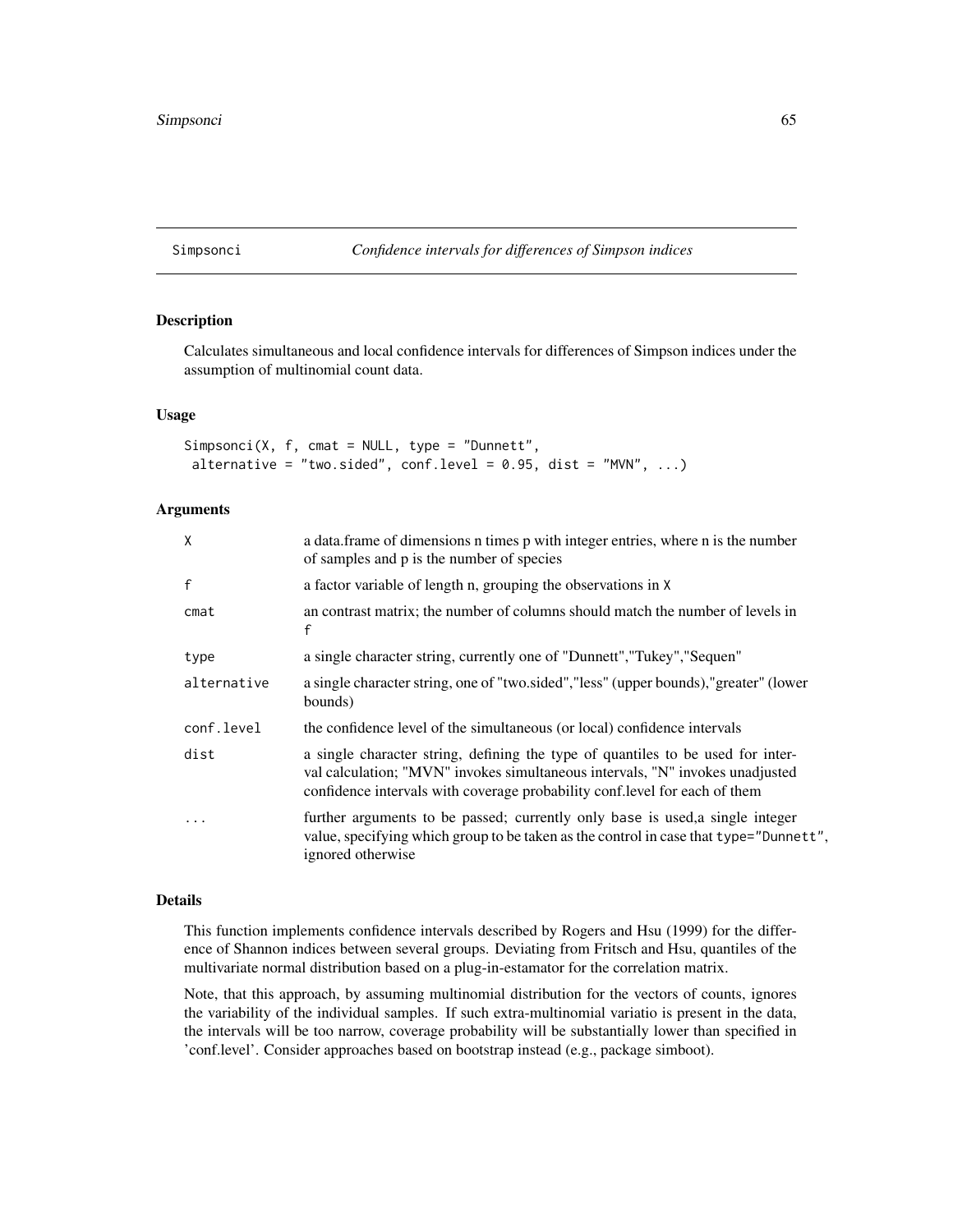### Value

A list containing the elements:

| conf.int        | a matrix, containing the lower and upper confidence limits in the columns |
|-----------------|---------------------------------------------------------------------------|
| quantile        | a single numeric value, the quantile used for interval calculation        |
| estimate        | a matrix, containing the point estimates of the contrasts in its column   |
| cmat            | the contrast matrix used                                                  |
| methodname      | a character string, for printing                                          |
| sample.estimate |                                                                           |
|                 | A list of sample estimates as returned by estShannonf                     |

and some of the input arguments.

### Author(s)

Frank Schaarschmidt

### References

Rogers, JA and Hsu, JC (2001): Multiple Comparisons of Biodiversity. Biometrical Journal 43, 617-625.

### See Also

**[Shannonci](#page-61-0)** 

```
data(HCD)
HCDcounts<-HCD[,-1]
HCDf<-HCD[,1]
# Rogers and Hsu (2001), Table 2:
# All pair wise comparisons:
Simpsonci(X=HCDcounts, f=HCDf, type = "Tukey",
 conf<math>level = 0.95, dist = "MVN")
# Rogers and Hsu (2001), Table 3:
# Comparison to the lower cretaceous:
Simpsonci(X=HCDcounts, f=HCDf, type = "Dunnett",
 alternative = "less", conf. level = 0.95, dist = "MVN")
# Note, that the confidence bounds here differ
# from the bounds in Rogers and Hsu (2001)
# in the second digit, whenever the group Upper
```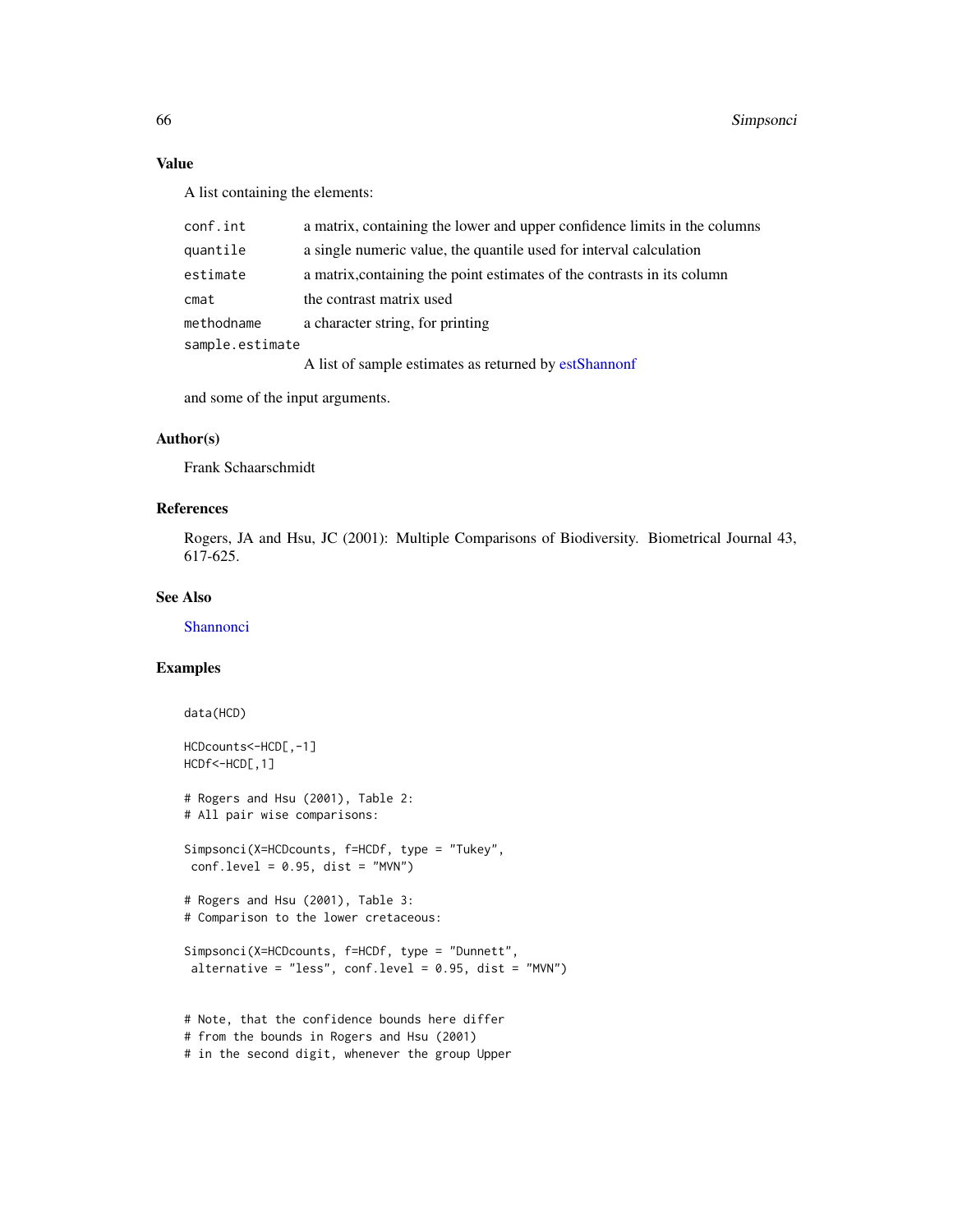```
# is involved in the comparison.
# Stepwise comparison between the strata:
SimpsonS<-Simpsonci(X=HCDcounts, f=HCDf, type = "Sequen",
alternative = "greater", conf. level = 0.95, dist = "MVN")SimpsonS
summary(SimpsonS)
plot(SimpsonS)
# # # Hell Creek Dinosaur data:
# Is there a downward trend in biodiversity during the
# Creataceous period?
# A trend test based on multiple contrasts:
cmatTREND<-rbind(
"U-LM"=c(-0.5,-0.5,1),
"MU-L"=c(-1,0.5,0.5),
"U-L"=c(-1,0,1)
)
TrendCI<-Simpsonci(X=HCDcounts, f=HCDf, cmat=cmatTREND,
alternative = "greater", conf. level = 0.95, dist = "MVN")TrendCI
plot(TrendCI)
```
summary.binomORci *Detailed print out for binomORci*

### Description

Produces a more detailed print out of objects of class "binomORci", including summary statistics, the used contrast matrix and the confidence intervals.

### Usage

```
## S3 method for class 'binomORci'
summary(object, ...)
```

| object  | an object of class "binomORci" as created by function binomORci |
|---------|-----------------------------------------------------------------|
| $\cdot$ | $\cdots$                                                        |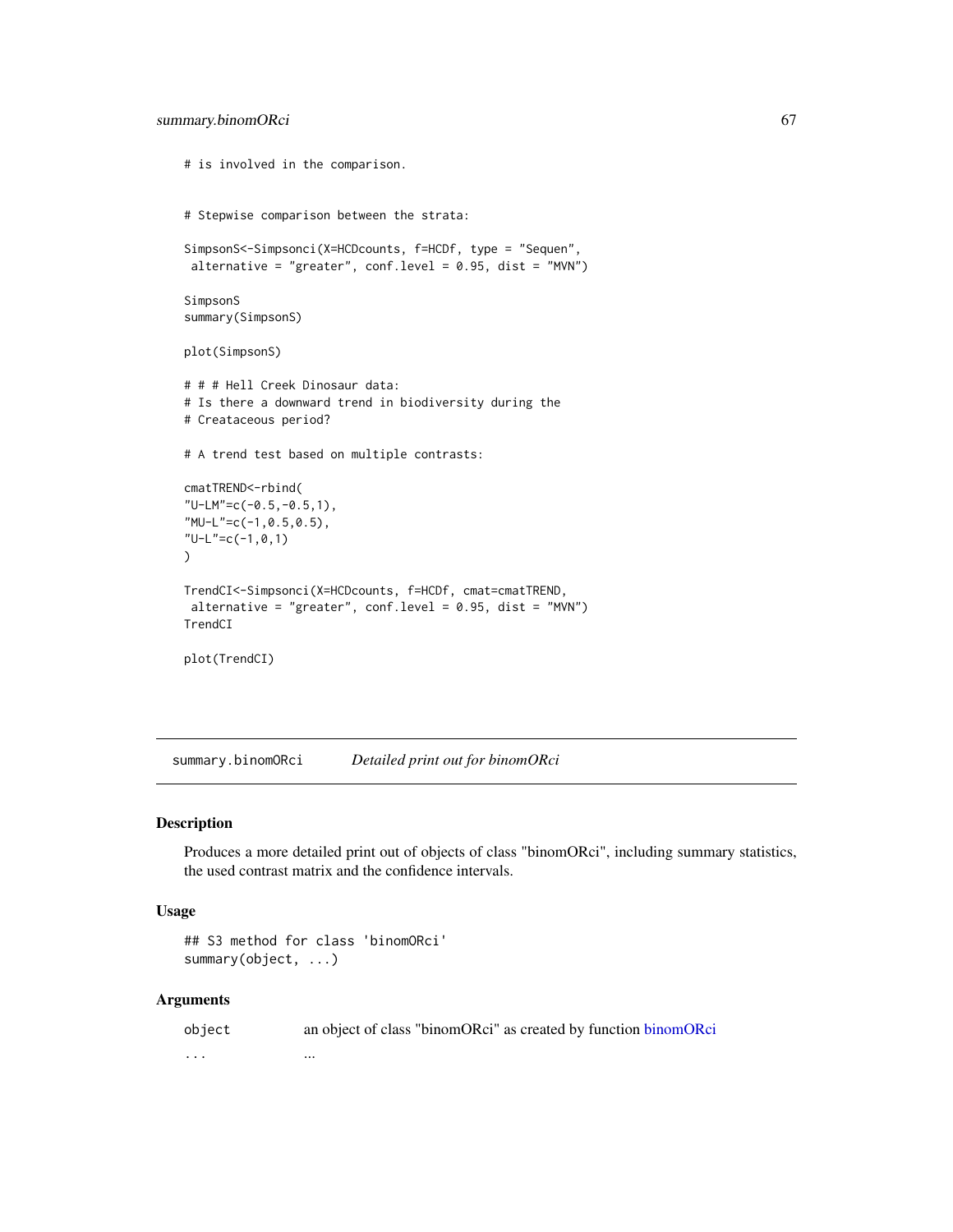# Value

A print out.

# Examples

```
x < -c(1, 3, 6, 7, 5)n<-c(30,30,30,30,30)
names<-LETTERS[1:5]
ORD<-binomORci(x=x, n=n, names=names,
type="Dunnett", alternative="greater")
summary(ORD)
ORW<-binomORci(x=x, n=n, names=names,
 type="Williams", alternative="greater")
summary(ORW)
```
summary.binomRDci *Detailed print out for binomRDci*

# Description

Produces a more detailed print out of objects of class "binomRDci", including summary statistics, the used contrast matrix and the confidence intervals.

### Usage

## S3 method for class 'binomRDci' summary(object, ...)

# Arguments

| object                  | an object of class "binomRDci" as created by function binomRDci                               |
|-------------------------|-----------------------------------------------------------------------------------------------|
| $\cdot$ $\cdot$ $\cdot$ | further arguments to be passed to summary, currently only digits for rounding<br>is supported |

# Value

A print out.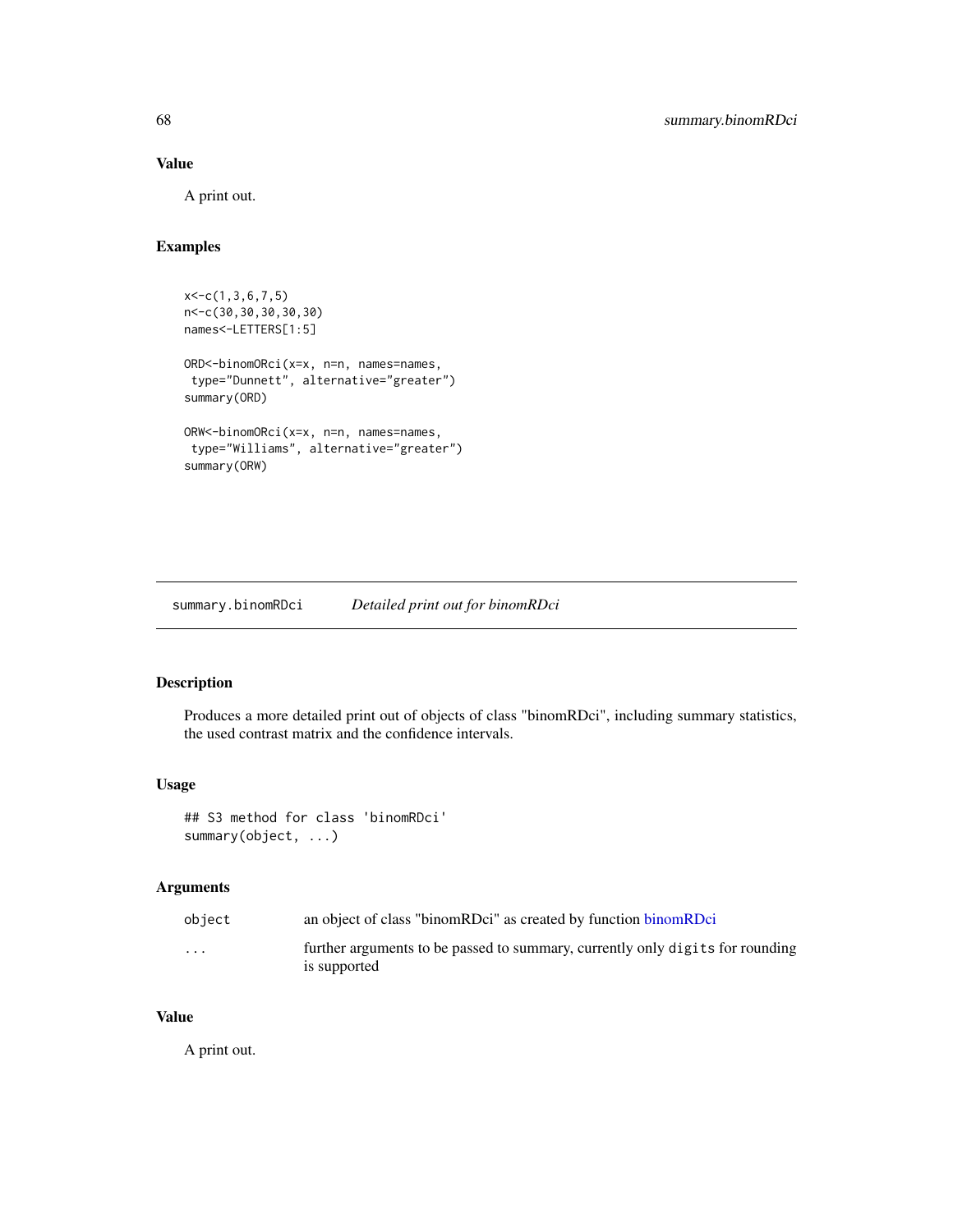# Examples

```
data(liarozole)
head(liarozole)
LiWi<-binomRDci(Improved ~ Treatment, data=liarozole,
 type="Williams")
LiWi
summary(LiWi)
```
summary.binomRDtest *Detailed print out for binomRDtest*

# Description

Produces a more detailed print out of objects of class "binomRDtest", including summary statistics, the used contrast matrix and the p-values.

## Usage

```
## S3 method for class 'binomRDtest'
summary(object, ...)
```
# Arguments

| object | an object of class "binomRDtest" as created by function binomRDtest                           |
|--------|-----------------------------------------------------------------------------------------------|
| .      | further arguments to be passed to summary, currently only digits for rounding<br>is supported |

### Value

A print out.

```
ntrials <- c(40,20,20,20)
xsuccesses \leq c(1,2,2,4)names(xsuccesses) <- LETTERS[1:4]
test<-binomRDtest(x=xsuccesses, n=ntrials, method="ADD1",
```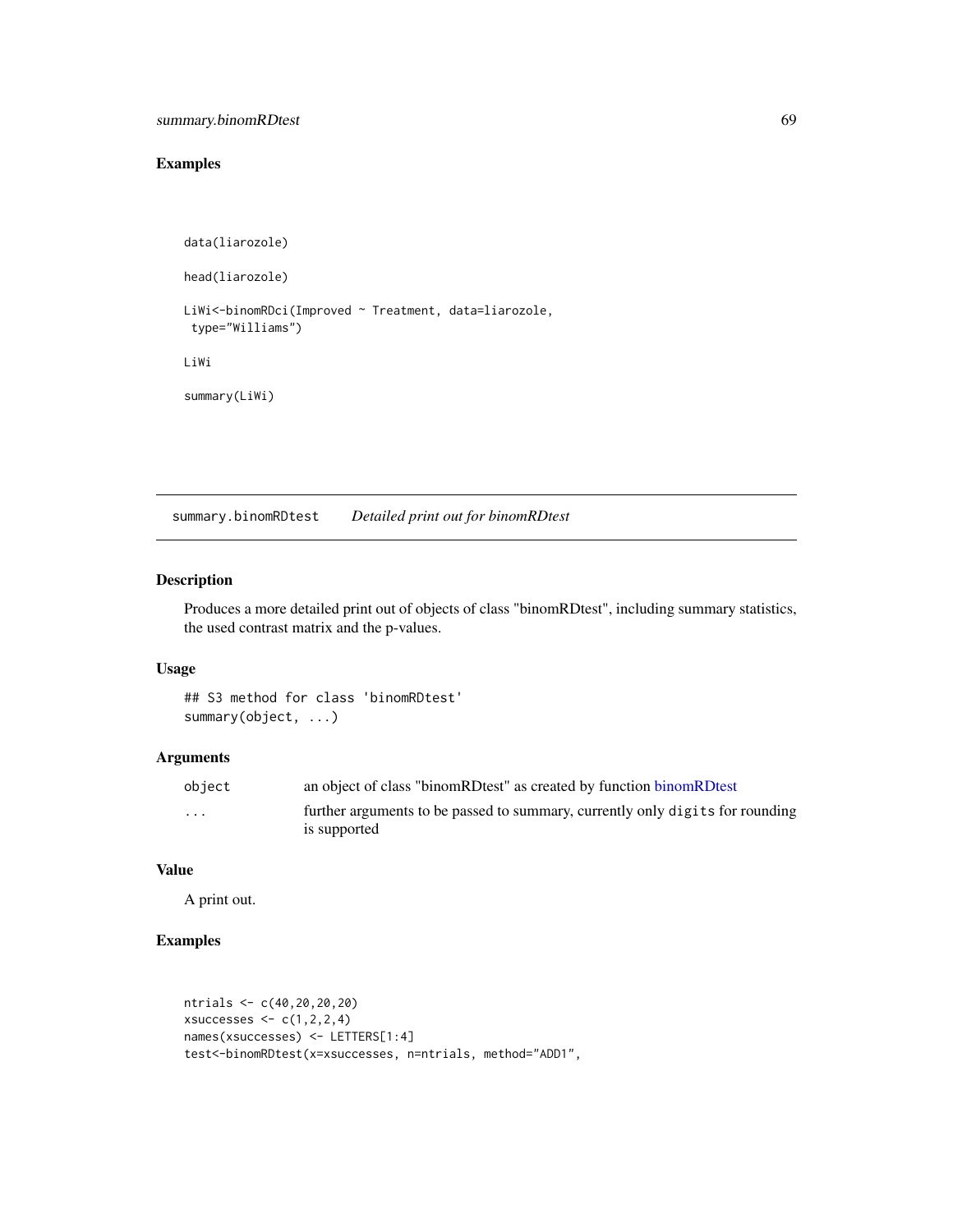```
type="Changepoint", alternative="greater")
test
summary(test)
```
summary.binomRRci *Detailed print out for binomRRci*

# Description

Produces a more detailed print out of objects of class "binomRRci", including summary statistics, the used contrast matrix and the confidence intervals.

# Usage

```
## S3 method for class 'binomRRci'
summary(object, ...)
```
# Arguments

| object   | an object of class "binomRRci" as created by function binomRRci                               |
|----------|-----------------------------------------------------------------------------------------------|
| $\cdots$ | further arguments to be passed to summary, currently only digits for rounding<br>is supported |

# Value

A print out.

# Examples

```
data(liarozole)
```
head(liarozole)

LiDu<-binomRRci(Improved ~ Treatment, data=liarozole, type="Dunnett", alternative="greater")

LiDu

summary(LiDu)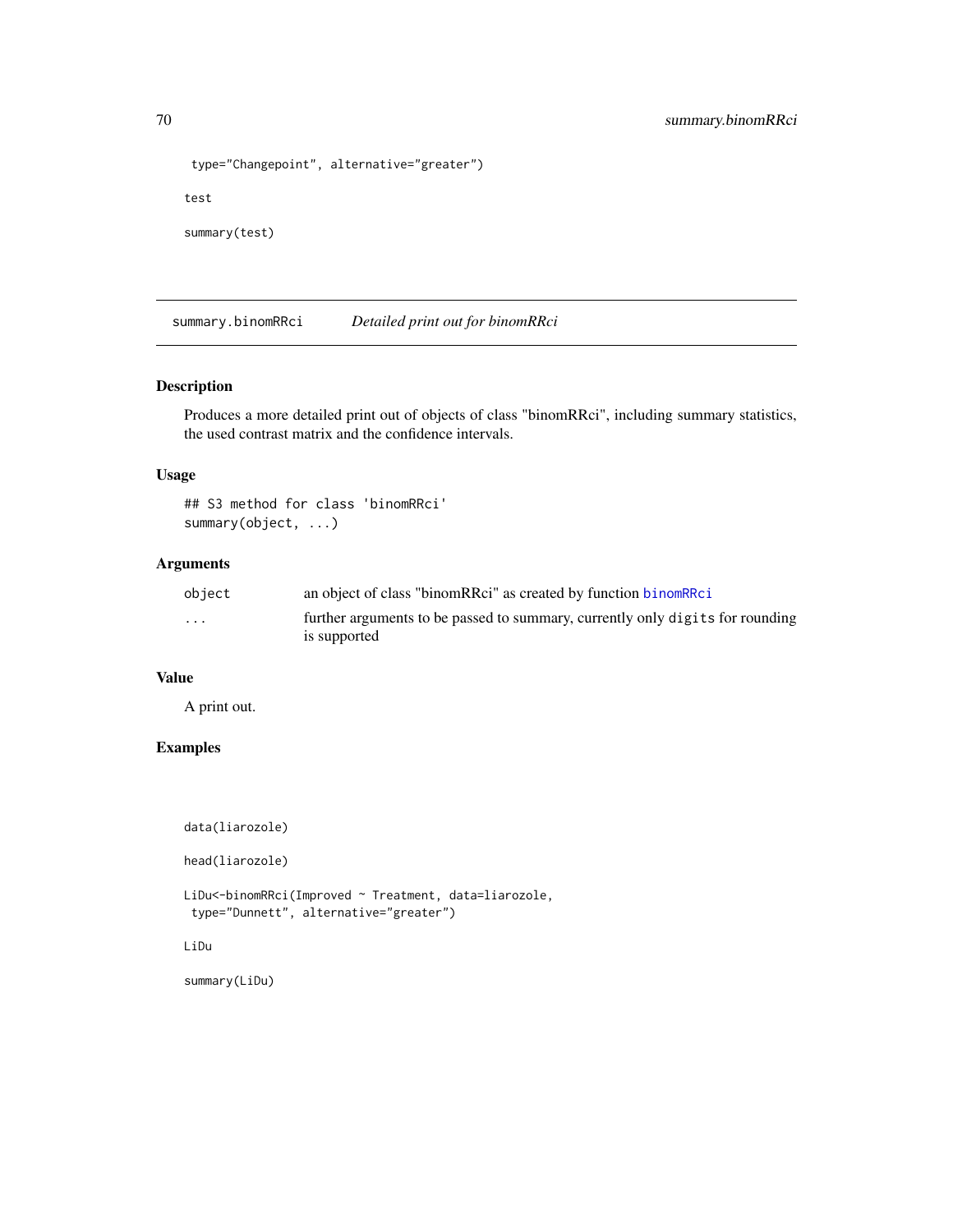### Description

Summary statistics for long-term carcinogenicity data, including poly-3-estimates. For internal use.

### Usage

```
## S3 method for class 'poly3est'
summary(object, ...)
```
### Arguments

| object   | An object of class "poly3est", as can be obtained by poly3est   |
|----------|-----------------------------------------------------------------|
| $\cdots$ | further argument for the print out, as e.g. digits for rounding |

### Details

For internal use.

# Value

A print out.

# Author(s)

Frank Schaarschmidt

```
data(methyl)
head(methyl)
```

```
estk3<-poly3estf(time=methyl$death, status=methyl$tumour, f=methyl$group)
summary(estk3)
```

```
estk5<-poly3estf(time=methyl$death, status=methyl$tumour, f=methyl$group, k=5)
summary(estk5)
```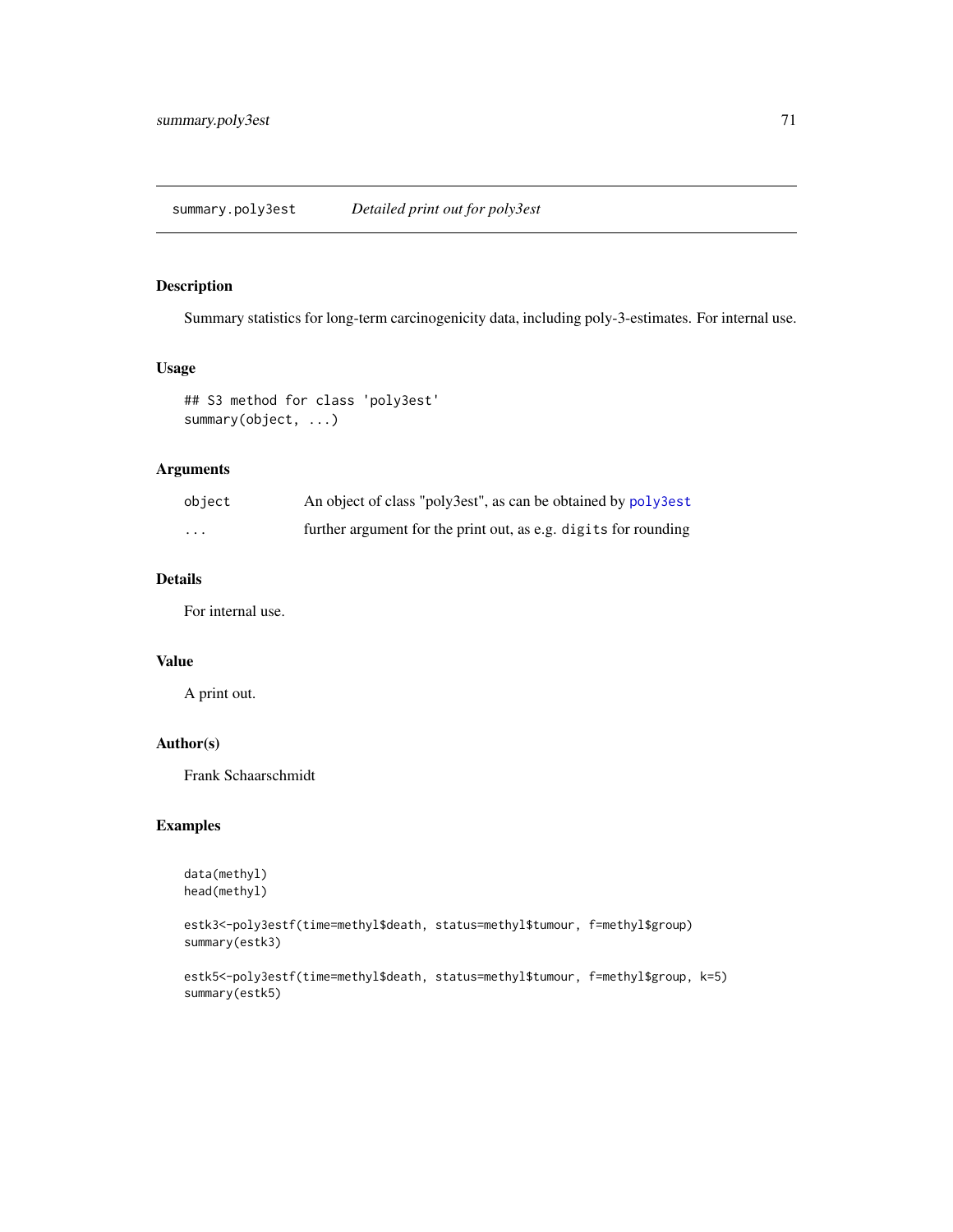summary.Shannonci *Summary for Shannonci*

# Description

Produces a detailed print out of the results of the function Shannonci.

#### Usage

```
## S3 method for class 'Shannonci'
summary(object, ...)
```
# Arguments

| object   | An object of class "Shannonci", see Shannonci                  |
|----------|----------------------------------------------------------------|
| $\cdots$ | further arguments to be passed to print, currently only digits |

### Value

A print out, comprising a table of the (possibly aggregated) data used for estimation, the sample estimates for the Shannon index with bias corrected and raw values, its variance estimates, the used contrast matrix, and the confidence intervals.

```
data(HCD)
HCDcounts<-HCD[,-1]
HCDf<-HCD[,1]
# Comparison to the confidence bounds shown in
# Fritsch and Hsu (1999), Table 5, "Standard normal".
cmat<-rbind(
"HM-HU"=c(0,1,-1),
"HL-HM"=c(1,-1,0),
"HL-HU"=c(1,0,-1)
)
ShannonS<-Shannonci(X=HCDcounts, f=HCDf, type = "Sequen",
alternative = "greater", conf.level = 0.9, dist = "N")
summary(ShannonS)
```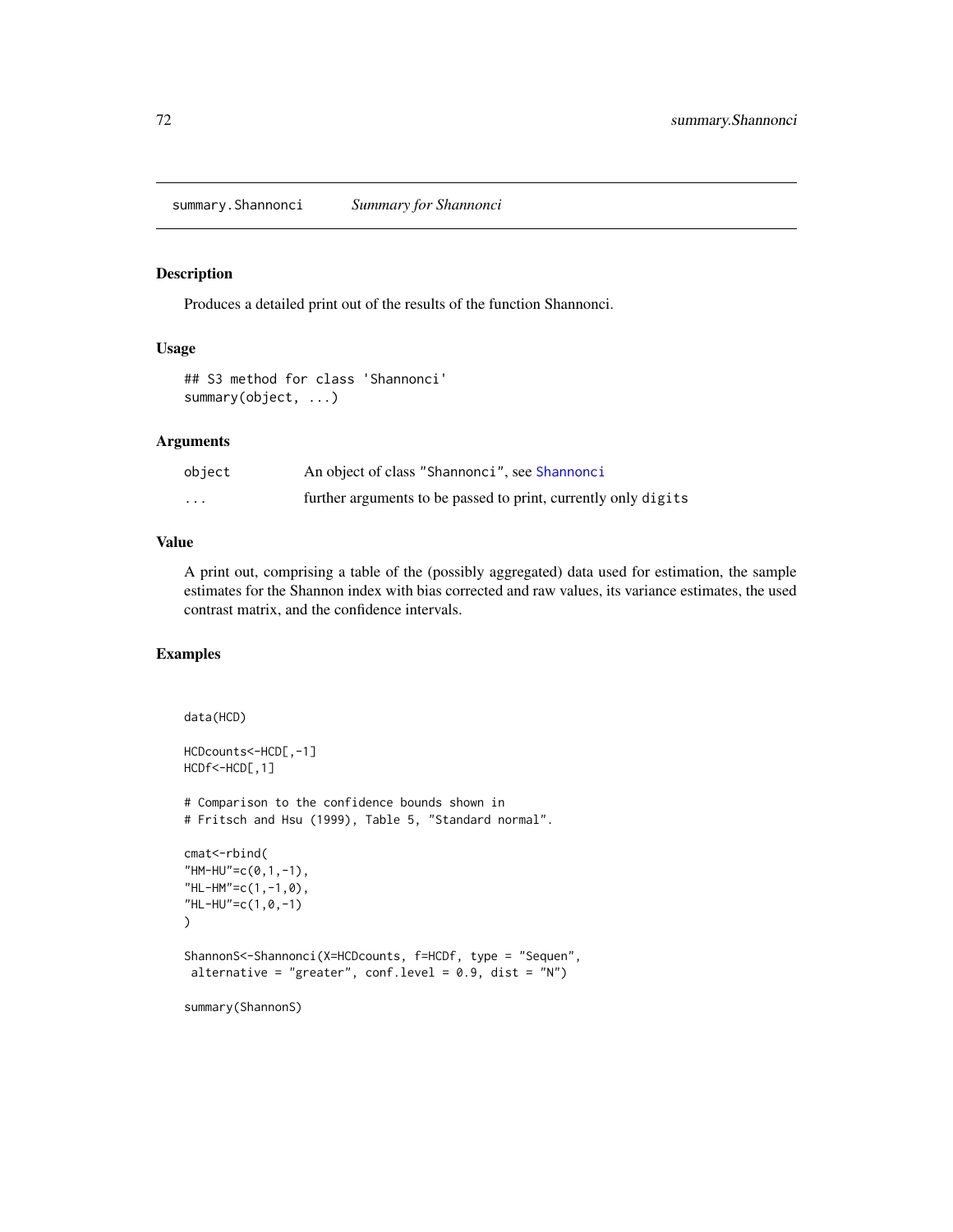<span id="page-72-0"></span>summary.Simpsonci *Summary function for Simpsonci*

#### Description

Produces a detailed print out of the results of function Simpsonci.

### Usage

```
## S3 method for class 'Simpsonci'
summary(object, ...)
```
#### Arguments

| object | an object of class "Simpsonci" as obtained by calling Simpsonci          |
|--------|--------------------------------------------------------------------------|
| .      | further arguments to be passed to print and round: currently only digits |

#### Value

A print out, comprising a table of the (possibly aggregated) data used for estimation, the sample estimates for the Simpsons index, and its variance estimates, the used contrast matrix, and the confidence intervals.

## Examples

```
data(HCD)
HCDcounts<-HCD[,-1]
HCDf<-HCD[,1]
SimpsonS<-Simpsonci(X=HCDcounts, f=HCDf, type = "Sequen",
alternative = "greater", conf. level = 0.95, dist = "MVN")summary(SimpsonS)
```
Waldci *Simultaneous Wald confidence intervals*

#### Description

General function for simultaneous CIs in a one-way layout using multivariate normal distribution.

#### Usage

```
Waldci(cmat, estp, varp, varcor, alternative = "two.sided", conf.level = 0.95, dist="MVN")
```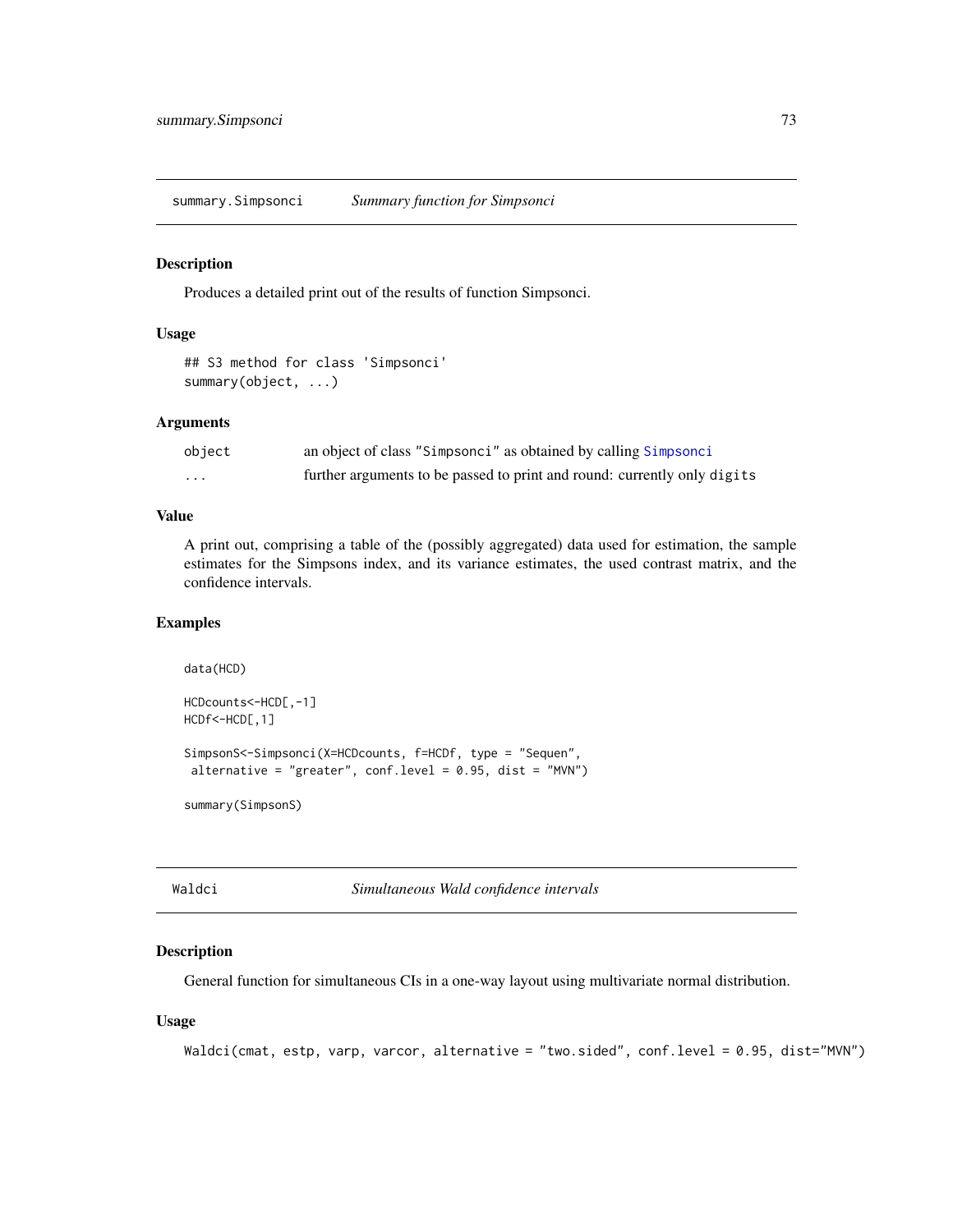## <span id="page-73-0"></span>Arguments

| $c$ mat     | Contrast matrix of dimension MxI, with $M =$ the number of contrasts, I= the<br>number of samples                                                                              |
|-------------|--------------------------------------------------------------------------------------------------------------------------------------------------------------------------------|
| estp        | numeric vector of point estimates of length I, with $I =$ the number of samples                                                                                                |
| varp        | numeric vector of variance estimates of length I, to be used for interval construc-<br>tion                                                                                    |
| varcor      | numeric vector of variance estimates of length I                                                                                                                               |
| alternative | character string                                                                                                                                                               |
| conf.level  | single numeric vector                                                                                                                                                          |
| dist        | a character string, "MVN" invokes multiplicity adjustment via the multivariate<br>normal distribution, "N" invokes use of quantiles of the univariate normal distri-<br>bution |

## Details

Mainly for internal use.

### Value

A list containing:

| conf.int    | a matrix with 2 columns: lower and upper confidence bounds, and M rows |
|-------------|------------------------------------------------------------------------|
| alternative | character string, as input                                             |
| conf.level  | single numeric value, as input                                         |
| quantile    | the quantile used to construct the CIs                                 |

## Author(s)

Frank Schaarschmidt

## See Also

For user level implementations see: [binomRDci](#page-8-0), [binomORci](#page-5-0), [poly3ci](#page-40-0)

| Simultaneous Wald tests<br>Waldtest |
|-------------------------------------|
|-------------------------------------|

## Description

General function for adjusted p-values for an UIT in a one-way layout using multivariate normal distribution.

## Usage

```
Waldtest(estp, varp, cmat, alternative = "greater", dist="MVN")
```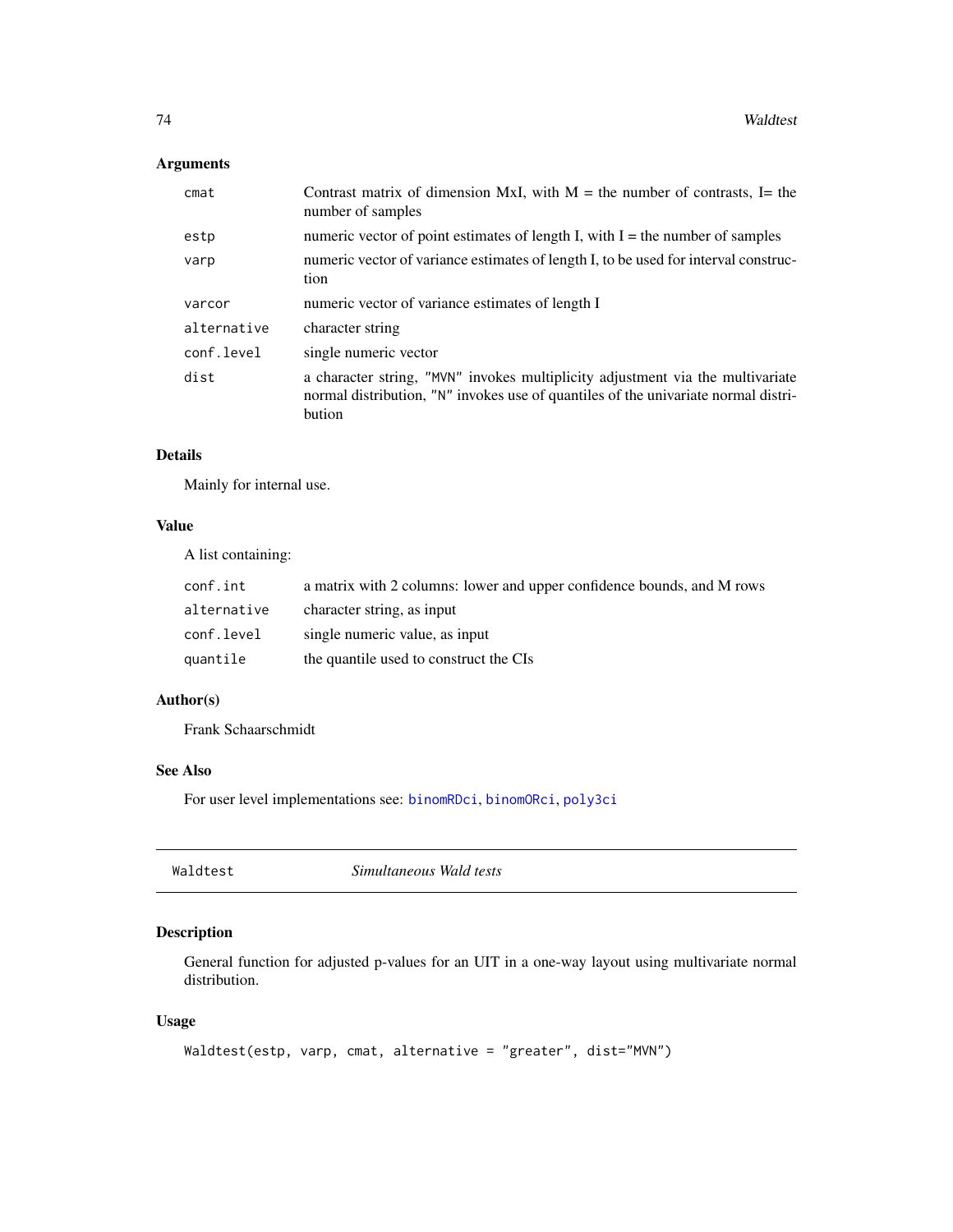#### <span id="page-74-0"></span>Waldtest 75

# Arguments

| estp        | numeric vector of point estimates of length I, with $I =$ the number of samples                                                                                                                        |
|-------------|--------------------------------------------------------------------------------------------------------------------------------------------------------------------------------------------------------|
| varp        | numeric vector of variance estimates of length I, to be used for interval construc-<br>tion                                                                                                            |
| cmat        | Contrast matrix of dimension MxI, with $M =$ the number of contrasts, I= the<br>number of samples                                                                                                      |
| alternative | character string                                                                                                                                                                                       |
| dist        | a character string, where "MVN" invokes the computation of p-values using the<br>multivariate normal distribution, and "N" invokes use p-value computation using<br>the univariate normal distribution |

## Value

A list containing:

| teststat    | a numeric vector of teststatistics of length M                              |
|-------------|-----------------------------------------------------------------------------|
| pval        | a single numeric p-value, the p-value of the maximum test (minimum p-value) |
| p.val.adj   | a vector of length M, the adjusted p-values of the single contrasts         |
| alternative | a single character vector, as the input                                     |
| dist        | a character string specifying which distribution                            |

# Author(s)

Frank Schaarschmidt

## See Also

For user level implementations see: [binomRDtest](#page-13-0), [poly3test](#page-47-0)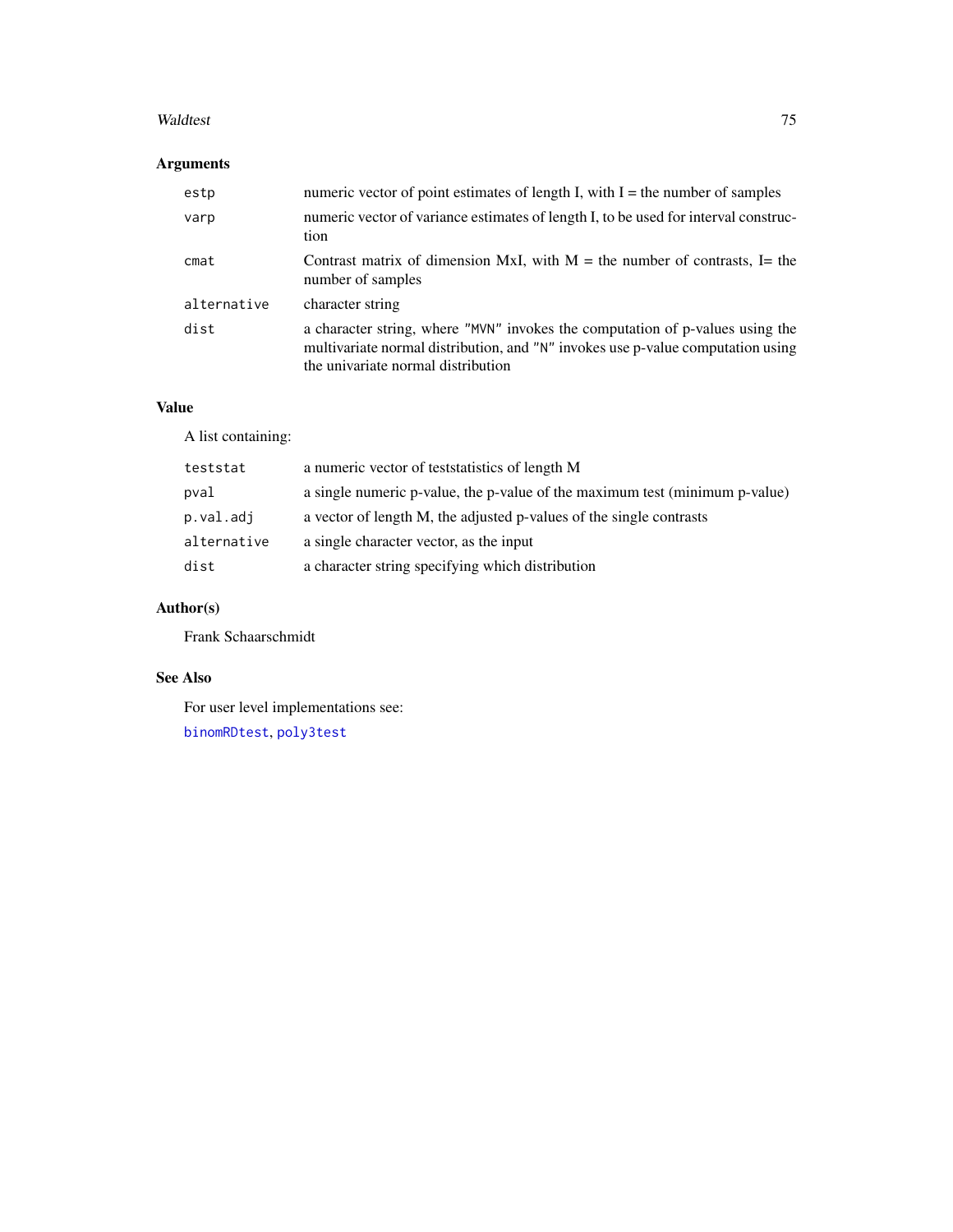# Index

∗Topic INTERNAL corrMatgen , [23](#page-22-0) ∗Topic datagen censsample , [21](#page-20-0) censsamplef , [22](#page-21-0) ∗Topic datasets bronch , [20](#page-19-0) HCD , [28](#page-27-0) liarozole , [29](#page-28-0) methyl , [33](#page-32-0) ∗Topic hplot mosaicdiv , [34](#page-33-0) plot.sci , [37](#page-36-0) plotCI , [38](#page-37-0) plotCII , [39](#page-38-0) ∗Topic htest binomORci, [6](#page-5-1) binomRDci , [9](#page-8-1) binomRDtest , [14](#page-13-1) binomRRci , [17](#page-16-0) estShannon , [24](#page-23-0) estShannonf, [24](#page-23-0) estSimpson, [26](#page-25-0) estSimpsonf, [26](#page-25-0) lnrci , [30](#page-29-0) multinomORci, <mark>[35](#page-34-0)</mark> poly3ci , [41](#page-40-1) poly3estf , [45](#page-44-0) poly3test , [48](#page-47-1) powerbinom , [50](#page-49-0) powermcpn , [54](#page-53-0) powermcpt , [56](#page-55-0) SCSrank, [61](#page-60-0) Shannonci , [62](#page-61-0) Simpsonci, [65](#page-64-1) Waldci , [73](#page-72-0) Waldtest , [74](#page-73-0) ∗Topic misc poly3est , [44](#page-43-0)

print.multinomORci , [59](#page-58-0) ∗Topic package MCPAN-package , [2](#page-1-0) ∗Topic power powermcpn , [54](#page-53-0) ∗Topic print poly3table , [47](#page-46-0) printfunctions , [60](#page-59-0) summary.binomORci, [67](#page-66-0) summary.binomRDci, [68](#page-67-0) summary.binomRDtest, [69](#page-68-0) summary.binomRRci, [70](#page-69-0) summary.poly3est , [71](#page-70-0) summary. Shannonci, [72](#page-71-0) summary. Simpsonci, [73](#page-72-0) arrows , *[39](#page-38-0)* as.data.frame.multinomORci , *[36](#page-35-0)* as.data.frame.multinomORci *(*print.multinomORci *)* , [59](#page-58-0) binomest , *[7](#page-6-0)* , *[10](#page-9-0)* , *[16](#page-15-0)* , *[18](#page-17-0)* binomORci , [6](#page-5-1) , *[67](#page-66-0)* , *[74](#page-73-0)* binomRDci , *[8](#page-7-0)* , [9](#page-8-1) , *[68](#page-67-0)* , *[74](#page-73-0)* binomRDtest , [14](#page-13-1) , *[69](#page-68-0)* , *[75](#page-74-0)* binomRRci , [17](#page-16-0) , *[70](#page-69-0)* bronch , [20](#page-19-0) censsample , [21](#page-20-0) censsamplef , [22](#page-21-0) contrMat , *[31](#page-30-0)* , *[50](#page-49-0)* corrMatgen , [23](#page-22-0) estShannon , [24](#page-23-0) estShannonf , [24](#page-23-0) , *[27](#page-26-0)* , *[63](#page-62-0)* , *[66](#page-65-0)* estSimpson, [26](#page-25-0) estSimpsonf , *[24](#page-23-0)* , [26](#page-25-0) glm , *[7](#page-6-0)* HCD , [28](#page-27-0)